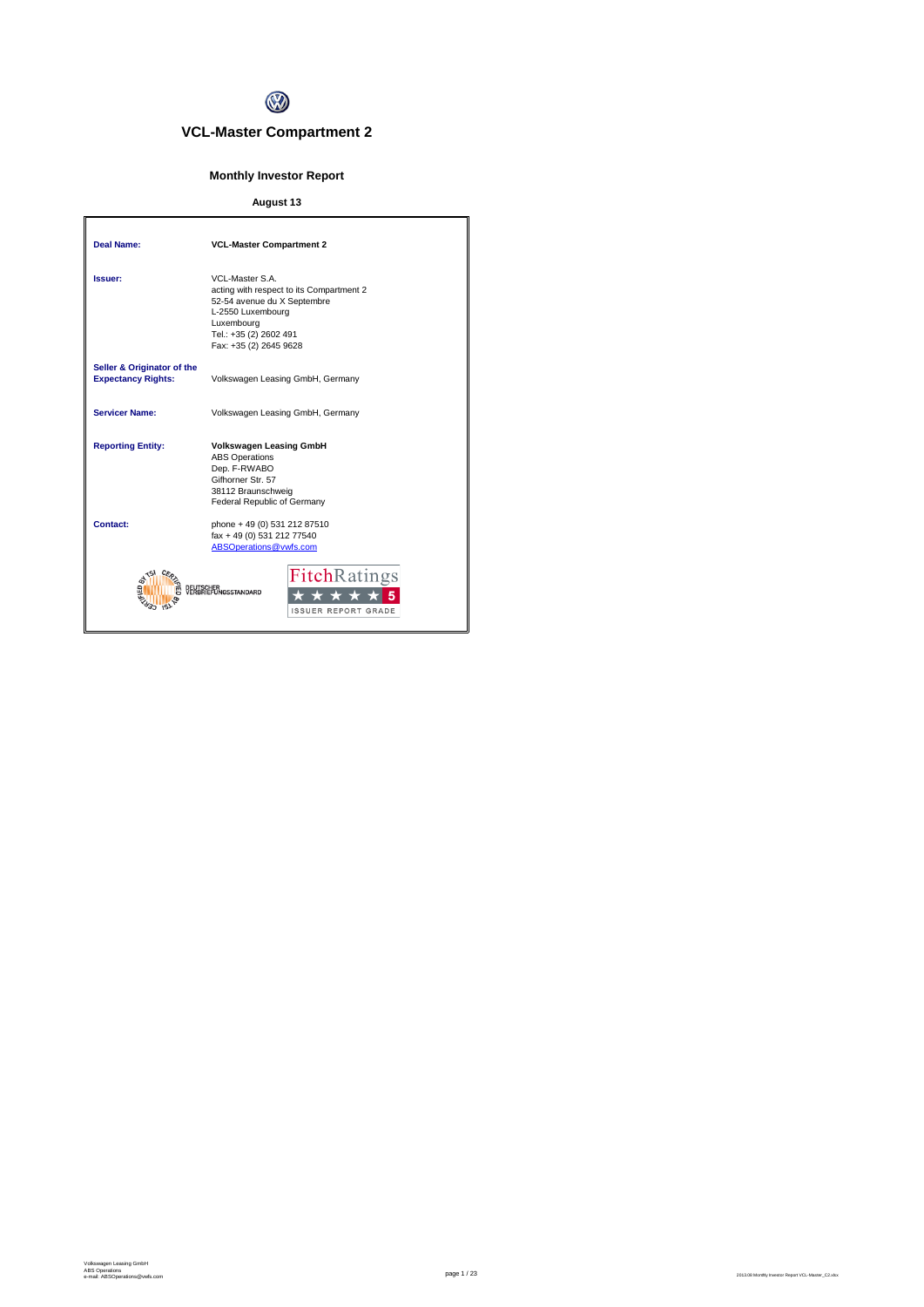|                                 | Date:                                 |     | 18.09.2013 |
|---------------------------------|---------------------------------------|-----|------------|
| <b>VCL-Master Compartment 2</b> | <b>Monthly Period:</b>                |     | August 13  |
| <b>Monthly Investor Report</b>  | Payment Date:                         |     | 25.09.2013 |
|                                 | Period No.:                           |     | 43         |
|                                 | Interest Accrual Period:              |     | 27.08.2013 |
|                                 | to                                    |     | 25.09.2013 |
| <b>Contents</b>                 | (=                                    | -29 | days)      |
|                                 | Base Interest Rate (1-Month Euribor): |     | 0.1260%    |
|                                 |                                       |     |            |
|                                 |                                       |     |            |

| Page  | <b>Table of Contents</b>                                                       |
|-------|--------------------------------------------------------------------------------|
| 1     | Cover                                                                          |
| 2     | Contents                                                                       |
| 3     | <b>Reporting Details</b>                                                       |
| 4     | <b>Parties Overview</b>                                                        |
| 5/6   | <b>Transaction Events &amp; Trigger</b>                                        |
| 7     | <b>Transaction Party Ratings</b>                                               |
| 8     | Information regarding the Notes (I)                                            |
| 9     | Information regarding the Notes (II)                                           |
| 10    | <b>Credit Enhancement</b>                                                      |
| 11    | Waterfall                                                                      |
| 12    | (Expected) Amortisation Profile                                                |
| 13    | Run Out Schedule                                                               |
| 14    | Information Regarding the Expectancy Rights Pool - Outstanding Contracts       |
| 15    | Early Settlements/ Collections                                                 |
|       | 16 - 19 Information regarding the Expectancy Rights Pool - Remaining Pool Data |
| 20/21 | Contracts in Arrears I. *)                                                     |
| 22    | Write Offs *                                                                   |
|       |                                                                                |
|       |                                                                                |
|       |                                                                                |
|       |                                                                                |
|       |                                                                                |
|       |                                                                                |
|       |                                                                                |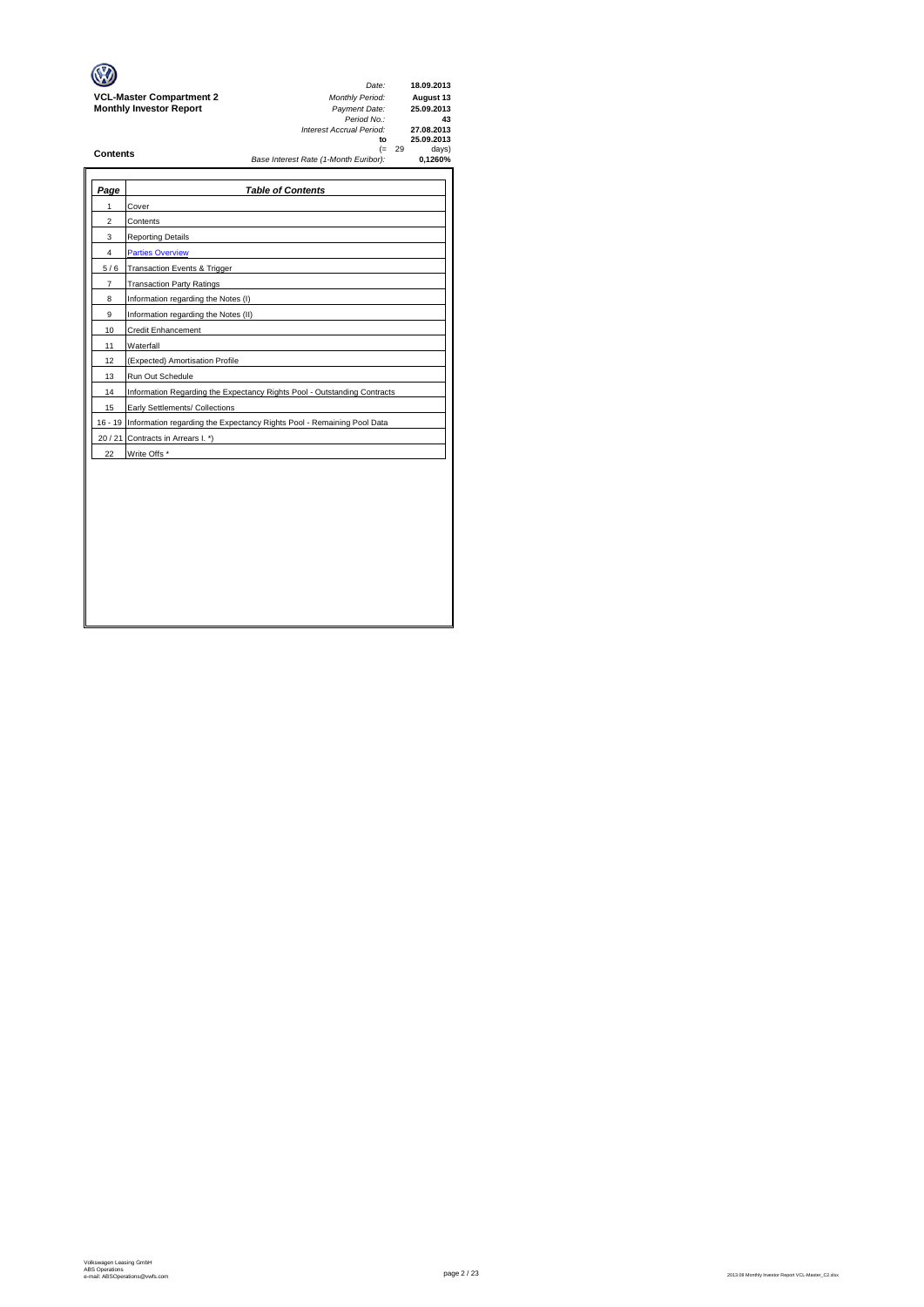| <b>VCL-Master Compartment 2</b><br><b>Monthly Investor Report</b>                              |                                                   |       |                          |       | Date:<br>Monthly Period:<br>Payment Date:<br>Period No.:<br>Interest Accrual Period:<br>to                     |  | 18.09.2013<br>August 13<br>25.09.2013<br>43<br>27.08.2013<br>25.09.2013 |
|------------------------------------------------------------------------------------------------|---------------------------------------------------|-------|--------------------------|-------|----------------------------------------------------------------------------------------------------------------|--|-------------------------------------------------------------------------|
| <b>Reporting Details</b>                                                                       | $(= 29)$<br>Base Interest Rate (1-Month Euribor): |       |                          |       |                                                                                                                |  | davs)<br>0.1260%                                                        |
| <b>Initial Cut-Off Date:</b><br><b>Issue Date:</b>                                             |                                                   |       | 31.01.2010<br>25.02.2010 |       |                                                                                                                |  |                                                                         |
| <b>Scheduled Repayment Date as</b><br>of Cut-Off Date:                                         |                                                   |       |                          |       | Payment Date in December 2013                                                                                  |  |                                                                         |
| <b>Legal Maturity Date:</b>                                                                    | Payment Date in November 2019                     |       |                          |       |                                                                                                                |  |                                                                         |
| <b>Reporting Date:</b><br><b>Payment Date:</b><br><b>Monthly Period:</b><br><b>Period No.:</b> | 18.09.2013<br>25.09.2013<br>August 13<br>43       |       |                          |       | 5 days prior to Payment Date<br>(for previous month)<br>25 <sup>th</sup> of each month<br>(for previous month) |  |                                                                         |
| <b>Collection Period:</b><br><b>Interest Accrual Period</b>                                    | from<br>from                                      |       | 01.08.2013<br>27.08.2013 | to    | 31.08.2013<br>to 25.09.2013                                                                                    |  |                                                                         |
| <b>Days Accrued:</b>                                                                           |                                                   |       | 29<br>$($ =              | days) |                                                                                                                |  |                                                                         |
| <b>Note Payment Period:</b>                                                                    | from                                              |       |                          |       | 27.08.2013 to 25.09.2013                                                                                       |  |                                                                         |
| <b>Days Accrued:</b>                                                                           |                                                   | $( =$ | 29                       | days) |                                                                                                                |  |                                                                         |
|                                                                                                |                                                   |       |                          |       |                                                                                                                |  |                                                                         |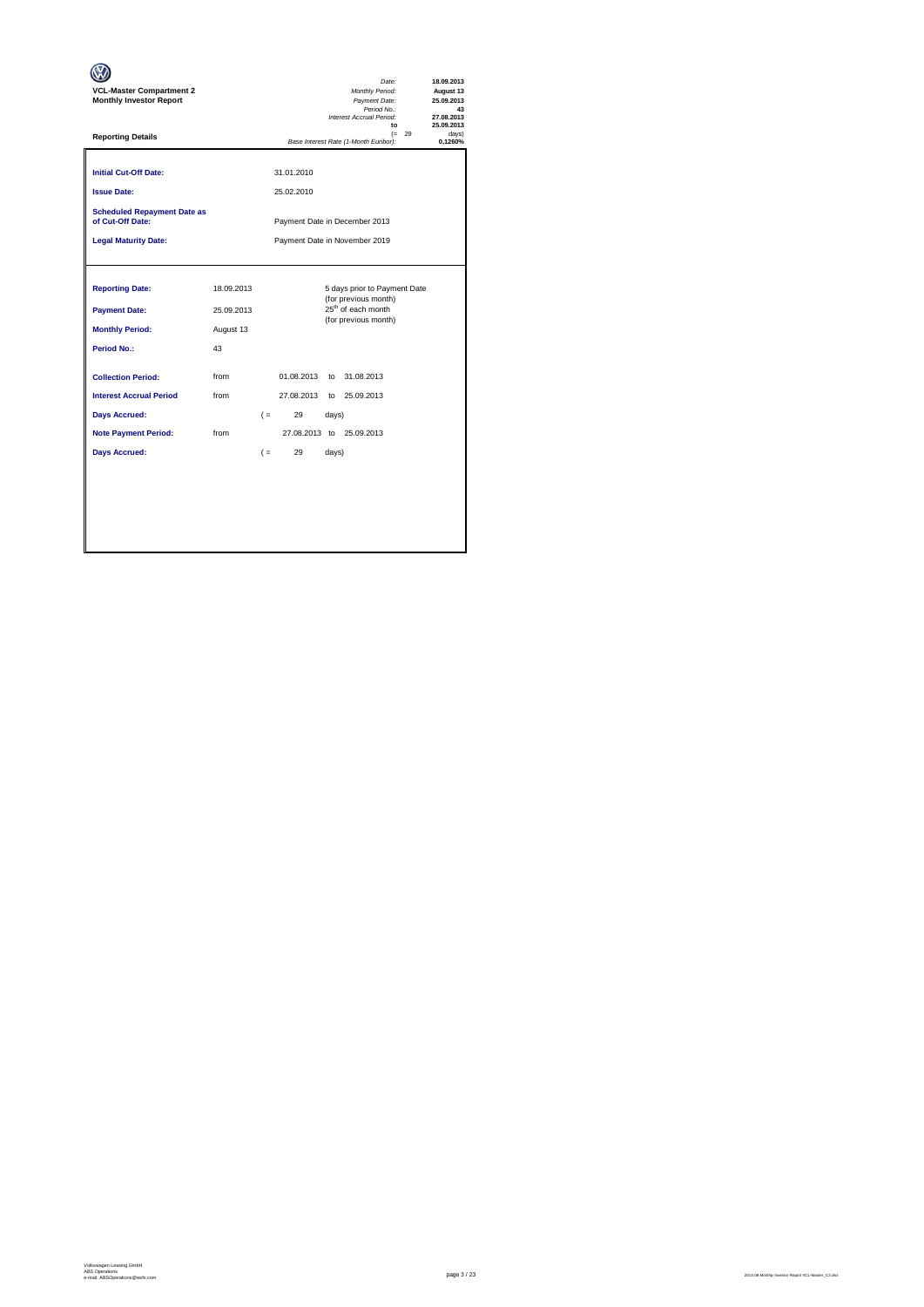

#### **Parties Overview**

*Reporting Date:* **18.09.2013** *Period No.:* **43** *Interest Accrual Period:* **27.08.2013**

**25.09.2013 29**

**Base Interest Rate (1-Month Euribor):** 

| <b>Lead Manager:</b><br><b>In-House Structuring:</b>                                      | <b>HSBC Bank plc</b><br>8 Canada Square<br>London E14 5HQ<br>United Kingdom<br>Email: ctla.securitisation@hsbc.com<br>Volkswagen Bank GmbH<br>Gifhorner Str. 57                                                                                                                                                                               | <b>Security Trustee/</b><br><b>Process Agent:</b> | <b>Wilmington Trust SP</b><br>Services (Frankfurt) GmbH<br>Steinweg 3-5<br>60313 Frankfurt am Main<br>Germany<br>fax +49 (0) 69 2992 5387<br>email: fradirectors@wilmingtontrust.com                                                                                                                                                                                                                                                                                  |
|-------------------------------------------------------------------------------------------|-----------------------------------------------------------------------------------------------------------------------------------------------------------------------------------------------------------------------------------------------------------------------------------------------------------------------------------------------|---------------------------------------------------|-----------------------------------------------------------------------------------------------------------------------------------------------------------------------------------------------------------------------------------------------------------------------------------------------------------------------------------------------------------------------------------------------------------------------------------------------------------------------|
|                                                                                           | 38112 Braunschweig<br>Germany<br>email: abs.structuring@vwfs.com                                                                                                                                                                                                                                                                              | <b>Data Protection</b><br>Trustee:                | Volkswagen Bank GmbH<br>Gifhorner Straße 57<br>38112 Braunschweig                                                                                                                                                                                                                                                                                                                                                                                                     |
| <b>Account Bank:</b>                                                                      | <b>BNY Mellon</b><br>One Canada Square<br>London E14 5AL<br>United Kingdom<br>Email: luke.ashby@bnymellon.com                                                                                                                                                                                                                                 |                                                   | Germany<br>email: ABSOperations@vwfs.com<br>fax: +49 (0) 531 212 7 23 67                                                                                                                                                                                                                                                                                                                                                                                              |
| <b>Paying Agent/</b><br><b>Calculation Agent/</b><br><b>Interest Determination Agent:</b> | <b>HSBC Bank plc</b><br>8 Canada Square<br>London E14 5HQ<br>United Kingdom<br>Email: ctla.securitisation@hsbc.com                                                                                                                                                                                                                            | <b>Clearing Systems:</b>                          | <b>Clearstream Banking S.A.</b><br>42 Avenue JF Kennedy<br>L-1885 Luxembourg<br>Luxembourg<br>email: web@clearstream.com                                                                                                                                                                                                                                                                                                                                              |
| <b>Swap Counterparties:</b>                                                               | <b>Crédit Agricole and Investment Bank</b><br>9, quai du Président Paul Doumer<br>92920 Paris La Défense Cedex<br>France<br>Email: ird exotic processing@ca-cib.com<br><b>Commerzbank AG</b>                                                                                                                                                  |                                                   | Euroclear Banking S.A./ N.V.<br>1 Boulevard du Roi Albert II.<br>B-1210 Brussels<br>Belgium<br>tel.: +32 (0)2 326 1211                                                                                                                                                                                                                                                                                                                                                |
|                                                                                           | Kaiserstraße 16<br>60261 Frankfurt<br>Germany<br>Email: manuel.alvarez@commerzbank.com<br>Landesbank Hessen-Thüringen GZ<br>Ürdinger Straße 88<br>40474 Düsseldorf<br>Germany<br>email: OTCconfirmations@helaba.de<br>The Bank of Nova Scotia<br>40 King Street West<br>Toronto ON M5H 3Y2<br>Kanada<br>email: allison.gloudon@scotiabank.com | <b>Rating Agencies:</b>                           | <b>Fitch Ratings Limited</b><br>Attn.: Structured Finance Surveillance<br>4th Floor, 101 Finsbury Pavement<br>London EC2A 1RS<br>United Kingdom<br>fax. +44 (20) 7417 6262<br>email: abssurveillance@fitchratings.com<br><b>Standard &amp; Poor's Ratings Group</b><br>Attn.: Structured Finance<br>Standard & Poor's Ratings Services<br>20 Canada Square<br>Canary Wharf<br>London E14 5LH<br>United Kingdom<br>email: ABSeuropeansurveillance@standardandpoors.com |
| <b>Corporate Services</b><br>Provider:                                                    | <b>Wilmington Trust SP Services</b><br>(Luxembourg) S.A.<br>52-54 avenue du X Septembre<br>L-2550 Luxembourg<br>Luxembourg<br>email: VCL@WilmingtonTrust.com<br>fax: (+352) 2645 9628<br>tel.: (+352) 2602 491                                                                                                                                |                                                   |                                                                                                                                                                                                                                                                                                                                                                                                                                                                       |
| Servicer:                                                                                 | <b>Volkswagen Leasing GmbH</b><br>Gifhorner Str. 57<br>38112 Braunschweig<br>Germany<br>email: ABSOperations@vwfs.com<br>fax + 49 (0) 531 212 77540<br>tel.: +49 (0) 531 212 84952                                                                                                                                                            |                                                   |                                                                                                                                                                                                                                                                                                                                                                                                                                                                       |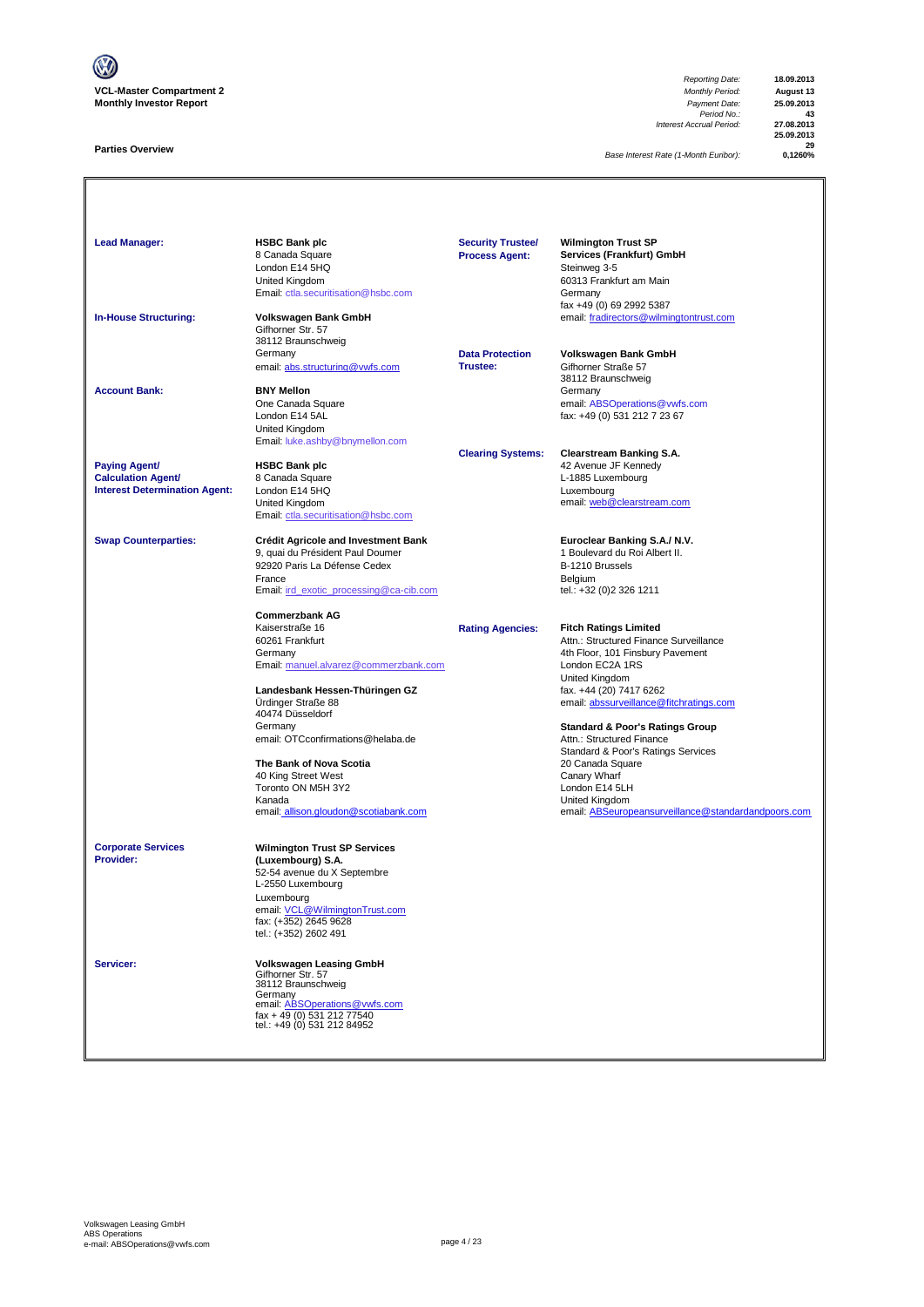|     | <b>VCL-Master Compartment 2</b>                                                                                              |                         |                                |                                                                         | Date:<br><b>Monthly Period:</b>          | 18.09.2013<br>August 13          |
|-----|------------------------------------------------------------------------------------------------------------------------------|-------------------------|--------------------------------|-------------------------------------------------------------------------|------------------------------------------|----------------------------------|
|     | <b>Monthly Investor Report</b>                                                                                               |                         |                                |                                                                         | Payment Date:<br>Period No.:             | 25.09.2013<br>43                 |
|     | <b>Transaction Events &amp; Trigger</b>                                                                                      |                         |                                |                                                                         | Interest Accrual Period:<br>to           | 27.08.2013<br>25.09.2013         |
|     | N.B.: many of the Trigger criteria are determined by the performance of VCL Master S.A. Compartment 1*                       |                         |                                |                                                                         |                                          |                                  |
|     | <b>Revolving Period</b>                                                                                                      |                         |                                |                                                                         |                                          |                                  |
|     | Expiration Date Date of Revolving Period (C2)                                                                                | 25.09.2013              |                                | (i.e. the last Purchase of additional Exp. Rights occurs on 25.09.2013) |                                          |                                  |
|     | Date of occurance of an Early Amortisation Event                                                                             |                         |                                |                                                                         |                                          |                                  |
|     | Compartment 1 Revolving Period                                                                                               | 25.09.2013              |                                |                                                                         |                                          |                                  |
|     |                                                                                                                              |                         |                                |                                                                         |                                          |                                  |
|     | <b>Accumulation Account Balance</b>                                                                                          |                         |                                |                                                                         |                                          |                                  |
|     | Funds not yet invested for the Purchase of Additional                                                                        | <b>Reporting Period</b> |                                | <b>Account Balance</b>                                                  |                                          | in %                             |
|     | <b>Expectancy Rights</b><br>(Accumulation Account Balance)                                                                   | August 13<br>July 13    |                                |                                                                         | 1.260.440,62<br>1.260.440,62             | 0,10%<br>0,10%                   |
|     |                                                                                                                              | June 13                 |                                |                                                                         | 1.260.440,62                             | 0,10%                            |
|     |                                                                                                                              |                         |                                |                                                                         |                                          |                                  |
|     | Trigger of VCL Master S.A. Compartment 1                                                                                     |                         |                                |                                                                         |                                          |                                  |
|     | <b>Dynamic Net Loss Ratio</b>                                                                                                |                         |                                |                                                                         |                                          |                                  |
|     | <b>Reporting Period</b>                                                                                                      | in %                    | > 0.4%                         | $>=1,0%$                                                                | $>=2,0%$                                 | $>=2.8%$                         |
|     | August 13                                                                                                                    | 0,16622%                | $\overline{\phantom{a}}$       | $\overline{\phantom{m}}$                                                | $\overline{\phantom{a}}$                 | $\overline{\phantom{a}}$         |
|     | July 13<br>June 13                                                                                                           | 0,18001%<br>0,14347%    | $\overline{\phantom{a}}$<br>L. | $\overline{\phantom{a}}$<br>$\mathbf{r}$                                | $\overline{\phantom{a}}$<br>$\mathbf{r}$ | $\blacksquare$<br>$\blacksquare$ |
|     |                                                                                                                              |                         |                                |                                                                         |                                          |                                  |
|     | <b>Cumulative Net Loss Ratio</b>                                                                                             |                         |                                |                                                                         |                                          |                                  |
|     | <b>Reporting Period</b><br>August 13                                                                                         | in %<br>0,00000%        | > 0.45%<br>$\sim$              | $>=1,2%$<br>$\sim$                                                      | $>=1,75%$<br>$\sim$                      | $>=2,25%$<br>$\blacksquare$      |
|     | July 13                                                                                                                      | 0,06819%                | $\overline{\phantom{m}}$       | $\overline{\phantom{a}}$                                                | $\overline{\phantom{a}}$                 | $\blacksquare$                   |
|     | June 13                                                                                                                      | 0,06668%                | $\blacksquare$                 | $\blacksquare$                                                          | $\overline{\phantom{a}}$                 | $\blacksquare$                   |
|     | <b>Late Delingency Ratio</b>                                                                                                 | 0,23675%                |                                |                                                                         |                                          |                                  |
|     | Aggregate Discounted Lease Balance of all Initial and Additional Lease Balances less any Term Take<br>Out                    |                         |                                |                                                                         |                                          | 7.544.816.957,91                 |
|     | Aggregate Discounted Lease Balance as of the beginning of the Monthly Period                                                 |                         |                                |                                                                         |                                          | 1.753.115.585,43                 |
|     | Weighted Average Seasoning (before Top-Up/Tap-Up)                                                                            |                         |                                |                                                                         |                                          |                                  |
|     |                                                                                                                              |                         | 8,65                           |                                                                         |                                          |                                  |
|     | <b>Enforcement Event</b>                                                                                                     |                         |                                |                                                                         |                                          |                                  |
|     | Enforcement Event in place?                                                                                                  |                         |                                | no                                                                      |                                          |                                  |
|     | <b>Credit Enhancement Increase Condition</b>                                                                                 |                         |                                |                                                                         |                                          |                                  |
|     | (a) the Dynamic Net Loss Ratio for three consecutive Payment Dates exeeds and                                                |                         |                                |                                                                         |                                          |                                  |
|     | (i) if Weighted Average Seasoning is less or equal 12 months                                                                 |                         | 0,40%                          | no                                                                      |                                          |                                  |
|     | (ii) if Weighted Average Seasoning is between 13 - 24 months                                                                 |                         | 1,00%                          | no                                                                      |                                          |                                  |
|     | (iii) if Weighted Average Seasoning is between 25 - 36 months<br>(iv) if Weighted Average Seasoning is > 36 months           |                         | 2,00%<br>2,80%                 | no<br>no                                                                |                                          |                                  |
|     |                                                                                                                              |                         |                                |                                                                         |                                          |                                  |
|     | (b) the Cumulative Net Loss Ratio for three consecutive Payment Dates exeeds and                                             |                         |                                |                                                                         |                                          |                                  |
|     | (i) if Weighted Average Seasoning is less or equal 12 months<br>(ii) if Weighted Average Seasoning is between 13 - 24 months |                         | 0,45%<br>1,20%                 | no<br>no                                                                |                                          |                                  |
|     | (iii) if Weighted Average Seasoning is between 25 - 36 months<br>(iv) if Weighted Average Seasoning is > 36 months           |                         | 1,75%<br>2,25%                 | no<br>no                                                                |                                          |                                  |
|     | (c) the Late Delinquency Ratio exeeds 1,75% at any Payment Date                                                              |                         |                                | no                                                                      |                                          |                                  |
|     | (d) the Occurence of a Servicer Replacement Event                                                                            |                         |                                | no                                                                      |                                          |                                  |
|     | (e) the Occurence of an Insolvency Event with Respect to VWL                                                                 |                         |                                | no                                                                      |                                          |                                  |
| (f) | the Cash Collateral Account does not contain the Compartment 1 Specified General<br>Cash Collateral Account Balance          |                         |                                | no                                                                      |                                          |                                  |
|     |                                                                                                                              |                         |                                |                                                                         |                                          |                                  |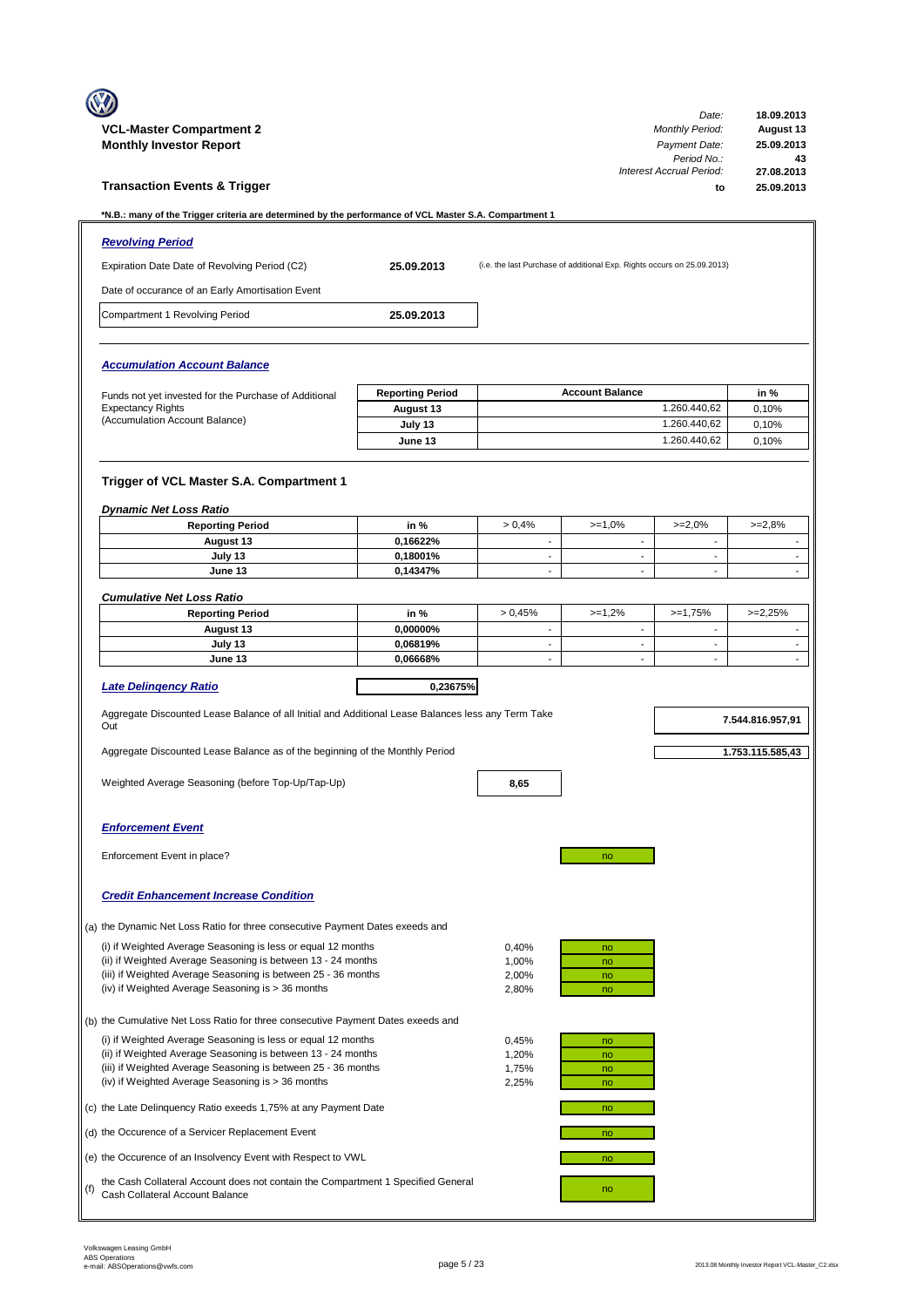|                                                                                                                                                                                                                                                        |                              | Date:                           | 18.09.2013 |
|--------------------------------------------------------------------------------------------------------------------------------------------------------------------------------------------------------------------------------------------------------|------------------------------|---------------------------------|------------|
| VCL-Master Compartment 2                                                                                                                                                                                                                               | <b>Monthly Period:</b>       | August 13                       |            |
| <b>Monthly Investor Report</b>                                                                                                                                                                                                                         | Payment Date:<br>Period No.: | 25.09.2013<br>43                |            |
|                                                                                                                                                                                                                                                        |                              | <b>Interest Accrual Period:</b> | 27.08.2013 |
| <b>Transaction Events &amp; Trigger</b>                                                                                                                                                                                                                |                              | to                              | 25.09.2013 |
|                                                                                                                                                                                                                                                        |                              |                                 |            |
| *N.B.: many of the Trigger criteria are determined by the performance of VCL Master S.A. Compartment 1                                                                                                                                                 |                              |                                 |            |
| <b>German Trade Tax</b>                                                                                                                                                                                                                                |                              |                                 |            |
| German Trade Tax Increase Event has occured                                                                                                                                                                                                            |                              | no                              |            |
| German Trade Tax Decrease Event has occured                                                                                                                                                                                                            |                              | no                              |            |
| current German Trade Tax Level (Hebesatz)                                                                                                                                                                                                              |                              | 450%                            |            |
| German Trade Tax Increase-/ Decrease Amount                                                                                                                                                                                                            |                              |                                 |            |
| <b>Early Amortisation Event</b>                                                                                                                                                                                                                        |                              |                                 |            |
| Early Amortisation Event in effect?                                                                                                                                                                                                                    |                              |                                 |            |
| (i) Occurence of a Foreclosure Event                                                                                                                                                                                                                   |                              | no                              |            |
| (ii) Compartment 1 Accumulation Account Balance > 10% of Total discounted Lease Receivables on<br>two consecutive months                                                                                                                               |                              | no                              |            |
| (iii) Compartment 2 Accumulation Account Balance > 10% of Total discounted Expectancy Rights on<br>three consecutive months                                                                                                                            |                              | no                              |            |
| (v) In case of Default/Termination Event: Failure to replace Swap Counterparty or failure to post<br>Collatereal by Swap Counterparty                                                                                                                  |                              | no                              |            |
| <b>Clean-Up Call Condition</b>                                                                                                                                                                                                                         |                              |                                 |            |
| Clean-Up @                                                                                                                                                                                                                                             | 10,00%                       |                                 |            |
| <b>Current Percentage</b>                                                                                                                                                                                                                              | 86,47%                       |                                 |            |
| Aggregate Discounted Expectancy Rights Balance                                                                                                                                                                                                         | 1.230.929.188,29             |                                 |            |
| Maximum Discounted Expectancy Rights Balance                                                                                                                                                                                                           | 1.423.516.838,33             |                                 |            |
| Fulfilled when the Aggregate Discounted Expectancy Rights Balance is<br>less than 10 per cent. of the Maximum Discounted Expectancy<br>Rights Balance provided that all payment obligations under the<br>Compartment 2 Notes will be thereby fulfilled |                              | no                              |            |

\*N.B. This percentage may become greater 100% whenever the Current Total Outstanding Discounted Lease Balance is larger than the highest Total<br>Outstanding Discounted Lease Balance we have seen in the past (excluding the cu Balance" must not include the current period as it is an input parameter for the waterfall calculation (which has to take place before any Top-Up can occur for the current period).

### *Repurchase of Receivables*

|                         | Number of contracts | Outstanding<br>Discounted<br>Balance | <b>Re-Purchase Price</b> |
|-------------------------|---------------------|--------------------------------------|--------------------------|
| <b>Current Period</b>   |                     |                                      |                          |
| <b>Previous Periods</b> |                     |                                      |                          |
| Total                   |                     |                                      |                          |

### *Transaction Party Replacements*

| <b>Capacity of Transaction Party</b> | Date of Replacement | <b>Reason for</b><br>Replacement | <b>Replaced Party</b>   | Replaced by            |
|--------------------------------------|---------------------|----------------------------------|-------------------------|------------------------|
| <b>Account Bank</b>                  | 26.11.2012 Renewal  |                                  | <b>HSBC</b>             | <b>BNY</b>             |
| Subloan Lender                       | 26.11.2012 Renewal  |                                  | <b>VIPS</b>             | <b>VW Bank</b>         |
| Swap-Counterparty Series 2010-1      | 26.11.2012 Renewal  |                                  | <b>BBVA</b>             | <b>Credit Agricole</b> |
| Swap-Counterparty Series 2010-2      | 26.11.2012 Renewal  |                                  | <b>BBVA</b>             | Commerzbank            |
| Swap-Counterparty Series 2010-4      | 26.11.2012 Renewal  |                                  | <b>BBVA and DZ Bank</b> | Commerzbank            |
| Swap-Counterparty Series 2010-3      |                     | 27.12.2012 Downgrade             | <b>BBVA</b>             | Helaba                 |
|                                      |                     |                                  |                         |                        |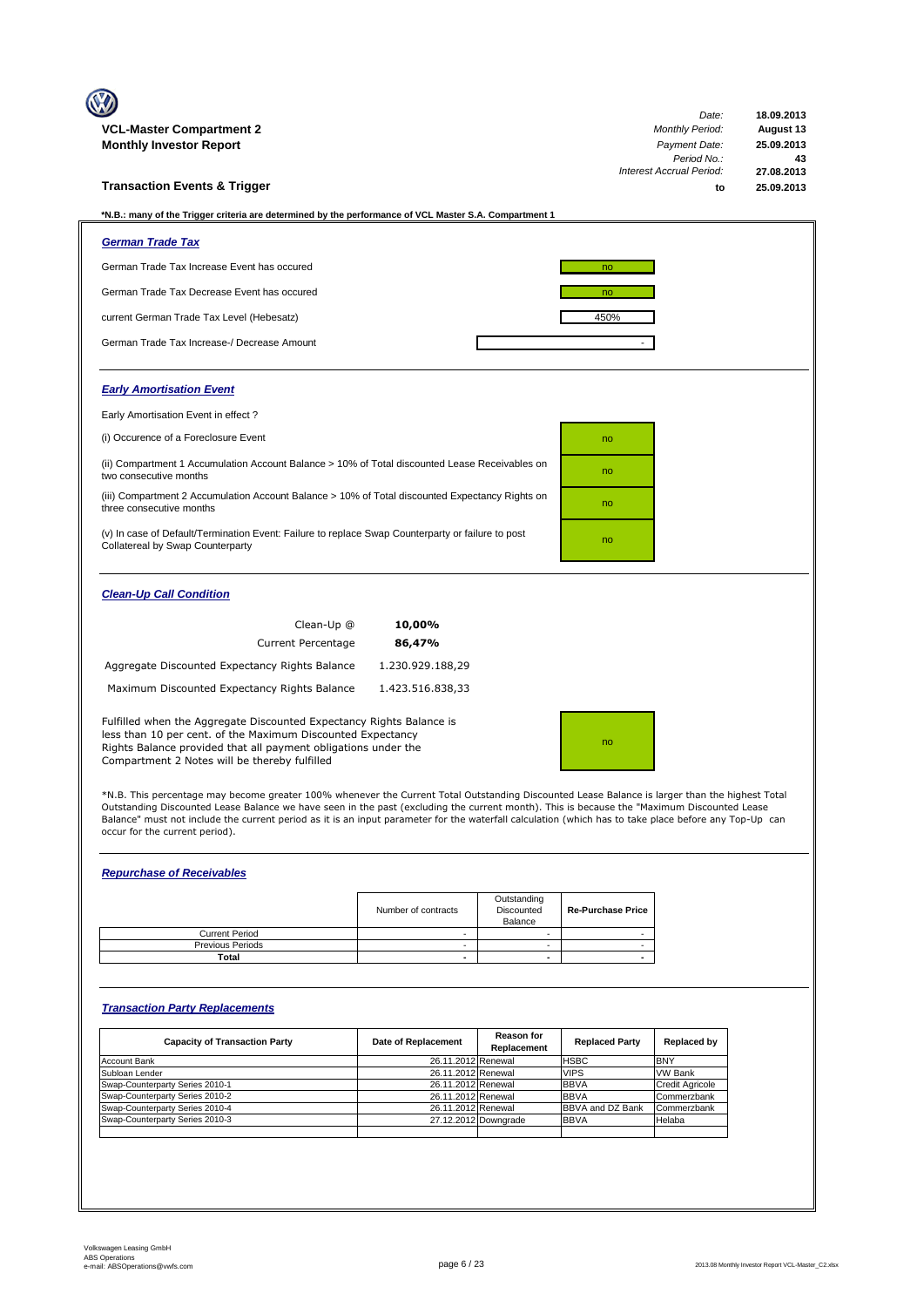| $\mathbb{C}$                                                      |
|-------------------------------------------------------------------|
| <b>VCL-Master Compartment</b> :<br><b>Monthly Investor Report</b> |

**Transaction Party Ratings**

| <b>Rating Information on relevant Transaction Parties</b>                                                                |                                                                                                                                                                                                                                                                                                        |                                                         |                                                                                                                                                                                                                                                                                                                          |                     |                                                                                                                             |            |                       |                          |          |                  |                                 |          |
|--------------------------------------------------------------------------------------------------------------------------|--------------------------------------------------------------------------------------------------------------------------------------------------------------------------------------------------------------------------------------------------------------------------------------------------------|---------------------------------------------------------|--------------------------------------------------------------------------------------------------------------------------------------------------------------------------------------------------------------------------------------------------------------------------------------------------------------------------|---------------------|-----------------------------------------------------------------------------------------------------------------------------|------------|-----------------------|--------------------------|----------|------------------|---------------------------------|----------|
|                                                                                                                          |                                                                                                                                                                                                                                                                                                        | Fitch                                                   |                                                                                                                                                                                                                                                                                                                          |                     | Moody's                                                                                                                     |            |                       | <b>DBRS</b>              |          |                  | S&P                             |          |
|                                                                                                                          | <b>Long Term</b>                                                                                                                                                                                                                                                                                       | <b>Short Term</b>                                       | Outlook                                                                                                                                                                                                                                                                                                                  | Long Tern           | Short Term                                                                                                                  | Outlook    |                       |                          | Outlool  | <b>Long Term</b> | <b>Short Term</b>               | Outlook  |
| <b>Account Bank:</b><br><b>BNY Mellon</b>                                                                                |                                                                                                                                                                                                                                                                                                        |                                                         |                                                                                                                                                                                                                                                                                                                          |                     |                                                                                                                             |            |                       |                          |          |                  |                                 |          |
| <b>Current Rating</b><br><b>Minimum required Rating</b>                                                                  | AA-<br>n.a.                                                                                                                                                                                                                                                                                            | $F1+$<br>F1                                             | Stable                                                                                                                                                                                                                                                                                                                   | Aa3<br>n.a.         | n.a.                                                                                                                        |            | n.a.                  | n.a.                     |          | A+<br>n.a.       | A-1<br>$A-1$                    | Negative |
| (if no short term Rating available, the higher long<br>term rating is applicable)                                        | n.a.                                                                                                                                                                                                                                                                                                   | n.a.                                                    |                                                                                                                                                                                                                                                                                                                          | n.a.                | n.a.                                                                                                                        |            | n.a.                  | n.a.                     |          | n.a.             | n.a.                            |          |
|                                                                                                                          |                                                                                                                                                                                                                                                                                                        |                                                         |                                                                                                                                                                                                                                                                                                                          |                     |                                                                                                                             |            |                       |                          |          |                  |                                 |          |
|                                                                                                                          |                                                                                                                                                                                                                                                                                                        |                                                         | the Account Bank ceases to have the Account Bank Required Rating it shall, at its own cost,                                                                                                                                                                                                                              |                     |                                                                                                                             |            |                       |                          |          |                  | Required<br>Rating:             |          |
|                                                                                                                          |                                                                                                                                                                                                                                                                                                        | (ii) provide a guarantee from an Eligible Guaranter, or | (i) transfer the accounts to an Eligible Collateral Bank, or<br>(ii) take any other action in order to maintain the rating of the Notes.                                                                                                                                                                                 |                     |                                                                                                                             |            |                       |                          |          |                  | fulfilled                       |          |
|                                                                                                                          |                                                                                                                                                                                                                                                                                                        |                                                         | none of the measures is taken within a given timespan, the Issuer may enter into new banking arrangements at its own initiative with another Account Bank<br>Rease refer to the Prospectus for a complete description of the mechanism)                                                                                  |                     |                                                                                                                             |            |                       |                          |          |                  |                                 |          |
| Swap Counterparty:                                                                                                       |                                                                                                                                                                                                                                                                                                        | Fitch - Rating                                          |                                                                                                                                                                                                                                                                                                                          |                     |                                                                                                                             |            |                       |                          |          |                  |                                 |          |
| <b>Landesbank Hessen Thueringen</b><br>Girozentrale                                                                      |                                                                                                                                                                                                                                                                                                        | Watch Negative?                                         | <b>NO</b>                                                                                                                                                                                                                                                                                                                |                     |                                                                                                                             |            |                       |                          |          |                  |                                 |          |
| <b>Current Rating</b>                                                                                                    | A+                                                                                                                                                                                                                                                                                                     | $F1+$                                                   | Stable                                                                                                                                                                                                                                                                                                                   | A2                  | $P-1$                                                                                                                       | Stable     | $\circ$               | $\ddot{\rm{o}}$          | $\theta$ | A                | A-1                             | Stable   |
| <b>Minimum required Rating</b><br>ŝ<br>(if no short term Rating available, the higher long                               | A                                                                                                                                                                                                                                                                                                      | F1                                                      |                                                                                                                                                                                                                                                                                                                          | A2<br>A1            | $p_{-1}$                                                                                                                    |            |                       |                          |          | A                | A-1                             |          |
| term rating is applicable)<br><b>Minimum required Rating</b>                                                             | BBB+                                                                                                                                                                                                                                                                                                   | F2                                                      |                                                                                                                                                                                                                                                                                                                          |                     |                                                                                                                             |            |                       |                          |          |                  |                                 |          |
| š<br>(if no short term Rating available, the higher long<br>term rating is applicable)                                   |                                                                                                                                                                                                                                                                                                        |                                                         |                                                                                                                                                                                                                                                                                                                          |                     |                                                                                                                             |            |                       |                          |          | <b>BBB</b>       |                                 |          |
|                                                                                                                          |                                                                                                                                                                                                                                                                                                        |                                                         |                                                                                                                                                                                                                                                                                                                          |                     |                                                                                                                             |            |                       |                          |          |                  |                                 |          |
|                                                                                                                          |                                                                                                                                                                                                                                                                                                        |                                                         | If the Swap Bank falls below the above mentioned Minimum Rating (Level I) it shall provide Eligible Credit Support by means of Cash or certain types of Prime Debt Obligations                                                                                                                                           |                     |                                                                                                                             |            |                       |                          |          |                  | Required                        |          |
|                                                                                                                          |                                                                                                                                                                                                                                                                                                        |                                                         | the Swap Bank ceases to have the even lower Rating as an Eligible Swap Counterparty (Level II) it shall, at its own cost<br>(i) transfer all rights and obligations under the Swap Agreement to another Eligible Swap Partner or                                                                                         |                     |                                                                                                                             |            |                       |                          |          |                  | Rating:                         |          |
|                                                                                                                          |                                                                                                                                                                                                                                                                                                        |                                                         | (ii) provide a guarantee from an Eligible Guarantor.<br>none of the measures is taken within a given timespan, the Issuer may enter into new arrangements at its own initiative with another Swap Bank                                                                                                                   |                     |                                                                                                                             |            |                       |                          |          |                  | fulfilled                       |          |
|                                                                                                                          |                                                                                                                                                                                                                                                                                                        |                                                         | se refer to the Prospectus for a complete description of the mechanism)<br>Collateral has been transfered to the counterparty downgrade collateral account according to the                                                                                                                                              |                     |                                                                                                                             |            |                       |                          |          |                  |                                 |          |
|                                                                                                                          |                                                                                                                                                                                                                                                                                                        |                                                         | ISDA Credit Support Annex for VCL Master C2 dated February 23rd 2010.                                                                                                                                                                                                                                                    |                     |                                                                                                                             |            |                       |                          |          |                  |                                 |          |
| Swap Counterparty:<br><b>Crédit Agricole</b>                                                                             | $\Delta$                                                                                                                                                                                                                                                                                               | Fitch - Rating<br>Watch Negative?<br>F <sub>1</sub>     | <b>NO</b><br>Stable                                                                                                                                                                                                                                                                                                      | A2                  | $P-1$                                                                                                                       | Stable     |                       | $\Omega$                 | ó        |                  |                                 |          |
| <b>Current Rating</b><br><b>Minimum required Rating</b>                                                                  | A                                                                                                                                                                                                                                                                                                      | F1                                                      |                                                                                                                                                                                                                                                                                                                          | A2                  | p.s                                                                                                                         |            | $\theta$              |                          |          | A<br>A           | $A-1$<br>A-1                    | Negative |
| Š<br>(if no short term Rating available, the higher long<br>term rating is applicable)                                   |                                                                                                                                                                                                                                                                                                        |                                                         |                                                                                                                                                                                                                                                                                                                          | A1                  |                                                                                                                             |            |                       |                          |          |                  |                                 |          |
| <b>Minimum required Rating</b><br>Ī<br>(if no short term Rating available, the higher long                               | BBB+                                                                                                                                                                                                                                                                                                   | F <sub>2</sub>                                          |                                                                                                                                                                                                                                                                                                                          |                     |                                                                                                                             |            |                       |                          |          | <b>BBB</b>       |                                 |          |
| term rating is applicable)                                                                                               |                                                                                                                                                                                                                                                                                                        |                                                         |                                                                                                                                                                                                                                                                                                                          |                     |                                                                                                                             |            |                       |                          |          |                  |                                 |          |
|                                                                                                                          |                                                                                                                                                                                                                                                                                                        |                                                         |                                                                                                                                                                                                                                                                                                                          |                     |                                                                                                                             |            |                       |                          |          |                  |                                 |          |
|                                                                                                                          |                                                                                                                                                                                                                                                                                                        |                                                         |                                                                                                                                                                                                                                                                                                                          |                     |                                                                                                                             |            |                       |                          |          |                  |                                 |          |
|                                                                                                                          |                                                                                                                                                                                                                                                                                                        |                                                         | If the Swap Bank falls below the above mentioned Minimum Rating (Level I) it shall provide Eligible Credit Support by means of Cash or oertain types of Prime Debt Obligations                                                                                                                                           |                     |                                                                                                                             |            |                       |                          |          |                  | Required                        |          |
|                                                                                                                          | f the Swap Bank ceases to have the even lower Rating as an Eligible Swap Counterparty (Level II) it shall, at its own cost,<br>(i) transfer all rights and obligations under the Swap Agreement to another Eligible Swap Partner or<br>Rating:<br>(ii) provide a guarantee from an Eligible Guaranter. |                                                         |                                                                                                                                                                                                                                                                                                                          |                     |                                                                                                                             |            |                       |                          |          |                  |                                 |          |
|                                                                                                                          | none of the measures is taken within a given timespan, the Issuer may enter into new arrangements at its own initiative with another Swap Bank<br>refer to the Prospectus for a complete description of the mechanism)                                                                                 |                                                         |                                                                                                                                                                                                                                                                                                                          |                     |                                                                                                                             |            |                       |                          |          |                  |                                 |          |
|                                                                                                                          |                                                                                                                                                                                                                                                                                                        |                                                         |                                                                                                                                                                                                                                                                                                                          |                     |                                                                                                                             |            |                       |                          |          |                  | fulfilled                       |          |
|                                                                                                                          |                                                                                                                                                                                                                                                                                                        |                                                         | Collateral has been transfered to the counterparty downgrade collateral account according to the<br>ISDA Credit Support Annex for VCL Master C2 dated February 23rd 2010.                                                                                                                                                |                     |                                                                                                                             |            |                       |                          |          |                  |                                 |          |
| Swap Counterparty:<br><b>Commerzbank AG</b>                                                                              |                                                                                                                                                                                                                                                                                                        | Fitch - Rating<br>Watch Negative?                       | <b>NO</b>                                                                                                                                                                                                                                                                                                                |                     |                                                                                                                             |            |                       |                          |          |                  |                                 |          |
| <b>Current Rating</b>                                                                                                    | $A+$                                                                                                                                                                                                                                                                                                   | $F1+$                                                   | Stable                                                                                                                                                                                                                                                                                                                   | Baa1                | $P-2$                                                                                                                       | Stable     | n.a                   | n.a.                     | n.a.     | A                | $A-2$                           | Negative |
| <b>Minimum required Rating</b><br>Ī<br>(if no short term Rating available, the higher long<br>term rating is applicable) | A                                                                                                                                                                                                                                                                                                      | F1<br>÷,                                                |                                                                                                                                                                                                                                                                                                                          | A2<br>$\triangle 1$ | $P-1$                                                                                                                       |            |                       |                          |          | A                | $A-1$                           |          |
| <b>Minimum required Rating</b>                                                                                           | BBB+                                                                                                                                                                                                                                                                                                   | F <sub>2</sub>                                          |                                                                                                                                                                                                                                                                                                                          |                     |                                                                                                                             |            |                       |                          |          |                  |                                 |          |
| (if no short term Rating available, the higher long<br>term rating is applicable)                                        |                                                                                                                                                                                                                                                                                                        |                                                         |                                                                                                                                                                                                                                                                                                                          |                     |                                                                                                                             |            |                       |                          |          | <b>BBB</b>       |                                 |          |
|                                                                                                                          |                                                                                                                                                                                                                                                                                                        |                                                         |                                                                                                                                                                                                                                                                                                                          |                     |                                                                                                                             |            |                       |                          |          |                  |                                 |          |
|                                                                                                                          |                                                                                                                                                                                                                                                                                                        |                                                         |                                                                                                                                                                                                                                                                                                                          |                     |                                                                                                                             |            |                       |                          |          |                  |                                 |          |
|                                                                                                                          |                                                                                                                                                                                                                                                                                                        |                                                         |                                                                                                                                                                                                                                                                                                                          |                     | ed Minimum Rating (Level I) it shall provide Eligible Credit Support by means of Cash or certain types of Prime Debt Obliga |            |                       |                          |          |                  |                                 |          |
|                                                                                                                          |                                                                                                                                                                                                                                                                                                        | (ii) provide a quarantee from an Eligible Guaranter.    | If the Swap Bank ceases to have the even lower Rating as an Eligible Swap Counterparty (Level II) it shall, at its own cost,<br>(i) transfer all rights and obligations under the Swap Agreement to another Eligible Swap Partner                                                                                        |                     |                                                                                                                             |            |                       |                          |          |                  | Rating:                         |          |
|                                                                                                                          |                                                                                                                                                                                                                                                                                                        |                                                         | f none of the measures is taken within a given timespan, the Issuer may enter into new arrangements at its own initiative with another Swap Bank<br>(Please refer to the Prospectus for a complete description of the mechanism)                                                                                         |                     |                                                                                                                             |            |                       |                          |          |                  | Level I not<br><b>fulfilled</b> |          |
|                                                                                                                          |                                                                                                                                                                                                                                                                                                        |                                                         | Collateral has been transfered to the counterparty downgrade collateral account according to the                                                                                                                                                                                                                         |                     |                                                                                                                             |            |                       |                          |          |                  |                                 |          |
|                                                                                                                          |                                                                                                                                                                                                                                                                                                        |                                                         | ISDA Credit Support Annex for VCL Master C2 dated February 23rd 2010.                                                                                                                                                                                                                                                    |                     |                                                                                                                             |            |                       |                          |          |                  |                                 |          |
| <b>Swap Counterparty:</b><br>Bank of Nova Scotia                                                                         |                                                                                                                                                                                                                                                                                                        | Fitch - Rating<br>Watch Negative?                       | <b>NO</b><br>Stable                                                                                                                                                                                                                                                                                                      |                     | $p_{-1}$                                                                                                                    | Stable     | $\triangle \triangle$ |                          | stable   |                  |                                 | Stable   |
| Current Rating<br><b>Minimum required Rating</b>                                                                         | AA-<br>A                                                                                                                                                                                                                                                                                               | $F1+$<br>F1                                             |                                                                                                                                                                                                                                                                                                                          | Aa2<br>A2           | $P-1$                                                                                                                       |            |                       | R-1 (high)               |          | A+<br>A          | A-1<br>$A-1$                    |          |
| š<br>(if no short term Rating available, the higher long<br>term rating is applicable)                                   |                                                                                                                                                                                                                                                                                                        | ä,                                                      |                                                                                                                                                                                                                                                                                                                          | A1                  | J.                                                                                                                          |            |                       | i,                       |          |                  |                                 |          |
| <b>Minimum required Rating</b><br>š<br>(if no short term Rating available, the higher long<br>term ration is anniicable) | BBB+                                                                                                                                                                                                                                                                                                   | F2                                                      |                                                                                                                                                                                                                                                                                                                          |                     |                                                                                                                             |            | ×,                    | $\overline{\phantom{a}}$ |          | ä,<br>BBB+       |                                 |          |
|                                                                                                                          |                                                                                                                                                                                                                                                                                                        |                                                         |                                                                                                                                                                                                                                                                                                                          |                     |                                                                                                                             |            |                       |                          |          |                  |                                 |          |
|                                                                                                                          |                                                                                                                                                                                                                                                                                                        |                                                         |                                                                                                                                                                                                                                                                                                                          |                     |                                                                                                                             |            |                       |                          |          |                  |                                 |          |
|                                                                                                                          |                                                                                                                                                                                                                                                                                                        |                                                         |                                                                                                                                                                                                                                                                                                                          |                     |                                                                                                                             |            |                       |                          |          |                  |                                 |          |
|                                                                                                                          |                                                                                                                                                                                                                                                                                                        |                                                         | If the Swap Bank falls below the above mentioned Minimum Rating (Level I) it shall provide Eligible Credit Support by means of Cash or oetain types of Prime Debt Obligations                                                                                                                                            |                     |                                                                                                                             |            |                       |                          |          |                  |                                 |          |
|                                                                                                                          |                                                                                                                                                                                                                                                                                                        |                                                         | the Swap Bank ceases to have the even lower Rating as an Eligible Swap Counterparty (Level II) it shall, at its own cost,                                                                                                                                                                                                |                     |                                                                                                                             |            |                       |                          |          |                  | Required<br>Rating:             |          |
|                                                                                                                          |                                                                                                                                                                                                                                                                                                        |                                                         | (i) tanafar all rights and obligations under the Swap Agreement to another Eligible Swap Partner <u>or</u><br>(ii) provide a guaratiee from an Eligible Guarantor.<br>none of the measures is taken within a given timespan, the Issuer m<br>Please refer to the Prospectus for a complete description of the mechanism) |                     |                                                                                                                             |            |                       |                          |          |                  |                                 |          |
|                                                                                                                          |                                                                                                                                                                                                                                                                                                        |                                                         | Collateral has been transfered to the counterparty downgrade collateral account according to the                                                                                                                                                                                                                         |                     |                                                                                                                             |            |                       |                          |          |                  | fulfilled                       |          |
|                                                                                                                          |                                                                                                                                                                                                                                                                                                        |                                                         | ISDA Credit Support Annex for VCL Master C2 dated February 23rd 2010.                                                                                                                                                                                                                                                    |                     |                                                                                                                             |            |                       |                          |          |                  |                                 |          |
|                                                                                                                          |                                                                                                                                                                                                                                                                                                        |                                                         |                                                                                                                                                                                                                                                                                                                          |                     |                                                                                                                             |            |                       |                          |          |                  |                                 |          |
| Servicer:<br><b>Volkswagen Leasing GmbH</b><br><b>Current Rating</b>                                                     |                                                                                                                                                                                                                                                                                                        |                                                         |                                                                                                                                                                                                                                                                                                                          | A3                  | $P-2$                                                                                                                       | Positive   | n.a.                  | n.a.                     | 12.21    | A-               | $A-2$                           | Positive |
| <b>Minimum required Rating</b>                                                                                           | n.a.                                                                                                                                                                                                                                                                                                   | n.a.                                                    | n.a.                                                                                                                                                                                                                                                                                                                     | n.a.                | n.a.                                                                                                                        | $\it n.a.$ | n.a.                  | n.a.                     | n.a.     | n.a.             | n.a.                            | n.a.     |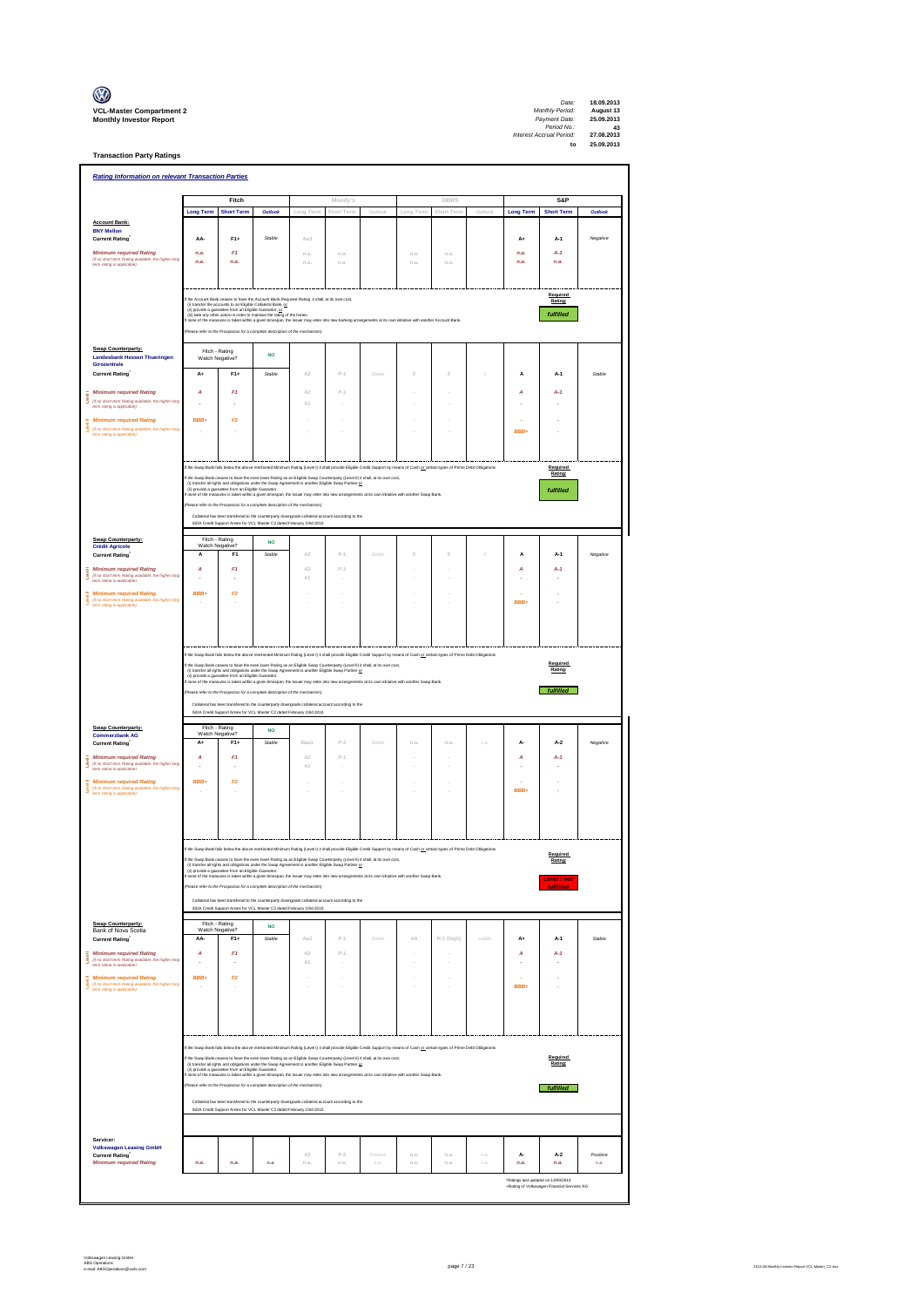| <b>VCL-Master Compartment 2</b><br><b>Monthly Investor Report</b><br>Information regarding<br>the Notes (I) |                                                                                                                                                                                                                                                                                                                                                                                                                                                                                                                                                           |                      |                       | Monthly Period:<br>Payment Date:<br>Period No.:<br>Interest Accrual Period:<br>$(=$<br>Base Interest Rate (1-Month Euribor): | 18.09.2013<br>Date:<br>August 13<br>25.09.2013<br>43<br>27.08.2013<br>25.09.2013<br>to<br>29<br>davs)<br>$\lambda$<br>0,1260% |
|-------------------------------------------------------------------------------------------------------------|-----------------------------------------------------------------------------------------------------------------------------------------------------------------------------------------------------------------------------------------------------------------------------------------------------------------------------------------------------------------------------------------------------------------------------------------------------------------------------------------------------------------------------------------------------------|----------------------|-----------------------|------------------------------------------------------------------------------------------------------------------------------|-------------------------------------------------------------------------------------------------------------------------------|
| <b>Rating Details (Fitch/S&amp;P)</b>                                                                       | Class A-1                                                                                                                                                                                                                                                                                                                                                                                                                                                                                                                                                 | Class A-2            | Class A-3             | Class A-4                                                                                                                    | Class A-5                                                                                                                     |
| Rating at Issue Date<br>Fitch<br>Standard & Poors                                                           | AAA (sf)<br>AAA (sf)                                                                                                                                                                                                                                                                                                                                                                                                                                                                                                                                      | AAA (sf)<br>AAA (sf) | AAA (sf)<br>AAA (sf)  | AAA (sf)<br>AAA (sf)                                                                                                         | AAA (sf)<br>AAA (sf)                                                                                                          |
| <b>Current Rating</b><br>Fitch<br>Standard & Poors                                                          | AAA (sf)<br>AAA (sf)                                                                                                                                                                                                                                                                                                                                                                                                                                                                                                                                      | AAA (sf)<br>AAA (sf) | AAA (sf)<br>AAA (sf)  | AAA (sf)<br>AAA (sf)                                                                                                         | AAA (sf)<br>AAA (sf)                                                                                                          |
| <b>Information on Notes</b>                                                                                 | Class A-1                                                                                                                                                                                                                                                                                                                                                                                                                                                                                                                                                 | Class A-1            | Class A-3             | Class A-4                                                                                                                    | Class A-5                                                                                                                     |
| <b>ISIN</b>                                                                                                 | XS0487713512                                                                                                                                                                                                                                                                                                                                                                                                                                                                                                                                              | XS0487714247         | XS0487714320          | XS0487714593                                                                                                                 | XS0908771354                                                                                                                  |
| Common Code                                                                                                 | 048771351                                                                                                                                                                                                                                                                                                                                                                                                                                                                                                                                                 | 48771424             | 048771432             | 48771459                                                                                                                     | 90877135                                                                                                                      |
| Nominal Amount                                                                                              | € 100.000                                                                                                                                                                                                                                                                                                                                                                                                                                                                                                                                                 | € 100,000            | € 100.000             | € 100.000                                                                                                                    | € 100.000                                                                                                                     |
| <b>Information on Interest</b>                                                                              | <b>Class A-Series</b>                                                                                                                                                                                                                                                                                                                                                                                                                                                                                                                                     |                      |                       |                                                                                                                              |                                                                                                                               |
| Scheduled Repayment<br>Date as of Cut-Off<br>Date:<br>Legal Maturity Date:                                  | Payment Date in December 2013<br>Payment Date in November 2019                                                                                                                                                                                                                                                                                                                                                                                                                                                                                            |                      |                       |                                                                                                                              |                                                                                                                               |
| Spread/ Margin                                                                                              | 55 bps                                                                                                                                                                                                                                                                                                                                                                                                                                                                                                                                                    | 55 bps               | 115 bps               | 55 bps                                                                                                                       | 55 bps                                                                                                                        |
| <b>Index Rate</b>                                                                                           | 1-Month-Euribor                                                                                                                                                                                                                                                                                                                                                                                                                                                                                                                                           | 1-Month-Euribor      | 1-Month-Euribor       | 1-Month-Euribor                                                                                                              | 1-Month-Euribor                                                                                                               |
| Fixed/Floating                                                                                              | floating                                                                                                                                                                                                                                                                                                                                                                                                                                                                                                                                                  | floating             | floating              | floating                                                                                                                     | floating                                                                                                                      |
| Current Coupon                                                                                              | 1-M-Euribor + 55 bps                                                                                                                                                                                                                                                                                                                                                                                                                                                                                                                                      | 1-M-Euribor + 55 bps | 1-M-Euribor + 115 bps | 1-M-Euribor + 55 bps                                                                                                         | 1-M-Euribor + 55 bps                                                                                                          |
| Day Count Convention                                                                                        | actual/360                                                                                                                                                                                                                                                                                                                                                                                                                                                                                                                                                | actual/360           | actual/360            | actual/360                                                                                                                   | actual/360                                                                                                                    |
| <b>Clean-Up Call</b>                                                                                        | Volkswagen Leasing GmbH will have the right at its option to exercise a "Clean-Up Call" and to repurchase the Expectancy Rights from VCL-Master S.A.,<br>acting with respect to its Compartment 2, at any time when the sum of the Discounted Expectancy Rights Balances for all lease contracts is less than<br>10% of the sum of the Maximum Discounted Expectancy Rights Balances for all lease contracts at any point in time during the life of the transaction,<br>provided that all payment obligations under the Notes will be thereby fulfilled. |                      |                       |                                                                                                                              |                                                                                                                               |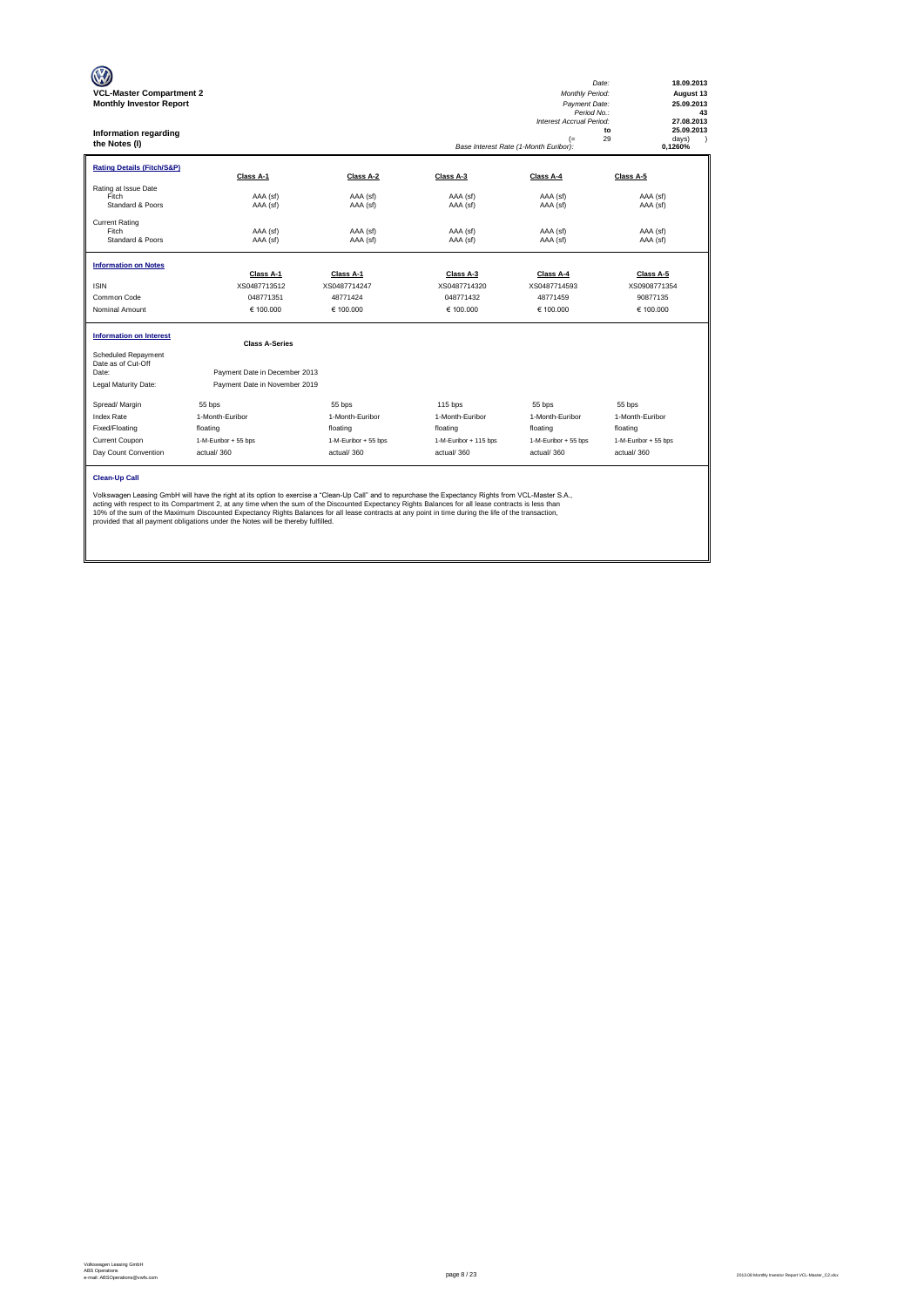|                                                                                       |        |                  |            |                                 |   |                                       |   | Date:                                           |   | 18.09.2013       |
|---------------------------------------------------------------------------------------|--------|------------------|------------|---------------------------------|---|---------------------------------------|---|-------------------------------------------------|---|------------------|
| <b>VCL-Master Compartment 2</b>                                                       |        |                  |            |                                 |   |                                       |   | Monthly Period:                                 |   | August 13        |
| <b>Monthly Investor Report</b>                                                        |        |                  |            |                                 |   |                                       |   | Payment Date:                                   |   | 25.09.2013       |
|                                                                                       |        |                  |            |                                 |   |                                       |   | Period No.:<br>Interest Accrual Period:         |   | 43<br>27.08.2013 |
|                                                                                       |        |                  |            |                                 |   |                                       |   | to                                              |   | 25.09.2013       |
| Information regarding the Notes                                                       |        |                  |            |                                 |   | (                                     |   | 29                                              |   | days )           |
| (II)                                                                                  |        |                  |            |                                 |   | Base Interest Rate (1-Month Euribor): |   |                                                 |   | 0.1260%          |
| <b>Note Balance</b>                                                                   |        |                  |            |                                 |   |                                       |   |                                                 |   |                  |
|                                                                                       |        | Class A-1        |            | Class A-2                       |   | Class A-3                             |   | Class A-4                                       |   | Class A-5        |
| Initial Note Balance (at Poolcut)                                                     | €      | 75.000.000,00    | $\epsilon$ | 50.000.000,00                   | € | 50.000.000,00                         | € | 75.000.000,00  € 159.100.000,00                 |   |                  |
| <b>During Revolving Period</b>                                                        |        |                  |            |                                 |   |                                       |   |                                                 |   |                  |
| <b>Note Balance Beginn of Period</b>                                                  | €      |                  |            | 75.000.000.00 € 50.000.000.00 € |   |                                       |   | 31.301.105.00 € 308.900.000.00 € 159.100.000.00 |   |                  |
| Overcollateralisation Amount before Top-Up                                            |        |                  |            |                                 |   |                                       |   |                                                 |   |                  |
| (all Class A Notes)                                                                   |        | € 606.000.189,98 |            |                                 |   |                                       |   |                                                 |   |                  |
| Targeted Overcollateralisation Amount                                                 |        | € 599.818.708.73 |            |                                 |   |                                       |   |                                                 |   |                  |
| Available Top-Up Amount<br>(all Funds in the Accumulation Account)                    | €      | 1.260.440.62     |            |                                 |   |                                       |   |                                                 |   |                  |
| Targeted Additional Purchase Amount                                                   | €      |                  |            |                                 |   |                                       |   |                                                 |   |                  |
| (incl. 7% additional OC)                                                              |        |                  |            |                                 |   |                                       |   |                                                 |   |                  |
| Additional Purchase Amount                                                            | €      |                  |            |                                 |   |                                       |   |                                                 |   |                  |
| Overcollateralisation Amount after Top-Up<br>Note Decrease per Series from Redemption | €<br>€ | 606,000.189.98   | €          |                                 | € | 571.255.00                            | € |                                                 | € |                  |
| Note Decrease per Note from Redemption                                                | €      |                  | €          |                                 | € | (1.142, 51)                           | € |                                                 | € |                  |
| Note Increase from Tap-Up                                                             | €      |                  | €          |                                 | € |                                       | € |                                                 | € |                  |
| <b>Note Balance End of Period</b>                                                     | €      | 75.000.000.00    | €          | 50,000,000.00                   | € | 30.729.850.00                         |   | € 308.900.000.00                                |   | € 159.100.000.00 |
| <b>After Revolving Period</b>                                                         |        | Class A-1        |            | Class A-2                       |   | Class A-3                             |   | Class A-4                                       |   | Class A-5        |
| Note Balance as of the Beginning of the<br>Period                                     | €      | 75.000.000,00    |            | € 50.000.000,00 € 31.301.105,00 |   |                                       |   | € 308.900.000,00                                |   | € 159.100.000,00 |
| Unallocated Redemption Amount                                                         | €      | ł.               |            |                                 |   |                                       |   |                                                 |   |                  |
| of the previous Period                                                                | €      |                  |            |                                 |   |                                       |   |                                                 |   |                  |
| Available Redemption Amount<br>for the Reporting Period                               |        |                  |            |                                 |   |                                       |   |                                                 |   |                  |
| <b>Total Available Redemption Amount</b>                                              | €      |                  |            |                                 |   |                                       |   |                                                 |   |                  |
| Redemotion Amount per Note                                                            | €      |                  | €          |                                 | € | $(1.142.51) \in$                      |   |                                                 | € |                  |
| Redemption Amount per Class                                                           | €      |                  | €          |                                 | € | 571.255.00                            | € |                                                 | € |                  |
| Unallocated Redemption Amount from current                                            | €      |                  | €          |                                 | € | 1.76                                  | € |                                                 | € |                  |
| Period                                                                                |        |                  |            |                                 |   |                                       |   |                                                 | € |                  |
| Note Balance as of the End of the Period                                              | €      | 75,000,000,00    | $\epsilon$ | 50,000,000.00 €                 |   | 30,729,850.00                         |   | € 308,900,000,00                                |   | € 159.100.000,00 |
| Payments to Investors - per EUR 100.000                                               |        | Class A-1        |            | Class A-2                       |   | Class A-3                             |   | Class A-4                                       |   | Class A-5        |
| denomination                                                                          |        |                  |            |                                 |   |                                       |   |                                                 |   |                  |
| Interest (1-M-Euribor + Spread A Note)                                                | €      | 40.841,67        | €          | 27.227,78                       | € | 32.174,06                             | € | 168.213,21                                      | € | 86.638,79        |
| Redemption                                                                            | €      |                  | €          |                                 | € | 571.255.00                            | € |                                                 | € |                  |
| Remaining Principal Amount                                                            | €      | 100.000,00       | €          | 100.000,00                      | € | 61.459.70                             | € | 100.000,00                                      | € | 100.000,00       |
| Note Factor                                                                           |        | 1,000000         |            | 1,000000                        |   | 0,614597                              |   | 1,000000                                        |   | 1,000000         |
| <b>Unpaid Interest</b>                                                                |        | Class A-1        |            | Class A-2                       |   | Class A-3                             |   | Class A-4                                       |   | Class A-5        |
| Unpaid Interest of Reporting Period                                                   | €      |                  | €          |                                 | € |                                       | € |                                                 | € |                  |
| Cumulative Unpaid Interest                                                            | €      |                  | €          |                                 | € |                                       | € |                                                 | € |                  |
| Overcollateralisation<br><b>Total Class A</b>                                         |        | Class A-1        |            | Class A-2                       |   | Class A-3                             |   | Class A-4                                       |   | Class A-x        |
| Initial OC Percentage at Poolcut                                                      |        |                  |            |                                 |   |                                       |   |                                                 |   |                  |
| Current OC Percentage<br>49.231%<br>49%/52%                                           |        | 49.231%          |            | 49.231%                         |   | 49.231%                               |   | 49.231%                                         |   | 49.231%          |
| Target OC Percentage<br>(during/ after Revolving Period)                              |        |                  |            |                                 |   |                                       |   |                                                 |   |                  |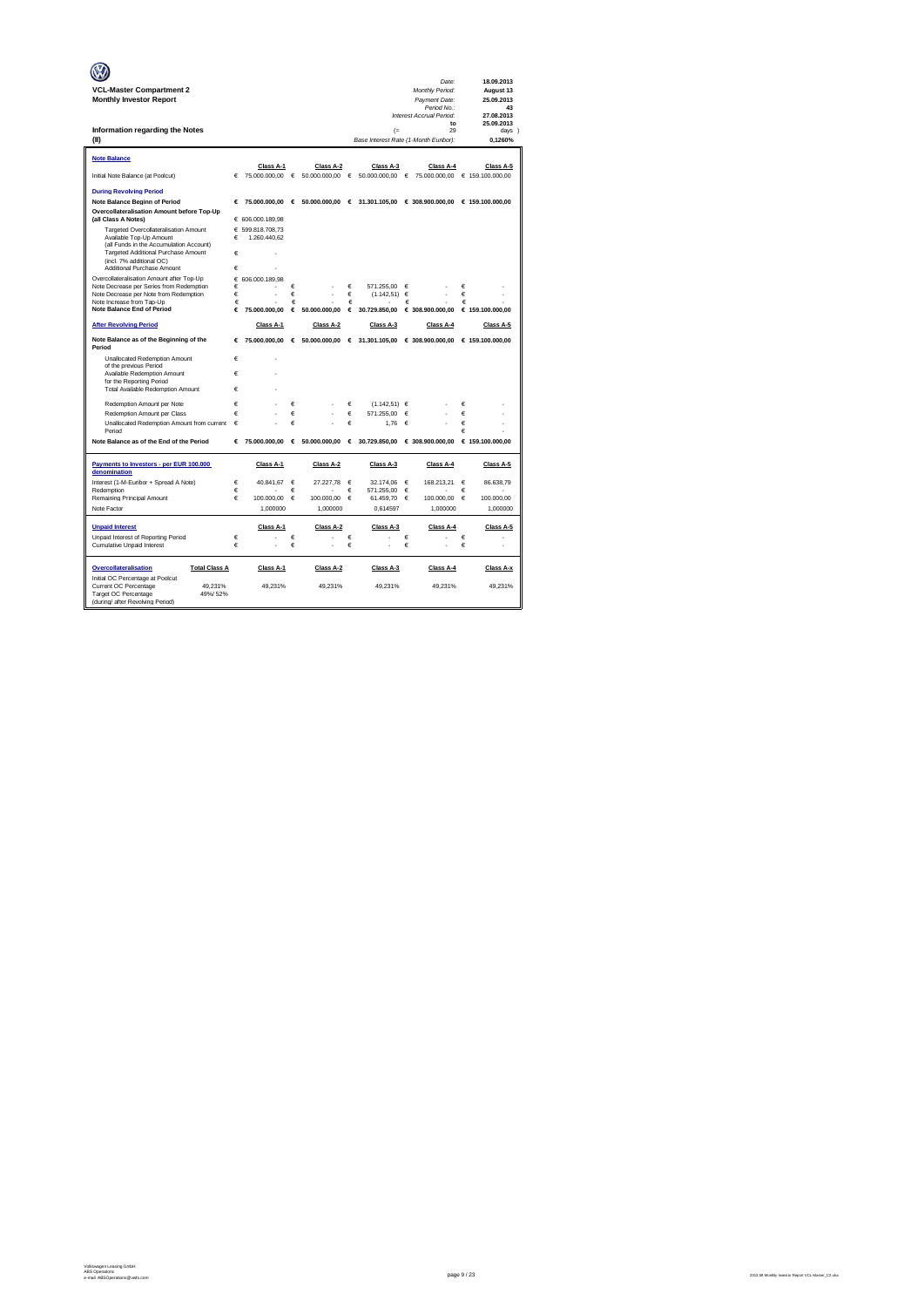| <b>VCL-Master Compartment 2</b><br><b>Monthly Investor Report</b><br><b>Credit Enhancement</b>                                                   | Date:<br><b>Monthly Period:</b><br>Payment Date:<br>Period No.:<br>Interest Accrual Period:<br>Base Interest Rate (1-Month Euribor): | 18.09.2013<br>August 13<br>25.09.2013<br>43<br>27.08.2013<br>25.09.2013<br>to<br>$(=$<br>29 days<br>0.1260% |
|--------------------------------------------------------------------------------------------------------------------------------------------------|--------------------------------------------------------------------------------------------------------------------------------------|-------------------------------------------------------------------------------------------------------------|
| <b>Cash Collateral Account (CCA)</b><br>Initial Balance at Poolcut                                                                               |                                                                                                                                      | 12.950.000,00 €                                                                                             |
| Thereof General Cash Reserve<br>Thereof German Trade Tax Risk Reserve<br><b>Targeted Balance (Floor)</b>                                         |                                                                                                                                      | 12.950.000.00 €<br>0.00€<br>8.115.914,37 €                                                                  |
| <b>Thereof General Cash Reserve</b><br>Thereof German Trade Tax Risk Reserve                                                                     |                                                                                                                                      | 8.115.914.37 €<br>0.00€                                                                                     |
| Balance as of the Beginning of the Period                                                                                                        |                                                                                                                                      | 26.989.834.20 €                                                                                             |
| Payment from CCA/ Payment to CCA<br>Balance as of the End of the Period<br>Thereof General Cash Reserve<br>Thereof German Trade Tax Risk Reserve | -20.026.46 € /                                                                                                                       | $0.00 \in$<br>26.969.807.74 €<br>26.969.807.74 €<br>0.00€                                                   |
| General Cash Collateral Account                                                                                                                  |                                                                                                                                      |                                                                                                             |
| percentage of Current Note Balance<br>percentage of Initial Note Balance                                                                         |                                                                                                                                      | 4,32%<br>5.18%                                                                                              |
| <b>Set-Off Risk</b><br>No set-off risk is applicable in this transaction.                                                                        |                                                                                                                                      |                                                                                                             |

**. . . .** Trigger Level 1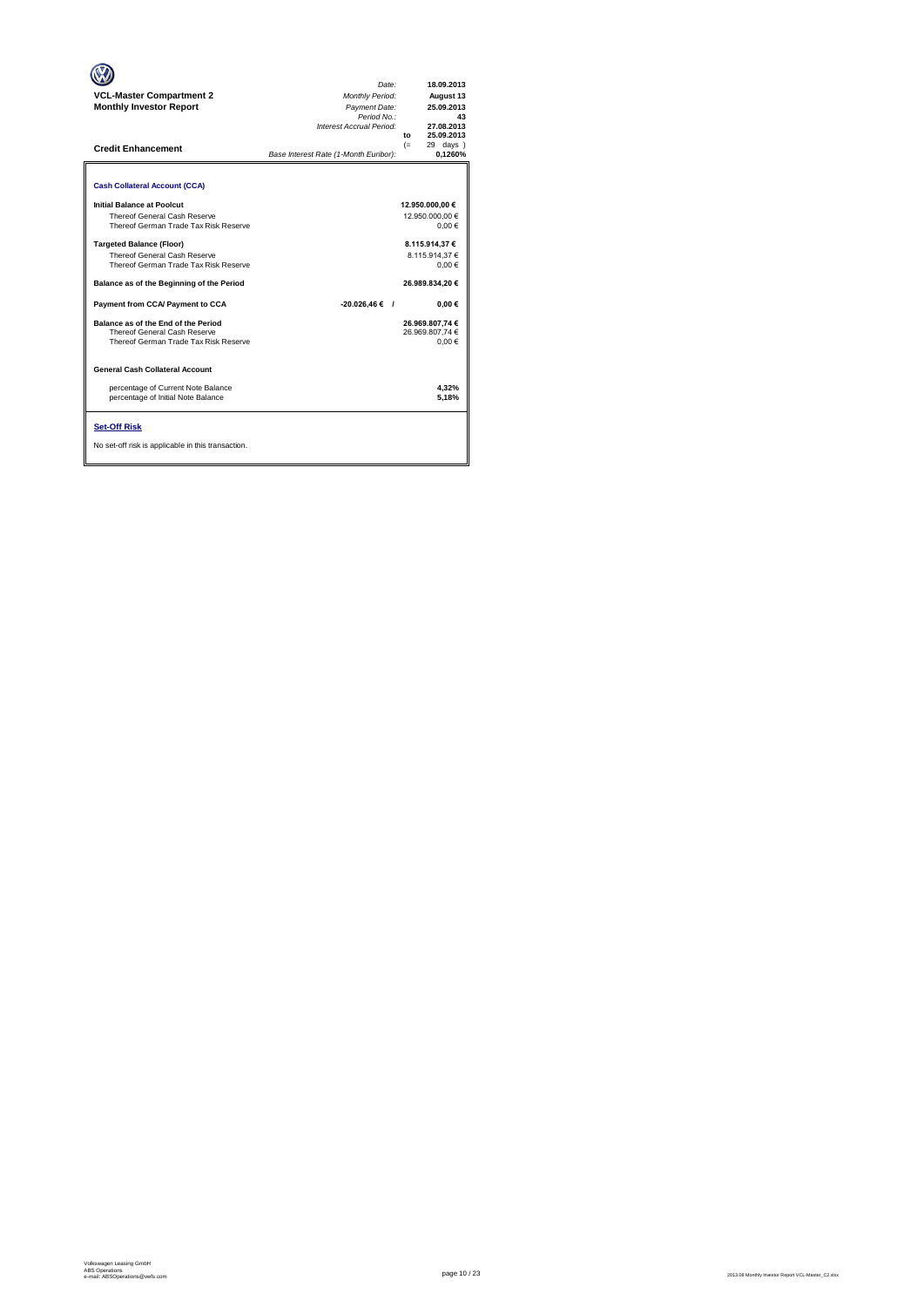| VCL-Master Compartment 2<br><b>Monthly Investor Report</b>        |                                                               |             | Date:<br>Monthly Period:<br>Payment Date:<br>Period No.:<br>Interest Accrual Period: | 18.09.2013<br>August 13<br>25.09.2013<br>43<br>27.08.2013<br>25.09.2013<br>to |
|-------------------------------------------------------------------|---------------------------------------------------------------|-------------|--------------------------------------------------------------------------------------|-------------------------------------------------------------------------------|
| Waterfall                                                         |                                                               |             | Base Interest Rate (1-Month Euribor):                                                | $(=$<br>29<br>days )<br>0,1260%                                               |
| Waterfall                                                         |                                                               |             |                                                                                      |                                                                               |
| Available Collection Amount of the Period incl. Net Swap Receipts |                                                               |             | 6.439.733,88 €                                                                       |                                                                               |
| Remaining Amount from Previous Period                             |                                                               |             | 1,66€                                                                                | 6.439.735,54 €                                                                |
| Earnings from Distribution/ Accumulation Account deposits         |                                                               |             | $0,00 \in$                                                                           | 6.439.735,54 €                                                                |
| <b>Available Distribution Amount</b>                              |                                                               |             |                                                                                      | 6.439.735,54 €                                                                |
| Taxes/Fees                                                        |                                                               | less        | -1.027.251,08 €                                                                      | 5.412.484,46€                                                                 |
| <b>Net Swap Payments Class A</b>                                  |                                                               | less / plus | -100.022,77€                                                                         | 5.312.461,69 €                                                                |
|                                                                   | Class A-1<br>Class A-2<br>Class A-3<br>Class A-4<br>Class A-5 |             | -7.595,83 €<br>-5.272,22 €<br>-25.211,30 €<br>-32.571,79 €<br>-29.371,63 €           |                                                                               |
| <b>Interest Class A</b>                                           |                                                               | less        | -355.095,51 €                                                                        | 4.957.366,18€                                                                 |
|                                                                   | Class A-1<br>Class A-2<br>Class A-3<br>Class A-4<br>Class A-5 |             | -40.841,67 €<br>-27.227,78 €<br>-32.174,06 €<br>-168.213,21€<br>-86.638,79 €         |                                                                               |
| Payment to Cash Collateral Account                                |                                                               | less        | $0,00 \in$                                                                           | 4.957.366,18€                                                                 |
| German Trade Tax                                                  |                                                               | less        | $0,00 \in$                                                                           | 4.957.366,18 €                                                                |
| Payments to the Accumulation Account                              |                                                               | less        | $0,00 \in$                                                                           | 4.957.366,18 €                                                                |
| <b>Redemption Class A</b>                                         |                                                               | less        | -571.255.00 €                                                                        | 4.386.111,18 €                                                                |
|                                                                   | Class A-1<br>Class A-2<br>Class A-3<br>Class A-4<br>Class A-5 |             | 0.00€<br>0.00€<br>-571.255,00 €<br>$0,00 \in$<br>$0,00 \in$                          |                                                                               |
| Remaining Amout Due to Rounding                                   |                                                               | less        | -1,76€                                                                               | 4.386.109,42 €                                                                |
| Other Payments to Swap Counterparties                             |                                                               | less        | $0,00 \in$                                                                           | 4.386.109,42 €                                                                |
| <b>Payment to VWL</b>                                             |                                                               | less        | -4.386.109,42 €                                                                      | 0.00€                                                                         |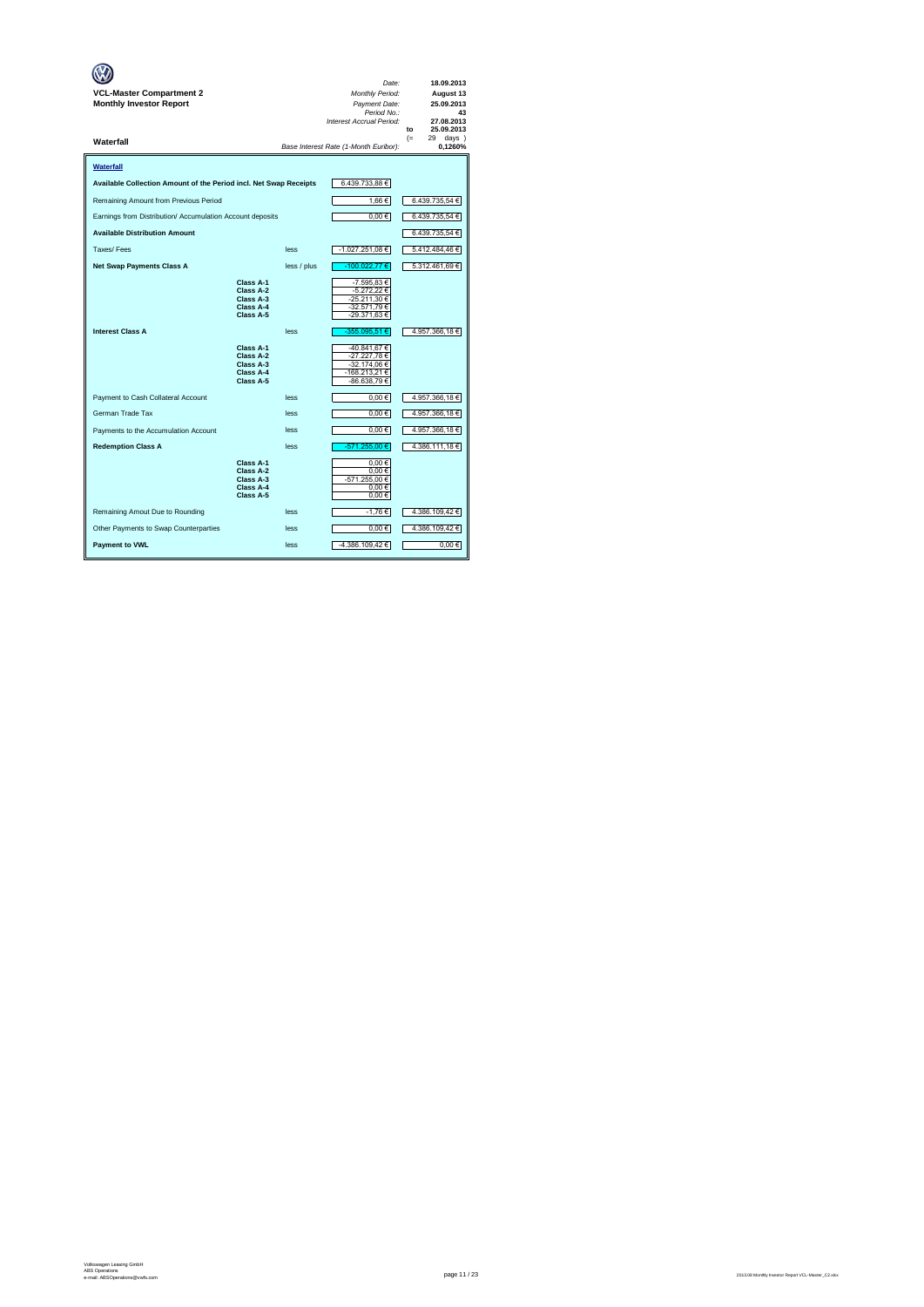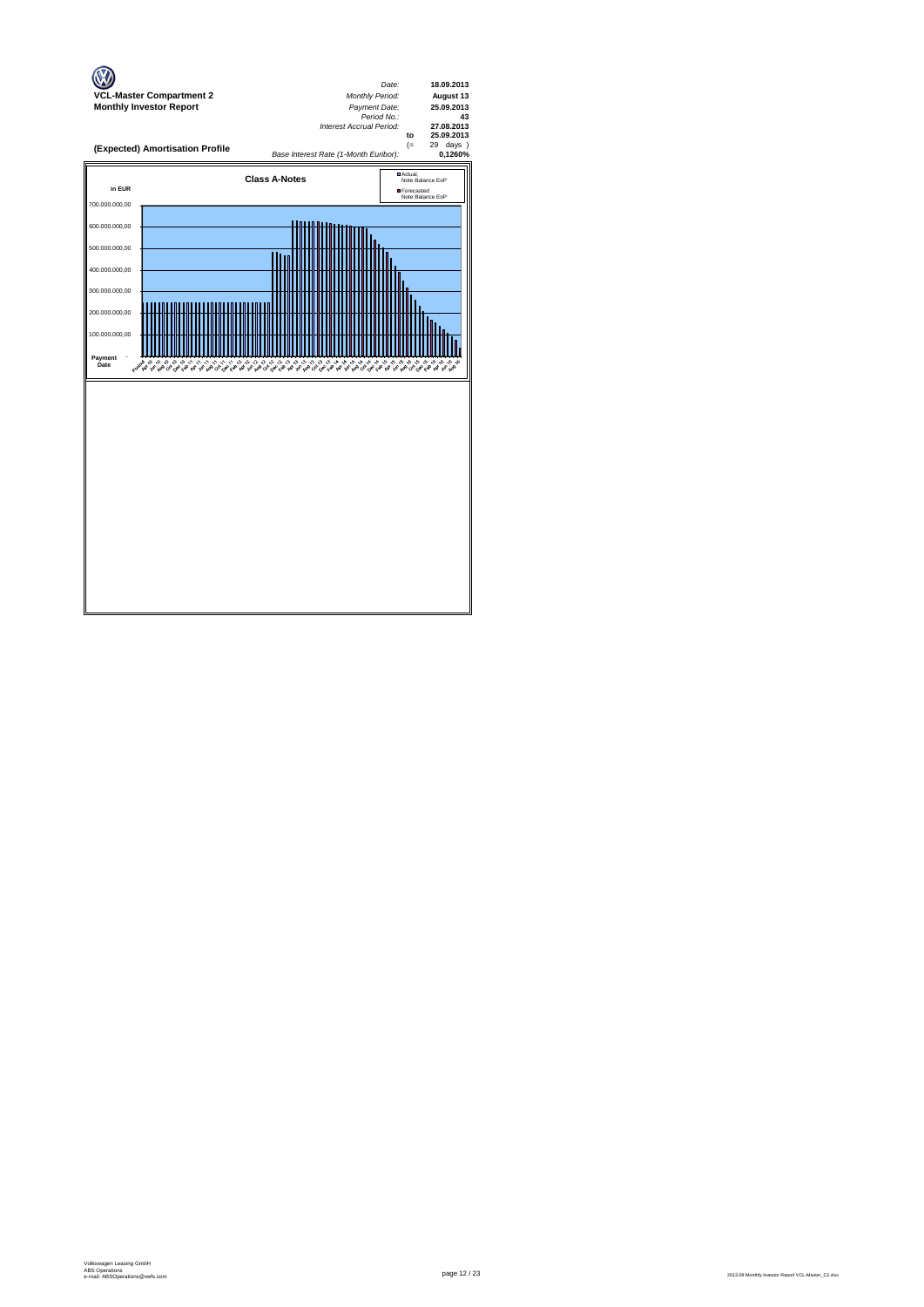

**Run Out Schedule**

*Date: Period No.: Interest Accrual Period:*

**18.09.2013 August 13 to 25.09.2013 27.08.2013 0,1260% 43 25.09.2013** (= 29 days)

*Base Interest Rate (1-Month Euribor):*

|                          |                                      | at the End of the current Monthly Period                                        |                                            |                             |                                | at the End of the current Monthly Period                               |                              |
|--------------------------|--------------------------------------|---------------------------------------------------------------------------------|--------------------------------------------|-----------------------------|--------------------------------|------------------------------------------------------------------------|------------------------------|
| <b>Monthly</b><br>Period | <b>Monthly Maturity</b>              | Outst. Disc. Exp.<br><b>Rights Funding</b><br><b>Amount at Maturity</b><br>Date | Interest                                   | Remaing<br>Term in<br>Month | Monthly<br><b>Maturity</b>     | <b>Current Outst.</b><br>Disc. Exp.<br><b>Rights Funding</b><br>Amount | Interest                     |
| 08.2013                  | 1.397.987.280,63                     | 1.230.929.188,29                                                                | 167.058.092,34                             |                             |                                |                                                                        |                              |
| 09.2013                  | 1.384.571.043,41                     | 1.217.641.157,70                                                                | 166.929.885,71                             | $\mathbf{1}$                | 13.416.237,22                  | 13.288.030,59                                                          | 128.206,63                   |
| 10.2013                  | 1.360.664.793,61                     | 1.194.069.665,73                                                                | 166.595.127,88                             | $\overline{2}$              | 23.906.249,80                  | 23.571.491,97                                                          | 334.757,83                   |
| 11.2013                  | 1.328.876.239,54                     | 1.162.897.659.78                                                                | 165.978.579,76                             | 3                           | 31.788.554,07                  | 31.172.005,95                                                          | 616.548,12                   |
| 12.2013                  | 1.309.742.266,94                     | 1.144.232.653,54                                                                | 165.509.613,40                             | $\overline{4}$              | 19.133.972,60                  | 18.665.006,24                                                          | 468.966,36                   |
| 01.2014                  | 1.305.865.450,63                     | 1.140.475.188,78                                                                | 165.390.261,85                             | 5                           | 3.876.816,31                   | 3.757.464,76                                                           | 119.351,55                   |
| 02.2014                  | 1.298.726.598,90                     | 1.133.596.400,89                                                                | 165.130.198,01                             | 6                           | 7.138.851,73                   | 6.878.787,89                                                           | 260.063,84                   |
| 03.2014                  | 1.284.478.980,79                     | 1.119.948.391,41                                                                | 164.530.589,38                             | $\boldsymbol{7}$            | 14.247.618,11                  | 13.648.009,48                                                          | 599.608,63                   |
| 04.2014                  | 1.271.234.487,50<br>1.251.027.410.53 | 1.107.324.139,97                                                                | 163.910.347.53                             | 8                           | 13.244.493,29                  | 12.624.251,44                                                          | 620.241,85                   |
| 05.2014                  |                                      | 1.088.176.773,42<br>1.073.112.514,58                                            | 162.850.637,11                             | $\boldsymbol{9}$            | 20.207.076,97                  | 19.147.366,55<br>15.064.258,84                                         | 1.059.710,42                 |
| 06.2014<br>07.2014       | 1.235.034.690,41<br>1.217.748.906,50 | 1.056.925.289,58                                                                | 161.922.175,83<br>160.823.616,92           | 10                          | 15.992.720,12                  |                                                                        | 928.461,28                   |
| 08.2014                  | 1.195.569.416,10                     | 1.036.265.948,39                                                                | 159.303.467,71                             | 11<br>12                    | 17.285.783,91<br>22.179.490,40 | 16.187.225,00<br>20.659.341,19                                         | 1.098.558,91<br>1.520.149,21 |
| 09.2014                  | 1.170.715.387,20                     | 1.013.250.806,37                                                                | 157.464.580,83                             | 13                          | 24.854.028,90                  | 23.015.142,02                                                          | 1.838.886,88                 |
| 10.2014                  | 1.141.392.059,85                     | 986.245.995,29                                                                  | 155.146.064,56                             | 14                          | 29.323.327,35                  | 27.004.811,08                                                          | 2.318.516,27                 |
| 11.2014                  | 1.106.754.592,98                     | 954.532.092,34                                                                  | 152.222.500,64                             | 15                          | 34.637.466,87                  | 31.713.902,95                                                          | 2.923.563,92                 |
| 12.2014                  | 1.077.425.896,43                     | 927.816.169,98                                                                  | 149.609.726,45                             | 16                          | 29.328.696,55                  | 26.715.922,36                                                          | 2.612.774,19                 |
| 01.2015                  | 1.041.725.014,46                     | 895.504.814,30                                                                  | 146.220.200,16                             | 17                          | 35.700.881,97                  | 32.311.355,68                                                          | 3.389.526,29                 |
| 02.2015                  | 974.333.868,67                       | 834.851.129,37                                                                  | 139.482.739,30                             | 18                          | 67.391.145,79                  | 60.653.684,93                                                          | 6.737.460,86                 |
| 03.2015                  | 894.474.859,42                       | 763.379.089,19                                                                  | 131.095.770.23                             | 19                          | 79.859.009,25                  | 71.472.040,18                                                          | 8.386.969,07                 |
| 04.2015                  | 824.631.083,11                       | 701.200.849,24                                                                  | 123.430.233,87                             | 20                          | 69.843.776,31                  | 62.178.239,95                                                          | 7.665.536,36                 |
| 05.2015                  | 738.303.460,95                       | 624.798.708,22                                                                  | 113.504.752,73                             | 21                          | 86.327.622,16                  | 76.402.141,02                                                          | 9.925.481,14                 |
| 06.2015                  | 664.911.440,30                       | 560.222.259,73                                                                  | 104.689.180,57                             | 22                          | 73.392.020,65                  | 64.576.448,49                                                          | 8.815.572,16                 |
| 07.2015                  | 583.121.205,27                       | 488.654.893,90                                                                  | 94.466.311,37                              | 23                          | 81.790.235,03                  | 71.567.365,83                                                          | 10.222.869,20                |
| 08.2015                  | 525.483.932,24                       | 438.502.657,58                                                                  | 86.981.274,66                              | 24                          | 57.637.273,03                  | 50.152.236,32                                                          | 7.485.036,71                 |
| 09.2015                  | 461.728.165,97                       | 383.349.849,88                                                                  | 78.378.316,09                              | 25                          | 63.755.766,27                  | 55.152.807,70                                                          | 8.602.958,57                 |
| 10.2015                  | 411.911.751,86                       | 340.505.727,25                                                                  | 71.406.024,61                              | 26                          | 49.816.414,11                  | 42.844.122,63                                                          | 6.972.291,48                 |
| 11.2015                  | 357.039.291,81                       | 293.571.345,52                                                                  | 63.467.946,29                              | 27                          | 54.872.460,05                  | 46.934.381,73                                                          | 7.938.078,32                 |
| 12.2015                  | 314.971.938,61                       | 257.766.569,16                                                                  | 57.205.369,45                              | 28                          | 42.067.353,20                  | 35.804.776,36                                                          | 6.262.576,84                 |
| 01.2016                  | 295.969.315,15                       | 241.700.374,97                                                                  | 54.268.940,18                              | 29                          | 19.002.623,46                  | 16.066.194,19                                                          | 2.936.429,27                 |
| 02.2016                  | 267.687.233,44                       | 217.922.088,66                                                                  | 49.765.144,78                              | 30                          | 28.282.081,71                  | 23.778.286,31                                                          | 4.503.795,40                 |
| 03.2016                  | 238.583.411,74                       | 193.595.119,65                                                                  | 44.988.292,09                              | 31                          | 29.103.821,70                  | 24.326.969,01                                                          | 4.776.852,69                 |
| 04.2016                  | 212.475.917,50                       | 171.884.267,24                                                                  | 40.591.650,26                              | 32                          | 26.107.494,24                  | 21.710.852,41                                                          | 4.396.641,83                 |
| 05.2016                  | 177.392.250,63                       | 142.884.517,26                                                                  | 34.507.733,37                              | 33                          | 35.083.666,87                  | 28.999.749,98                                                          | 6.083.916,89                 |
| 06.2016                  | 149.752.834,16                       | 120.168.853,63                                                                  | 29.583.980,53                              | 34                          | 27.639.416,47                  | 22.715.663,63                                                          | 4.923.752,84                 |
| 07.2016                  | 118.120.808,71                       | 94.316.889,08                                                                   | 23.803.919,63                              | 35                          | 31.632.025,45                  | 25.851.964,55                                                          | 5.780.060,90                 |
| 08.2016                  | 96.531.308,13                        | 76.770.715,96                                                                   | 19.760.592,17                              | 36<br>37                    | 21.589.500,58                  | 17.546.173,12                                                          | 4.043.327,46                 |
| 09.2016<br>10.2016       | 71.770.778,92<br>51.726.578,71       | 56.762.728,47<br>40.660.579,19                                                  | 15.008.050,45<br>11.065.999,52             | 38                          | 24.760.529,21<br>20.044.200,21 | 20.007.987,49<br>16.102.149,28                                         | 4.752.541,72<br>3.942.050,93 |
| 11.2016                  | 33.467.123,63                        | 26.071.943,46                                                                   | 7.395.180.17                               | 39                          | 18.259.455,08                  | 14.588.635,73                                                          | 3.670.819,35                 |
| 12.2016                  | 21.696.703,73                        | 16.715.635,54                                                                   | 4.981.068,19                               | 40                          | 11.770.419,90                  | 9.356.307,92                                                           | 2.414.111,98                 |
| 01.2017                  | 19.561.419,36                        | 15.029.809.22                                                                   | 4.531.610,14                               | 41                          | 2.135.284,37                   | 1.685.826,32                                                           | 449.458,05                   |
| 02.2017                  | 16.963.128,41                        | 12.989.170,23                                                                   | 3.973.958,18                               | 42                          | 2.598.290,95                   | 2.040.638,99                                                           | 557.651,96                   |
| 03.2017                  | 14.401.927,26                        | 10.989.377,07                                                                   | 3.412.550,19                               | 43                          | 2.561.201,15                   | 1.999.793,16                                                           | 561.407,99                   |
| 04.2017                  | 12.419.763,80                        | 9.450.211,41                                                                    | 2.969.552,39                               | 44                          | 1.982.163,46                   | 1.539.165,66                                                           | 442.997,80                   |
| 05.2017                  | 9.721.444,92                         | 7.366.768,88                                                                    | 2.354.676.04                               | 45                          | 2.698.318,88                   | 2.083.442,53                                                           | 614.876,35                   |
| 06.2017                  | 7.594.050,55                         | 5.733.075,39                                                                    | 1.860.975,16                               | 46                          | 2.127.394,37                   | 1.633.693,49                                                           | 493.700,88                   |
| 07.2017                  | 5.491.407,87                         | 4.128.177,00                                                                    | 1.363.230,87                               | 47                          | 2.102.642,68                   | 1.604.898,39                                                           | 497.744,29                   |
| 08.2017                  | 4.380.554,46                         | 3.284.777,46                                                                    | 1.095.777,00                               | 48                          | 1.110.853,41                   | 843.399,54                                                             | 267.453,87                   |
| 09.2017                  | 2.823.408,64                         | 2.109.225,05                                                                    | 714.183,59                                 | 49                          | 1.557.145,82                   | 1.175.552,41                                                           | 381.593,41                   |
| 10.2017                  | 1.690.061,98                         | 1.258.953,76                                                                    | 431.108,22                                 | 50                          | 1.133.346,66                   | 850.271,29                                                             | 283.075,37                   |
| 11.2017                  | 634.372,14                           | 471.222,41                                                                      | 163.149,73                                 | 51                          | 1.055.689,84                   | 787.731,35                                                             | 267.958,49                   |
| 12.2017                  | ٠                                    |                                                                                 |                                            | 52                          | 634.372,14                     | 471.222,41                                                             | 163.149,73                   |
| 01.2018                  | $\blacksquare$                       | $\blacksquare$                                                                  | $\sim$                                     | 53                          | $\sim$                         | $\sim$                                                                 | $\overline{\phantom{a}}$     |
| 02.2018                  |                                      |                                                                                 |                                            | 54                          |                                |                                                                        |                              |
| 03.2018                  | $\blacksquare$                       | $\blacksquare$                                                                  | $\blacksquare$                             | 55                          | $\overline{\phantom{a}}$       | $\overline{\phantom{a}}$                                               | $\overline{\phantom{a}}$     |
| 04.2018                  | $\blacksquare$                       | $\blacksquare$                                                                  | $\overline{\phantom{a}}$                   | 56                          | $\blacksquare$                 | $\overline{\phantom{a}}$                                               | $\overline{\phantom{a}}$     |
|                          | $\sim$<br>$\blacksquare$             | ٠<br>$\blacksquare$                                                             | $\overline{\phantom{a}}$<br>$\blacksquare$ | 57                          | $\overline{\phantom{a}}$       | $\overline{\phantom{a}}$<br>$\blacksquare$                             | $\overline{\phantom{a}}$     |
|                          |                                      |                                                                                 |                                            | 58<br>59                    | $\blacksquare$                 |                                                                        | $\overline{\phantom{a}}$     |
|                          | $\blacksquare$                       | $\blacksquare$                                                                  | $\tilde{\phantom{a}}$                      | 60                          | $\overline{\phantom{a}}$       | $\overline{\phantom{a}}$                                               | $\overline{\phantom{a}}$     |
|                          |                                      |                                                                                 |                                            |                             |                                |                                                                        |                              |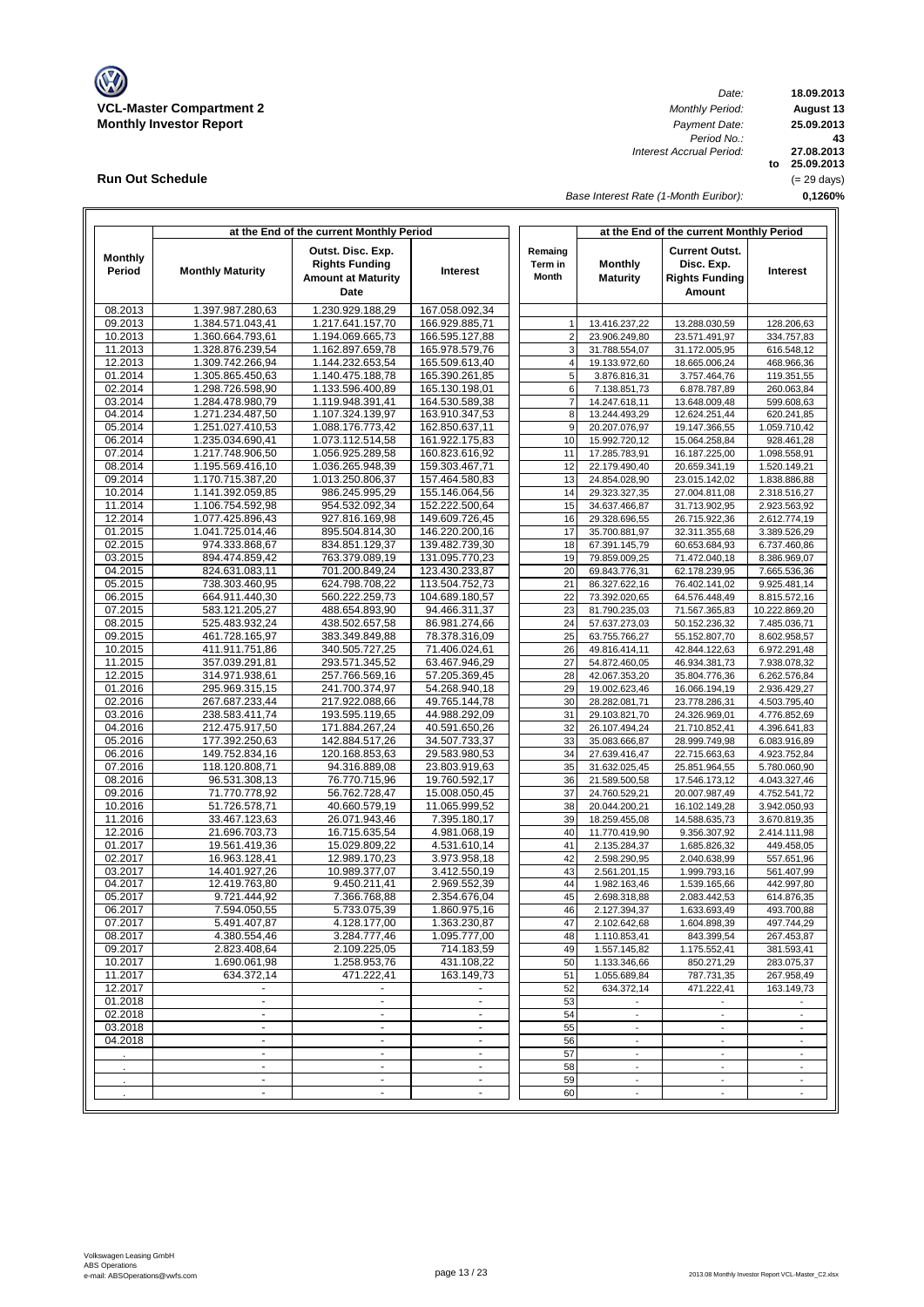| <b>OZ</b>                       |
|---------------------------------|
| <b>VCL-Master Compartment 2</b> |
| <b>Monthly Investor Report</b>  |

**Information Regarding the Expectancy Rights Pool -** 

| $\mathbf{w}$                     | Date:                    |    |    | 18.09.2013 |
|----------------------------------|--------------------------|----|----|------------|
| <b>VCL-Master Compartment 2</b>  | <b>Monthly Period:</b>   |    |    | August 13  |
| <b>Monthly Investor Report</b>   | Payment Date:            |    |    | 25.09.2013 |
|                                  | Period No.:              |    |    | 43         |
|                                  | Interest Accrual Period: |    |    | 27.08.2013 |
| <b>Information Regarding the</b> |                          |    | to | 25.09.2013 |
| <b>Expectancy Rights Pool -</b>  |                          | (≕ | 29 | days )     |
| Outotonding Contracto            |                          |    |    |            |

#### *Base Interest Rate (1-Month Euribor):* **Outstanding Contracts 0,1260%**

|                                           |                                 |                            |                          | <b>Type of Vehicles</b> |                          |                          |                          |                               |                          |
|-------------------------------------------|---------------------------------|----------------------------|--------------------------|-------------------------|--------------------------|--------------------------|--------------------------|-------------------------------|--------------------------|
| <b>Outstanding Expectancy Rights Pool</b> | <b>Reporting Period - Total</b> |                            |                          | <b>New Vehicles</b>     |                          | <b>Used Vehicles</b>     |                          | <b>Demonstration Vehicles</b> |                          |
|                                           |                                 |                            | Outstanding              |                         | Outstanding              |                          | Outstanding              |                               | Outstanding              |
|                                           |                                 | <b>Outstanding Nominal</b> | <b>Discounted</b>        |                         | <b>Discounted</b>        |                          | <b>Discounted</b>        |                               | <b>Discounted</b>        |
|                                           | No. of                          | <b>Expectancy Rights</b>   | <b>Expectancy Rights</b> | No. of                  | <b>Expectancy Rights</b> | No. of                   | <b>Expectancy Rights</b> | No. of                        | <b>Expectancy Rights</b> |
|                                           | <b>Contracts</b>                | <b>Funding Amount</b>      | <b>Funding Amount</b>    | Contracts               | <b>Funding Amount</b>    | <b>Contracts</b>         | <b>Funding Amount</b>    | <b>Contracts</b>              | <b>Funding Amount</b>    |
| Initial Balance at Poolcut                | 40.937                          | 524.154.129.71             | 431.057.042.44           | 37.861                  | 395.059.489.11           | 2.057                    | 22.320.167.68            | 1.019                         | 13.677.385.65            |
| Balance at the Beginning of the Period    | 107.776                         | 1.404.808.837.64           | .230.301.294.98          | 102.727                 | 1.168.763.151.13         | 2.080                    | 24.639.193.98            | 2.969                         | 36.898.949.87            |
| Balance at the End of the Period - before |                                 |                            |                          |                         |                          |                          |                          |                               |                          |
| origination of add. Expectancy Rights     | 107.218                         | .397.987.280.63            | € 1.230.929.188.29       | 102.219                 | .169.584.693.79          | 2.053                    | 24.523.586.54            | 2.946                         | 36.820.907.96<br>£       |
| Top-Up of the Monthly Period              |                                 |                            |                          |                         |                          | $\overline{\phantom{0}}$ |                          |                               |                          |
| at the End of the Period                  | 107.218                         | .397.987.280.63            | .230.929.188.29          | 102.219                 | .169.584.693.79          | 2.053                    | 24.523.586.54            | 2.946                         | 36.820.907,96            |

|                                                                |                  |                            |                          | <b>Type of Vehicles</b> |                          |                      |                          |                               |                          |
|----------------------------------------------------------------|------------------|----------------------------|--------------------------|-------------------------|--------------------------|----------------------|--------------------------|-------------------------------|--------------------------|
| Status of the Contracts at the End of the Period, after Top-Up |                  |                            |                          | <b>New Vehicles</b>     |                          | <b>Used Vehicles</b> |                          | <b>Demonstration Vehicles</b> |                          |
|                                                                |                  |                            | Outstanding              |                         | Outstanding              |                      | Outstanding              |                               | Outstanding              |
|                                                                |                  | <b>Outstanding Nominal</b> | <b>Discounted</b>        |                         | Discounted               |                      | <b>Discounted</b>        |                               | <b>Discounted</b>        |
|                                                                | No. of           | <b>Expectancy Rights</b>   | <b>Expectancy Rights</b> | No. of                  | <b>Expectancy Rights</b> | No. of               | <b>Expectancy Rights</b> | No. of                        | <b>Expectancy Rights</b> |
|                                                                | <b>Contracts</b> | <b>Funding Amount</b>      | <b>Funding Amount</b>    | Contracts               | <b>Funding Amount</b>    | Contracts            | <b>Funding Amount</b>    | Contracts                     | <b>Funding Amount</b>    |
| Current                                                        | 105.349          | € 1.375.235.789,05         | 1.210.613.179.66         | 100.491                 | .150.899.277,92          | 1.986                | 23.803.491,59            | 2.872                         | 35.910.410,15            |
| Delinquent*                                                    | 1.451            | 17.740.348.90              | 15.878.556,11            | 1.337                   | 14.530.625,17            | 55                   | 600.917,68               | 59                            | 747.013,26               |
| Terminated                                                     | 418              | 5.011.142.68               | 4.437.452,52<br>€        | 391                     | 4.154.790,70             | 12 <sup>2</sup>      | 119.177.27<br>€          | 15                            | 163.484,55<br>€          |
| End of Term - Paid in Full                                     | 26.794           |                            |                          | 24.893                  | $\overline{\phantom{a}}$ | 1.340                | $\overline{\phantom{a}}$ | 561                           |                          |
| Early Settlement - Paid in Full                                | 7.260            |                            |                          | 6.334                   |                          | 576                  |                          | 350                           |                          |
|                                                                | 141.272          | € 1.397.987.280,63         | € 1.230.929.188.29       | 133,446                 | € 1.169.584.693,79       | 3.969                | 24.523.586,54            | 3.857                         | 36.820.907,96            |
| *delinquent in terms of Instalments sold to Compartment 1      |                  |                            |                          |                         |                          |                      |                          |                               |                          |
|                                                                |                  |                            |                          |                         |                          |                      |                          |                               |                          |
|                                                                |                  |                            |                          |                         |                          |                      |                          |                               |                          |
|                                                                |                  | Poolcut                    | <b>Reporting Period</b>  |                         |                          |                      |                          |                               |                          |
| <b>Minimum</b> Remaining Term in months                        |                  |                            |                          |                         |                          |                      |                          |                               |                          |
| <b>Maximum</b> Remaining Term in months                        |                  | 60                         | 52                       |                         |                          |                      |                          |                               |                          |
| Weighted Average Remaining Term in months                      |                  | 33,65                      | 21,64                    |                         |                          |                      |                          |                               |                          |
| <b>Seasoning in months</b>                                     |                  | 3,36                       | 18,36                    |                         |                          |                      |                          |                               |                          |
| <b>Average Discounted Balance per Contract</b>                 |                  | €<br>10.529,77             | 11.480,62<br>€           |                         |                          |                      |                          |                               |                          |
|                                                                |                  |                            |                          |                         |                          |                      |                          |                               |                          |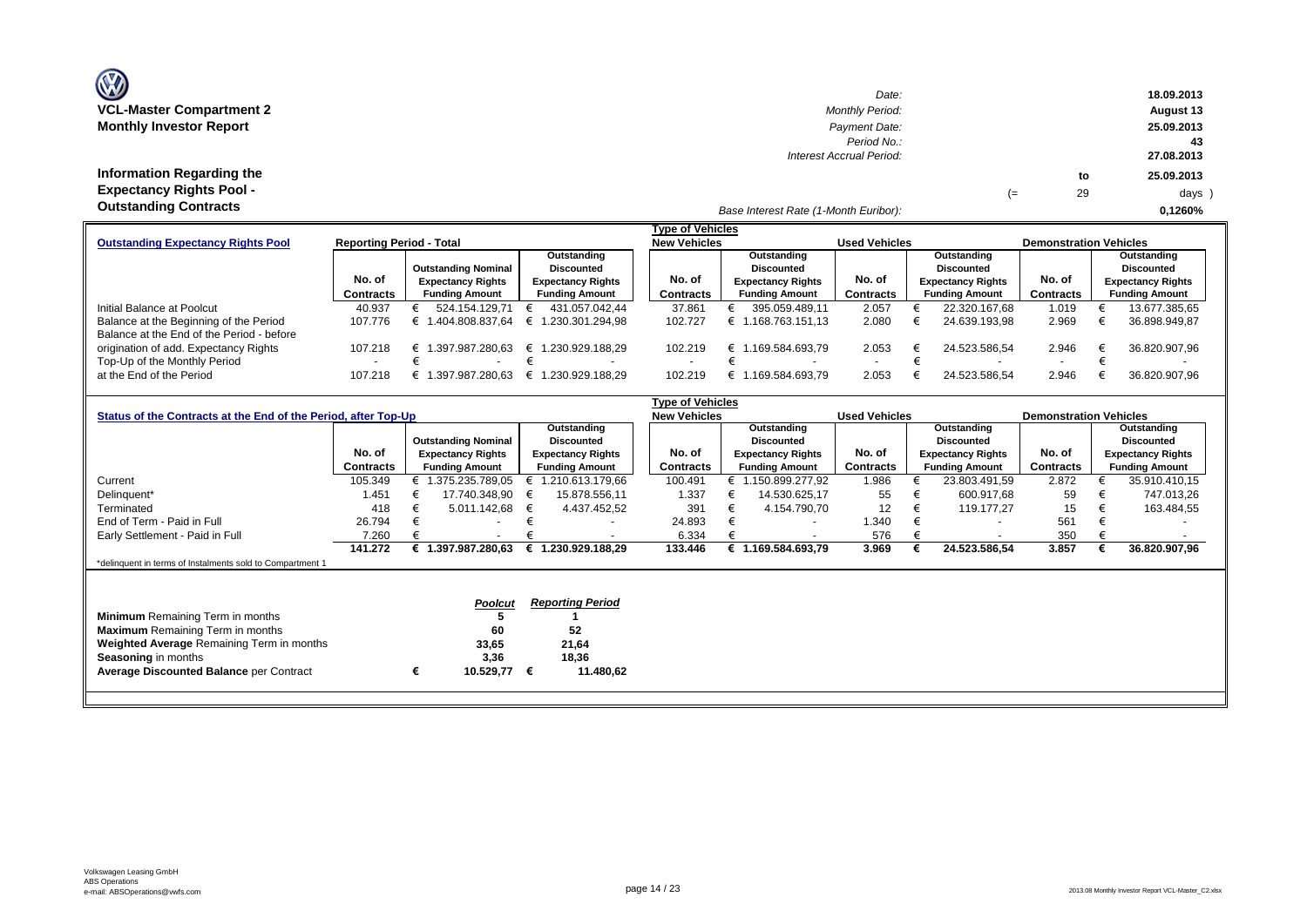|                                                                                                                | Date:                                                                    | 18.09.2013                     |
|----------------------------------------------------------------------------------------------------------------|--------------------------------------------------------------------------|--------------------------------|
| <b>VCL-Master Compartment 2</b>                                                                                | <b>Monthly Period:</b>                                                   | August 13                      |
| <b>Monthly Investor Report</b>                                                                                 | Payment Date:                                                            | 25.09.2013                     |
|                                                                                                                | Period No.:<br>Interest Accrual Period:                                  | 43                             |
|                                                                                                                |                                                                          | 27.08.2013<br>25.09.2013<br>to |
|                                                                                                                |                                                                          | 29 days )                      |
| <b>Early Settlements/ Collections</b>                                                                          | Base Interest Rate (1-Month Euribor):                                    | $(=$<br>0,1260%                |
|                                                                                                                |                                                                          |                                |
|                                                                                                                |                                                                          |                                |
| <b>Early Settlements</b>                                                                                       |                                                                          |                                |
|                                                                                                                | <b>No. of Contracts</b>                                                  | Amount                         |
| <b>Early Settlements of the Monthly Period</b><br>Thereof > Terminations due to insured Events                 | 48                                                                       | 425.872,06 €                   |
| > Terminations due to Insolvency                                                                               | 76                                                                       | 904.639,80 €                   |
| > Terminations not due to Insolvency                                                                           | 219                                                                      | 2.580.463,43 €                 |
| > Partial Settlements due to Contract Changes                                                                  |                                                                          | 87.788,34 €                    |
|                                                                                                                | 343                                                                      | 3.998.763,63 €                 |
| > Cancellation of Early Settlements from Previous Periods                                                      | 1                                                                        | €<br>€                         |
| > Repayment of Interests Due to Contract Settlement<br><b>Total Settlements</b>                                | 342                                                                      | 3.998.763,63 €                 |
| (Nominal Expectancy Rights Funding Amount)                                                                     |                                                                          | (4.422.692,53€)                |
|                                                                                                                |                                                                          |                                |
|                                                                                                                |                                                                          |                                |
| <b>Monthly Collections (Principal + Interest)</b>                                                              |                                                                          |                                |
|                                                                                                                | <b>No. of Contracts</b>                                                  | Amount                         |
|                                                                                                                |                                                                          |                                |
| <b>Expectancy Rights Receivables of the Monthly Period</b>                                                     | 141.272                                                                  | 2.440.970,25 €                 |
| Thereof > Payments by Lessee/Dealer (nominal)<br>> Payments by VWL (nominal)                                   |                                                                          | 2.440.970,25 €<br>€            |
|                                                                                                                |                                                                          |                                |
| <b>Early Settlements of Discounted Expectancy Rights Funding</b>                                               | 343                                                                      | 3.998.763,63 €                 |
| Amount of the Monthly Period<br>Thereof > Payments by Lessee/ Prepayments of the Monthly Period                |                                                                          | 3.998.763,63 €                 |
| > Early Settlements not paid                                                                                   |                                                                          | €                              |
|                                                                                                                |                                                                          |                                |
|                                                                                                                |                                                                          |                                |
|                                                                                                                | <b>Current Prepayment Rate</b><br><b>Total Collections of the Period</b> | 3,82%<br>6.439.733,88 €        |
|                                                                                                                |                                                                          |                                |
| <b>Calculation of Additional Expectancy Rights</b>                                                             |                                                                          |                                |
|                                                                                                                |                                                                          |                                |
| <b>Total Collections of the Period</b>                                                                         |                                                                          | 6.439.733,88 €                 |
| Plus: Remaining Amount from Previous Period<br>Plus: Earnings from Distribution/ Accumulation Account deposits |                                                                          | 1,66 €<br>€                    |
| <b>Available Distribution Amount</b>                                                                           |                                                                          | 6.439.735,54 €                 |
|                                                                                                                |                                                                          |                                |
| Less: (Pos 1 - 10) of the Waterfall                                                                            |                                                                          | 2.053.624,36 €                 |
| Payments to the accumulation account (Pos.10) of the Waterfall                                                 |                                                                          | €                              |
| Targeted Additional Purchase Amount from Waterfall                                                             |                                                                          | €                              |
|                                                                                                                |                                                                          | €                              |
| Targeted Aggregate Discounted Lease Balance for Issuance of new Notes                                          |                                                                          |                                |
| Aggregate Discounted Lease Balance Increase Amount                                                             |                                                                          | €                              |
| Additional Expectancy Rights purchased (Top Up)                                                                |                                                                          | €                              |
|                                                                                                                |                                                                          |                                |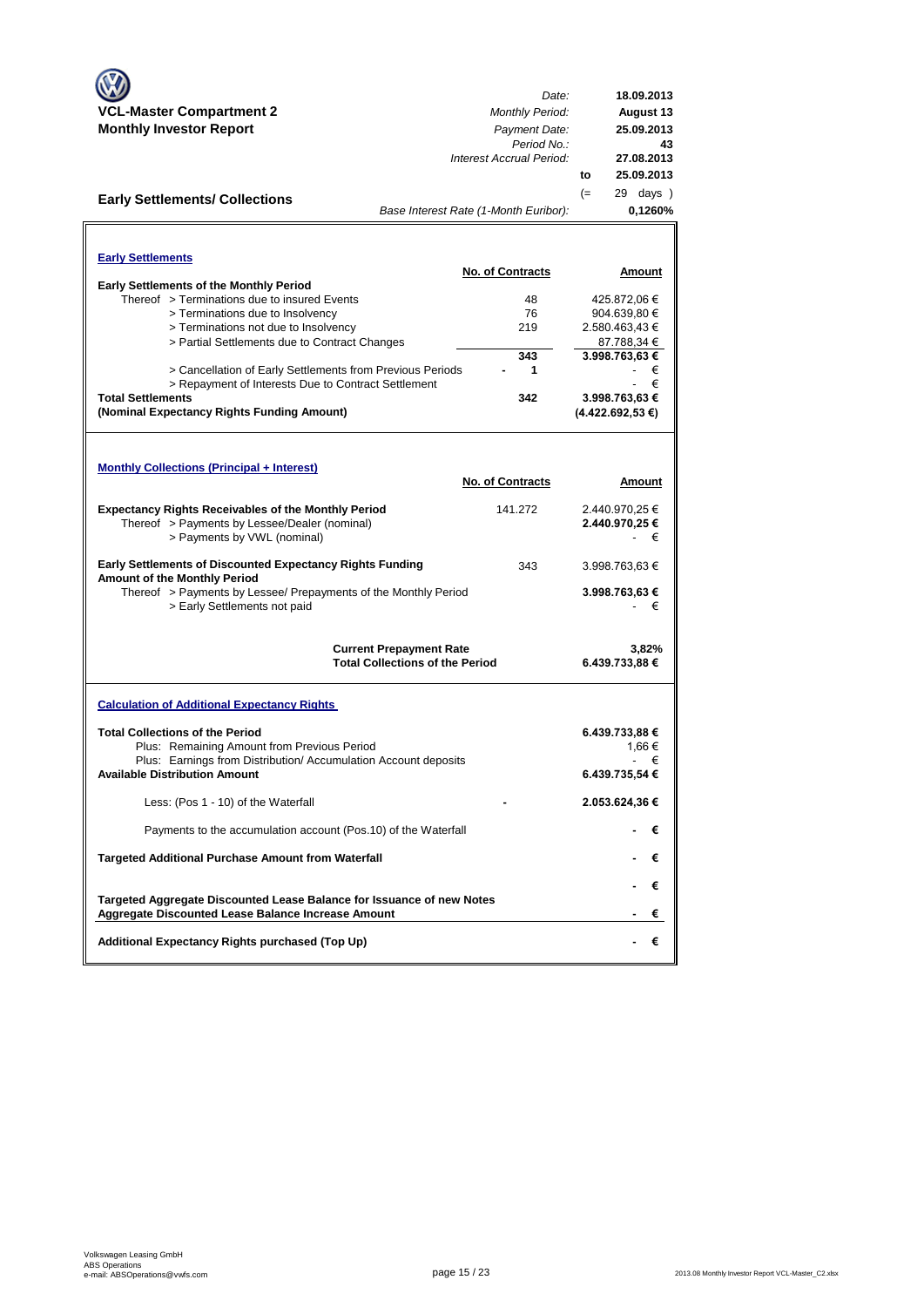| Ø                               | Date:                                 |    | 18.09.2013 |
|---------------------------------|---------------------------------------|----|------------|
| <b>VCL-Master Compartment 2</b> | <b>Monthly Period:</b>                |    | August 13  |
| <b>Monthly Investor Report</b>  | Payment Date:                         |    | 25.09.2013 |
|                                 | Period No.:                           |    | 43         |
| Information regarding the       | <b>Interest Accrual Period:</b>       |    | 27.08.2013 |
| <b>Expectancy Rights Pool -</b> |                                       | to | 25.09.2013 |
|                                 |                                       | =  | 29 days )  |
| <b>Remaining Pool Data</b>      | Base Interest Rate (1-Month Euribor): |    | 0.1260%    |

**Distribution of Expectancy Rights by Lessee/ Contract**

|                                     |  |                    |                      |                              |           | <b>Type of Vehicles</b>   |                                        |         |          |                     |  |                    |                      |                    |                    |                               |                    |                    |
|-------------------------------------|--|--------------------|----------------------|------------------------------|-----------|---------------------------|----------------------------------------|---------|----------|---------------------|--|--------------------|----------------------|--------------------|--------------------|-------------------------------|--------------------|--------------------|
| Poolcut                             |  |                    |                      |                              |           |                           | <b>End of Reporting Period - Total</b> |         |          | <b>New Vehicles</b> |  |                    | <b>Used Vehicles</b> |                    |                    | <b>Demonstration Vehicles</b> |                    |                    |
|                                     |  |                    |                      | <b>Distribution of Lease</b> |           |                           |                                        |         |          |                     |  |                    |                      |                    |                    |                               |                    |                    |
| No. of<br><b>Discounted Amounts</b> |  |                    | Contracts by Lessee/ | No. of                       |           | <b>Discounted Balance</b> | % of                                   | change  | No. of   | Discounted Balance  |  | No. of             |                      | Discounted Balance | No. of             |                               | Discounted Balance |                    |
| Contracts                           |  | Not Yet Due in EUR | % of Total           | Contract                     | Contracts |                           | Not Yet Due in EUR                     | Total   | in %     | Contracts           |  | Not Yet Due in EUR | Contracts            |                    | Not Yet Due in EUR | Contracts                     |                    | Not Yet Due in EUR |
| 21.510                              |  | 238.249.962.68     | 55.27%               |                              | 53.683    |                           | 651.025.065.65                         | 52.89%  | $-2.38%$ | 49.608              |  | 599.560.119.19     | 1.652                |                    | 20.723.221.42      | 2.423                         |                    | 30.741.725.04      |
| 14.170                              |  | 139.053.925.98     | 32.26%               | $2 - 10$                     | 38.847    |                           | 425.550.619.96                         | 34.57%  | 2.31%    | 38.004              |  | 416.527.061.15     | 356                  |                    | 3.407.108.39       | 487                           |                    | 5.616.450.42       |
| 2.551                               |  | 25.018.463.44      | 5.80%                | $11 - 20$                    | 8 2 2 1   |                           | 86.890.013.02                          | 7.06%   | .25%     | 8.173               |  | 86.311.914.57      | 19                   |                    | 181.484.05         | 29                            |                    | 396.614.40         |
| 2.207                               |  | 22.354.989.95      | 5.19%                | $21 - 50$                    | 5.799     |                           | 60.622.302.03                          | 4.92%   | $-0.26%$ | 5.767               |  | 60.354.149.24      | 25                   |                    | 202.034.69         |                               |                    | 66.118.10          |
| 499                                 |  | 6.379.700.39       | .48%                 | > 50                         | 668       |                           | 6.841.187.63                           | 0.56%   | $-0.92%$ | 667                 |  | 6.831.449.64       |                      |                    | 9,737.99           |                               |                    |                    |
| 40.937                              |  | 431.057.042.44 €   | 100.00%              | Total                        | 107.218   |                           | .230.929.188.29                        | 100.00% | 0.00%    | 102.219             |  | .169.584.693.79    | 2.053                |                    | 24.523.586.54      | 2.946                         |                    | 36,820,907.96      |

|                                                 |   |                    |                                                                                        | <b>Distribution of Expectancy Rights by Discounted Amounts</b> |           |   |                                        |        |          |                           |  |                    |           |   |                    |                               |  |                    |  |
|-------------------------------------------------|---|--------------------|----------------------------------------------------------------------------------------|----------------------------------------------------------------|-----------|---|----------------------------------------|--------|----------|---------------------------|--|--------------------|-----------|---|--------------------|-------------------------------|--|--------------------|--|
| <b>Type of Vehicles</b><br><b>Used Vehicles</b> |   |                    |                                                                                        |                                                                |           |   |                                        |        |          |                           |  |                    |           |   |                    |                               |  |                    |  |
| Poolcut                                         |   |                    |                                                                                        |                                                                |           |   | <b>End of Reporting Period - Total</b> |        |          | <b>New Vehicles</b>       |  |                    |           |   |                    | <b>Demonstration Vehicles</b> |  |                    |  |
| <b>Discounted Amounts</b><br>No. of             |   |                    | <b>Discounted Balance</b><br>No. of<br>$%$ of<br>No of<br>Discounted Amounts<br>change |                                                                | No of     |   | <b>Discounted Balance</b>              | No of  |          | <b>Discounted Balance</b> |  |                    |           |   |                    |                               |  |                    |  |
| Contracts                                       |   | Not Yet Due in EUR | % of Total                                                                             | <b>Discounted Amount</b>                                       | Contracts |   | Not Yet Due in EUR                     | Total  | in %     | Contracts                 |  | Not Yet Due in EUR | Contracts |   | Not Yet Due in EUR | Contracts                     |  | Not Yet Due in EUR |  |
| 4.059                                           | € | 16,290,965.42      | 3.78%                                                                                  | Up to Euro 5,000                                               | 7.181     | € | 29.946.907.56                          | 2.43%  | $-1.35%$ | 6,558                     |  | 27.538.679.54      | 265       |   | 986,278.18         | 358                           |  | 1.421.949.84       |  |
| 18.685                                          |   | 139.854.158.59     | 32.44%                                                                                 | Up to Euro 10,000                                              | 45.950    |   | 351.881.893.89                         | 28.59% | $-3.86%$ | 44.122                    |  | 338.348.755.09     | 768       |   | 5.665.353.36       | 1.060                         |  | 7.867.785.44       |  |
| 11.339                                          | € | 137.734.335.14     | 31.95%                                                                                 | Up to Euro 15,000                                              | 31.581    | € | 383.048.859.50                         | 31.12% | $-0.83%$ | 30.543                    |  | 370.415.353.04     | 416       |   | 5.043.669.01       | 622                           |  | 7.589.837.45       |  |
| 4.439                                           |   | 75.803.145.89      | 17.59%                                                                                 | Up to Euro 20,000                                              | 12,460    | € | 213.161.291.10                         | 17.32% | $-0.27%$ | 11.788                    |  | 201.488.683.22     | 267       |   | 4.676.563.83       | 405                           |  | 6.996.044.05       |  |
| 1.579                                           |   | 34.744.057.11      | 8.06%                                                                                  | Up to Euro 25,000                                              | 6.014     |   | 133.626.314.92                         | 10.86% | 2.80%    | 5.484                     |  | 121.800.757.69     | 247       |   | 5.528.486.16       | 283                           |  | 6.297.071.07       |  |
| 464                                             | € | 12.518.368.05      | 2.90%                                                                                  | Up to Euro 30,000                                              | 2.729     | € | 74.060.995.05                          | 6.02%  | 3.11%    | 2.531                     |  | 68.704.531.75      | 66        |   | 1.769.412.83       | 132                           |  | 3.587.050.47       |  |
| 184                                             | € | 5.931.016.33       | 1.38%                                                                                  | Up to Euro 35,000                                              | 912       |   | 29.184.617.49                          | 2.37%  | 1.00%    | 841                       |  | 26.913.056.60      | 17        |   | 546,712.04         | 54                            |  | 1.724.848.85       |  |
| 69                                              | € | 2.570.067.20       | 0.60%                                                                                  | Up to Euro 40,000                                              | 247       | € | 9.179.797.67                           | 0.75%  | 0.15%    | 227                       |  | 8.435.406.43       |           | € | 147.049.53         | 16                            |  | 597.341.71         |  |
| 53                                              | € | 2.236.865.99       | 0.52%                                                                                  | Up to Euro 45,000                                              | 83        |   | 3.504.019.30                           | 0.28%  | $-0.23%$ | 76                        |  | 3.213.928.58       |           |   |                    |                               |  | 290.090.72         |  |
| 38                                              | € | 1.795.920.82       | 0.42%                                                                                  | Up to Euro 50,000                                              | 24        | € | 1.125.055.03                           | 0.09%  | $-0.33%$ | 17                        |  | 798.126.92         |           |   | 47.848.65          | 6                             |  | 279.079.46         |  |
| 14                                              | € | 733.459.79         | 0.17%                                                                                  | Up to Euro 55,000                                              | 14        | € | 737,780.14                             | 0,06%  | $-0.11%$ | 11                        |  | 576.831.25         |           | € | 53.334.11          | $\mathfrak{p}$                |  | 107.614.78         |  |
| 6                                               | € | 342.197.52         | 0.08%                                                                                  | Up to Euro 60,000                                              |           |   | 286,784.77                             | 0.02%  | $-0.06%$ |                           |  | 227,905.93         |           |   | 58.878.84          |                               |  |                    |  |
|                                                 | € | 433.802.02         | 0.10%                                                                                  | Up to Euro 65,000                                              |           | € | 434.213.33                             | 0.04%  | $-0.07%$ | 6                         |  | 372.019.21         |           |   |                    |                               |  | 62.194.12          |  |
|                                                 |   | 68.682.57          | 0.02%                                                                                  | Up to Euro 70,000                                              | 9         |   | 602.881.09                             | 0.05%  | 0.03%    | g                         |  | 602.881.09         |           |   |                    |                               |  |                    |  |
|                                                 |   |                    | 0.00%                                                                                  | Up to Euro 75,000                                              | $\sim$    |   | 147.777.45                             | 0.01%  | 0.01%    | $\overline{ }$            |  | 147,777,45         |           |   |                    |                               |  |                    |  |
| 40.937                                          |   | 431.057.042.44     | 100.00%                                                                                | Total                                                          | 107.218   |   | 1.230.929.188,29 € 100,00%             |        | 0.00%    | 102.219                   |  | 1.169.584.693.79   | 2.053     |   | 24.523.586.54      | 2.946                         |  | 36.820.907.96      |  |

| <b>Contract Term</b> |                           |         |                               |           |                                        |         |          |                                                |            |                    |                      |   |                           |                               |   |                           |
|----------------------|---------------------------|---------|-------------------------------|-----------|----------------------------------------|---------|----------|------------------------------------------------|------------|--------------------|----------------------|---|---------------------------|-------------------------------|---|---------------------------|
| Poolcut              |                           |         |                               |           | <b>End of Reporting Period - Total</b> |         |          | <b>Type of Vehicles</b><br><b>New Vehicles</b> |            |                    | <b>Used Vehicles</b> |   |                           | <b>Demonstration Vehicles</b> |   |                           |
| No. of               | <b>Discounted Amounts</b> | in % of |                               | No. of    | <b>Discounted Amounts</b>              | in % of | change   | No. of                                         |            | Discounted Balance | No. of               |   | <b>Discounted Balance</b> | No. of                        |   | <b>Discounted Balance</b> |
| Contracts            | Not Yet Due               | Total   | <b>Contract Term in Month</b> | Contracts | Not Yet Due                            | Total   | in %     | Contracts                                      |            | Not Yet Due in EUR | Contracts            |   | Not Yet Due in EUR        | Contracts                     |   | Not Yet Due in EUR        |
|                      | €                         | 0.00%   | 9                             |           | €<br>$\blacksquare$                    | 0.00%   | 0.00%    | $\sim$                                         | €          |                    | $\sim$               |   |                           | $\overline{\phantom{a}}$      | € |                           |
| 1.705                | 26.318.834.50<br>∣€       | 6.11%   | 12                            | 5         | €<br>50.304.80                         | 0.00%   | $-6.10%$ | $\overline{2}$                                 | €          | 23.172.38          | 3                    |   | 27.132.42                 |                               | € |                           |
| 144 $f$              | 1.605.380.44              | 0.37%   | 18                            | 51        | €<br>743.819.90                        | 0.06%   | $-0.31%$ | 41                                             | €          | 637.405.48         | 6                    |   | 55,230.23                 |                               | € | 51.184.19                 |
|                      | €                         | 0.00%   | 22                            |           | €<br>8.971.86                          | 0.00%   | 0.00%    |                                                | $\epsilon$ | 8 971 86           |                      |   |                           |                               | € |                           |
| 3.008 $\epsilon$     | 33.211.759.80             | 7.70%   | 24                            | 3.006     | €<br>36.655.458.22                     | 2.98%   | $-4.73%$ | 2.887                                          | $\epsilon$ | 35.347.628.27      | 86                   |   | 782.050.09                | 33                            | € | 525,779.86                |
|                      | 14.656.28<br>€            | 0.00%   | 26                            |           | €<br>$\overline{\phantom{a}}$          | 0.00%   | 0.00%    |                                                | €          |                    |                      |   |                           |                               | € |                           |
|                      | €                         | 0.00%   | 27                            |           | €<br>7.373.08                          | 0.00%   | 0.00%    |                                                | €          | 7.373.08           |                      |   |                           |                               |   |                           |
|                      | 25.798.66                 | 0.01%   | 28                            |           | €<br>$\overline{\phantom{a}}$          | 0.00%   | $-0.01%$ | $\sim$                                         | $\epsilon$ |                    |                      |   |                           |                               |   |                           |
| ٠                    | €                         | 0.00%   | 29                            |           | €<br>$\overline{\phantom{a}}$          | 0.00%   | 0,00%    | $\sim$                                         | €          |                    |                      |   |                           |                               | € |                           |
| 841                  | 8.867.877.12<br>€         | 2.06%   | 30                            | 1.384     | €<br>16.283.883.05                     | 1.32%   | $-0.73%$ | 1.349                                          | €          | 15.884.984.01      | 27                   |   | 279.498.21                | 8                             | € | 119,400.83                |
|                      | 01 €                      | 0.00%   | 33                            |           | €<br>$\overline{\phantom{a}}$          | 0.00%   | 0.00%    |                                                | €          |                    |                      |   |                           |                               |   |                           |
|                      |                           | 0.00%   | 32                            |           | €<br>31.008.31                         | 0.00%   | 0.00%    |                                                | €          | 31.008.31          |                      |   |                           |                               |   |                           |
|                      | 23,760.26                 | 0.01%   | 34                            |           | €<br>$\overline{\phantom{a}}$          | 0.00%   | $-0.01%$ |                                                | €          |                    |                      |   |                           |                               |   |                           |
|                      |                           | 0.00%   | 35                            | 5.        | €<br>48.071.57                         | 0.00%   | 0.00%    | 5                                              | €          | 48.071.57          |                      |   |                           |                               | € |                           |
| 23.316               | 268.681.076.87            | 62.33%  | 36                            | 57.494    | €<br>743.423.247.13                    | 60.40%  | $-1.94%$ | 54.940                                         | €          | 705.369.060.52     | 1.205                |   | 17.471.576.47             | 1.349                         | € | 20.582.610.14             |
|                      | €                         | 0.00%   | 38                            |           | €                                      | 0.00%   | 0.00%    | $\sim$                                         | €          |                    |                      |   |                           |                               |   |                           |
|                      | €                         | 0.00%   | 39                            |           | €                                      | 0.00%   | 0.00%    |                                                | €          |                    |                      |   |                           |                               | € |                           |
| 736 €                | 6.731.434,49              | 1.56%   | 42                            | 1.500     | €<br>16.421.254.27                     | 1.33%   | $-0.23%$ | 1.390                                          | $\epsilon$ | 15.244.669.28      | 65                   | € | 620.114,43                | 45                            | € | 556,470.56                |
|                      |                           | 0.00%   | 45                            |           | €<br>$\blacksquare$                    | 0.00%   | 0.00%    | $\overline{\phantom{a}}$                       | €          |                    |                      |   |                           |                               |   |                           |
|                      |                           | 0.00%   | 46                            |           | €<br>$\overline{\phantom{a}}$          | 0.00%   | 0.00%    |                                                | €          |                    |                      |   |                           |                               |   |                           |
|                      |                           | 0.00%   | 47                            |           | €                                      | 0.00%   | 0.00%    |                                                | $\epsilon$ |                    |                      |   |                           |                               | € |                           |
| 9,500                | 75.513.203.89<br>€        | 17.52%  | 48                            | 38,505    | €<br>378.888.197.80                    | 30.78%  | 13.26%   | 36.664                                         | €          | 360.806.297.73     | 599                  |   | 4.792.720.23              | 1.242                         | € | 13.289.179.84             |
| 777 €                | 4.733.423.19              | 1.10%   | 54                            | 1.919     | €<br>14.037.129.76                     | 1.14%   | 0.04%    | 1.751                                          | €          | 12.795.693.99      | 44                   |   | 375.488.69                | 124                           | € | 865.947.08                |
| 905 $\epsilon$       | 5.329.836.94              | 1.24%   | 60                            | 3.346     | €<br>24.330.468.54                     | 1.98%   | 0.74%    | 3 187                                          | €          | 23.380.357.31      | 18                   |   | 119,775,77                | 141                           |   | 830.335.46                |
| 40,937               | 431.057.042.44 €          | 100.00% | Total                         | 107,218   | 1.230.929.188.29                       | 100,009 | 0.00%    | 102.219                                        | €          | 1.169.584.693.79   | 2.053                |   | 24.523.586.54             | 2.946                         |   | 36.820.907.96             |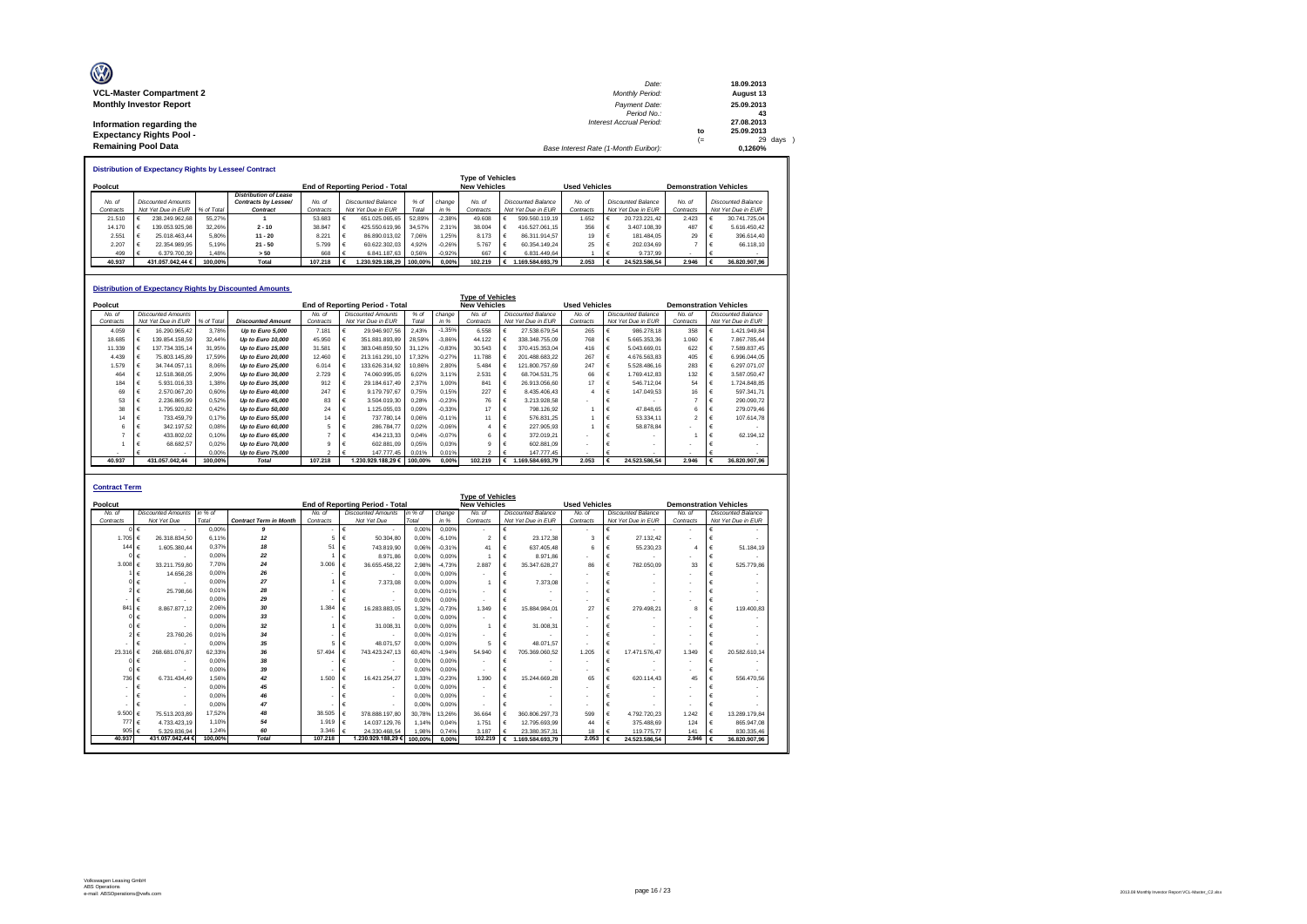| Ø                               | Date:                                 |      | 18.09.2013    |
|---------------------------------|---------------------------------------|------|---------------|
| <b>VCL-Master Compartment 2</b> | Monthly Period:                       |      | August 13     |
| <b>Monthly Investor Report</b>  | Payment Date:                         |      | 25.09.2013    |
|                                 | Period No.:                           |      | 43            |
| Information regarding the       | <b>Interest Accrual Period:</b>       |      | 27.08.2013    |
| <b>Expectancy Rights Pool -</b> |                                       | to   | 25.09.2013    |
|                                 |                                       | $(=$ | $29$ days $)$ |
| <b>Remaining Pool Data</b>      | Base Interest Rate (1-Month Euribor): |      | 0.1260%       |

| Poolcut         |                                         |                |                                         |                | End of Reporting Period - Total         |                 |                      | <b>Type of Vehicles</b><br><b>New Vehicles</b> |                                           | <b>Used Vehicles</b> |                                     |                | <b>Demonstration Vehicles</b>        |
|-----------------|-----------------------------------------|----------------|-----------------------------------------|----------------|-----------------------------------------|-----------------|----------------------|------------------------------------------------|-------------------------------------------|----------------------|-------------------------------------|----------------|--------------------------------------|
| No. of          | <b>Discounted Amounts</b>               | in % of        |                                         | No. of         | <b>Discounted Amounts</b>               | in % of         | change               | No. of                                         | <b>Discounted Balance</b>                 | No. of               | <b>Discounted Balance</b>           | No. of         | Discounted Balance                   |
| Contracts       | Not Yet Due                             | Total          | Make/ Modeli                            | Contracts      | Not Yet Due                             | Total           | in %                 | Contracts                                      | Not Yet Due in EUR                        | Contracts            | Not Yet Due in EUR                  | Contracts      | Not Yet Due in EUR                   |
| 721             | 2.772.607.78                            | 0,64%          | Fox                                     | 303            | 1.253.494.36                            | 0.10%           | $-0,549$             | 281                                            | €<br>1.174.142.14                         | 5                    | 19.195.46                           | 17             | 60.156.76                            |
| 2.191           | €<br>12.826.659.38                      | 2.98%          | Polo                                    | 4.990          | €<br>31.748.991.94                      | 2,58%           | $-0,40%$             | 4.872                                          | €<br>31.050.130.88                        | 40                   | €<br>202.405.33                     | 78             | 496.455.73                           |
| 3.036           | €<br>26.877.521,90                      | 6,24%          | Golf                                    | 12.014         | €<br>104.191.347,86<br>€                | 8.46%           | 2,239                | 11.659                                         | €<br>101.455.576,41                       | 219                  | €<br>1.526.031,76                   | 136            | 1.209.739,69<br>€<br>€               |
| 2.130<br>674    | €<br>17.039.646.06<br>€<br>5 885 669 15 | 3,95%<br>1.37% | <b>Golf Variant</b><br><b>Golf Plus</b> |                | €                                       | 0.00%<br>0.00%  | $-3,959$<br>$-1.379$ |                                                | €<br>$\epsilon$                           |                      | €<br>€                              |                | €                                    |
|                 | €<br>×                                  | 0.00%          | <b>Golf Cabrio</b>                      |                | €                                       | 0.00%           | 0.00%                |                                                | €                                         |                      | €                                   |                | €                                    |
| 90              | €<br>998.274.24                         | 0.23%          | Eos                                     | 222            | 2 762 558 40<br>€                       | 0.22            | $-0.019$             | 204                                            | €<br>2 574 658 43                         | 10                   | $\epsilon$<br>90.965.93             | 8              | €<br>96 934 04                       |
| 11              | €<br>81.467,52                          | 0.02%          | <b>Jetta</b>                            | 144            | 1.221.374.94<br>€                       | 0,10%           | 0,08%                | 89                                             | €<br>784.290.19                           | 50                   | €<br>397.581.94                     | 5              | €<br>39.502.81                       |
| 5               | €<br>29.489,71                          | 0,01%          | <b>New Beetle</b>                       | 380            | 3.536.954,26<br>€                       | 0,29%           | 0,28%                | 350                                            | €<br>3.230.479,33                         | 6                    | €<br>54.057,44                      | 24             | €<br>252.417,49                      |
| 11              | €<br>93.710.56                          | 0.02%          | <b>New Beetle Cabric</b>                |                |                                         | 0.00%           | $-0,02%$             |                                                | €                                         |                      | €                                   |                | €                                    |
| 643             | €<br>7.248.012.84                       | 1,68%          | Passat                                  | 12.511         | €<br>136.353.735,07                     | 11.08%          | 9.40%                | 12.146                                         | €<br>132.599.409,37                       | 234                  | €<br>2.329.265,58                   | 131            | €<br>1.425.060,12                    |
| 3.883           | $\epsilon$<br>37 292 650 65             | 8.65%          | <b>Passat Variant</b>                   |                | €                                       | 0,00%           | $-8.65%$             |                                                | €                                         |                      | $\epsilon$                          |                | €                                    |
| 176             | $\epsilon$<br>1.869.639.21              | 0.43%          | Scirocco                                | 206            | $\epsilon$<br>2.303.512,12              | 0.19%           | $-0.259$             | 190                                            | €<br>2.143.331,84                         | 8                    | €<br>84.719,53                      | 8              | €<br>75.460,75                       |
| 1.170           | $\epsilon$<br>10.459.333.63             | 2.43%          | Touran                                  |                | €                                       | 0.00%           | $-2.439$             |                                                | €                                         |                      | $\epsilon$                          |                | €                                    |
| 975             | $\epsilon$<br>11.892.982,13             | 2,76%          | <b>Tiguan</b>                           | 4.077          | €<br>52.837.293.25                      | 4 29%           | 1,53%                | 3.999                                          | €<br>51.935.050.88                        | 27                   | €<br>267.971,78                     | 51             | €<br>634.270,59                      |
| 183             | $\epsilon$<br>1.702.394,60              | 0,39%          | <b>Sharan</b>                           | 1.859          | €<br>25.637.037,51                      | 2.08%           | 1,69%                | 1.832                                          | €<br>25.329.805,25                        | 8                    | €<br>84.806,43                      | 19             | €<br>222.425,83                      |
| 232             | €<br>3.663.999.99                       | 0.85%          | Touareg                                 |                |                                         | 0,00%           | $-0.85%$             |                                                | €                                         |                      | €                                   |                | €                                    |
|                 | €                                       | 0,00%          | up!                                     | 2.964          | €<br>14.580.397,42                      | 1,189           | 1.18%                | 2.908                                          | €<br>14.310.125,78                        | 5                    | €<br>23.211,01                      | 51             | €<br>247.060,63                      |
| 573             | 14.308.603,93                           | 3,329          | Phaeton                                 |                |                                         | 0,00%           | $-3.329$             |                                                |                                           |                      |                                     |                |                                      |
| 16.704<br>2.933 | 155.042.663,28<br>€<br>16 474 528 84 6  | 35,97%<br>3829 | VW<br>Caddy                             | 39.670<br>6713 | €<br>376.426.697.13<br>41,900,907.73    | 30.589<br>3,40% | $-5,39%$<br>$-0.429$ | 38.530<br>6.472                                | 366.587.000,50<br>€<br>€<br>40 646 546 55 | 612<br>102           | 5.080.212,19<br>541 360 02          | 528<br>139     | 4.759.484,44<br>€<br>713 001 16      |
|                 |                                         |                |                                         |                | €                                       | 6.24%           |                      |                                                |                                           | 260                  | €                                   |                | €                                    |
| 2.656           | 21.963.719.12 €<br>$\epsilon$           | 5.10%<br>0.00% | <b>Transporter</b><br>Amarok            | 7.550<br>355   | €<br>76.857.210.53<br>€<br>4.075.857.45 | 0.33%           | 1.15%<br>0.339       | 7.042<br>302                                   | €<br>72.076.359.61<br>€<br>3.513.646.77   | 10                   | €<br>2.441.576.70<br>€<br>90.365.96 | 248<br>43      | €<br>2.339.274,22<br>€<br>471.844,72 |
| 1.180           | 10.917.917,33 €                         | 2.53%          | Crafter                                 | 3.206          | €<br>32.750.457,60                      | 2.66%           | 0.13%                | 3.069                                          | €<br>31.623.593,73                        | 57                   | €<br>426.893,01                     | 80             | €<br>699.970,86                      |
|                 | 5.623,50 €                              | 0,00%          | LT                                      |                |                                         | 0,00%           | 0,00%                |                                                |                                           |                      |                                     |                |                                      |
| 6.771           | 49.361.788,79                           | 11,45%         | <b>VWN</b>                              | 17.824         | 155.584.433,31<br>€                     | 12,64%          | 1,19%                | 16.885                                         | 147.860.146,66                            | 429                  | 3.500.195,69                        | 510            | 4.224.090.96                         |
|                 | €                                       | 0.00%          | Audi A1                                 | 1.812          | €<br>15.357.163.27                      | 1.25%           | 1.25%                | 1.664                                          | €<br>14.095.467.85                        | 23                   | €<br>168,393,34                     | 125            | €<br>1.093.302.08                    |
| 2.370           | €<br>25.318.315,94                      | 5,87%          | Audi A3                                 | 3.314          | 36.226.011,69<br>$\epsilon$             | 2.94%           | $-2,93%$             | 3.160                                          | €<br>34.745.316,57                        | 41                   | €<br>320.944,91                     | 113            | 1.159.750,21<br>€                    |
|                 | €                                       | 0.00%          | Audi Q3                                 | 1.472          | €<br>21.642.253.15                      | 1.76%           | 1.76%                | 1.420                                          | €<br>20.883.827.08                        | 1                    | $\epsilon$<br>7.788.82              | 51             | €<br>750.637.25                      |
| 103             | $\epsilon$<br>1 278 966 83              | 0.30%          | Audi A3 Cabrio                          |                | €                                       | 0.00%           | $-0.30%$             |                                                | €                                         |                      | €                                   |                | €                                    |
| 489             | €<br>6.376.497,45                       | 1,48%          | Audi A4                                 | 7.978          | €<br>116.760.608,87                     | 9.49%           | 8,019                | 7.740                                          | €<br>113.627.890,91                       | 100                  | €<br>1.134.951,10                   | 138            | €<br>1.997.766,86                    |
| 3.939           | €<br>55.568.275,61                      | 12,89%         | Audi A4 Avant                           |                | €                                       | 0.00%           | 12,89%               |                                                | €                                         |                      | €                                   |                | €                                    |
| 9               | €<br>100.078.8                          | 0,02%          | Audi A4 Cabrio                          |                |                                         | 0.00%           | $-0.029$             |                                                | €                                         |                      | €                                   |                |                                      |
| 798             | €<br>13 553 463 57                      | 3 1 4 %        | Audi A5                                 | 2753           | 51.537.109,74<br>€                      | 4.19%           | 1,04%                | 2.578                                          | €<br>48.284.508,96                        | 29                   | €<br>437.160,61                     | 146            | €<br>2.815.440,17                    |
| 277             | €<br>5.473.541.95                       | 1,27%          | Audi A5 Cabrio                          |                | €                                       | 0.00%           | $-1,279$             |                                                | €                                         |                      | €                                   |                | €                                    |
| 1.433           | €<br>25.422.358.62                      | 5.90%          | Audi Q5<br>Audi A6                      | 2.243          | €<br>42.984.058.00                      | 3,49%           | $-2.41%$             | 2.124                                          | €<br>40.795.806.15                        | 15                   | €<br>226.310.40                     | 104            | €<br>1.961.941.45                    |
| 612             | €<br>8 992 279 98                       | 2.09%          | Audi A6 Avant                           | 7813           | 164 358 829 29<br>€                     | 13,35%<br>0.00% | 11.27%               | 7406                                           | $\epsilon$<br>156 496 733 65              | 80                   | 1.097.199,59<br>€                   | 327            | 6.764.896,05<br>€                    |
| 2.071           | €<br>34.595.715,21<br>€                 | 8.03%<br>0.00% | Audi A7                                 | 767            | €<br>$\epsilon$<br>20.374.850.03        | 1.66%           | $-8.039$<br>1.669    | 692                                            | €<br>€<br>18,498,773.01                   | 8                    | €<br>€<br>152.077.04                | 67             | €<br>€<br>1.723.999.98               |
| 415             | €<br>10.629.771,82                      | 2,47%          | Audi 07                                 | 722            | 18.886.652,68<br>€                      | 1.53%           | $-0,93%$             | 677                                            | €<br>17.799.843,20                        | 12                   | €<br>250.965,15                     | 33             | €<br>835.844,33                      |
| 176             | €<br>5.090.336,45                       | 1,18%          | Audi A8                                 | 308            | 10.145.868,65<br>€                      | 0.82%           | $-0,36%$             | 219                                            | €<br>7.543.647,68                         | 12                   | $\epsilon$<br>249.169,00            | 77             | 2.353.051,97<br>€                    |
|                 | €                                       | 0.00%          | Audi R8                                 | 41             | €<br>2.203.813.93                       | 0,18%           | 0.18%                | 27                                             | €<br>1.612.188.67                         | 5                    | €<br>197.135.89                     | 9              | €<br>394, 489.37                     |
|                 |                                         |                | Audi TT                                 | 391            | €<br>5.995.497,31                       | 0,49%           | 0,49%                | 357                                            | €<br>5.485.700,48                         | $\overline{7}$       | €<br>94.687,31                      | 27             | €<br>415.109,52                      |
| 114             | €<br>1.576.314,14                       | 0,37%          | TT Coupé                                |                | $\epsilon$                              | 0,00%           | $-0,379$             |                                                | €                                         |                      | $\epsilon$                          |                | €                                    |
| 43              | 656,154.50<br>€                         | 0,15%          | <b>TT Roadster</b>                      |                | €                                       | 0,00%           | $-0.15%$             |                                                |                                           |                      | €                                   |                |                                      |
| 12,849          | 194.632.070.88                          | 45.15%         | Audi                                    | 29,614         | €<br>506.472.716.61                     | 41.159          | $-4.019$             | 28.064                                         | 479.869.704.21                            | 333                  | 4.336.783.16                        | 1.217          | 22.266.229.24                        |
| 488             | €<br>2.486.805,33                       | 0.58%          | Ibiza                                   | 1.013          | €<br>5.425.822.29                       | 0.44%           | $-0,149$             | 882                                            | €<br>4.790.397,71                         | 14                   | €<br>62.941,29                      | 117            | €<br>572.483,29                      |
|                 | €                                       | 0.00%          | Arosa                                   |                | €                                       | 0.00%           | 0.00%                |                                                | €                                         |                      | €                                   |                | €                                    |
| 176             | $\epsilon$<br>1.305.871,34              | 0,30%          | Altea                                   | 245            | €<br>1.732.562,69                       | 0,149           | $-0,169$             | 213                                            | €<br>1.528.142.34                         | 6                    | €<br>35,866.94                      | 26             | €<br>168,553.41                      |
| 186             | €<br>1.276.354,13                       | 0,30%          | Leon                                    | 387            | 2.641.638,51<br>€                       | 0.21%           | $-0,089$             | 330                                            | €<br>2.296.152,50                         | $\overline{2}$       | €<br>9.605,43                       | 55             | €<br>335.880,58                      |
| 79              | €<br>635.448,54                         | 0.15%          | Alhambra                                | 647            | €<br>7.531.541,30                       | 0.61%           | 0,469                | 624                                            | €<br>7.307.233,31                         | $\overline{a}$       | €<br>35.396,34                      | 19             | €<br>188.911.65                      |
|                 | €                                       | 0.00%          | Mii                                     | 194            | €<br>803 442 92                         | 0.079           | 0.07%                | 185                                            | €<br>770 843 67                           |                      | €                                   | $\overline{9}$ | €<br>32 599 25                       |
| 354             | 3 284 113 74                            | 0.76%          | Exec                                    | 551            | 4 780 258 64                            | 0,39%           | $-0.379$             | 499                                            | 4 337 566 07                              | ٠                    | 16 602 69                           | 49             | 426.089.88                           |
| 1.283           | 8.988.593,08<br>€                       | 2.09%          | Sear                                    | 3.037          | 22.915.266.35<br>€                      | 1,86%           | $-0.22%$             | 2.733                                          | 21.030.335.60<br>€                        | 29                   | 160.412.69€                         | 275            | 1.724.518.06<br>€                    |
| 568             | €<br>2.530.558.31                       | 0.59%          | Fabia                                   | 102            | 731.046,60<br>€                         | 0.06%<br>0.08%  | $-0.53%$             | 91                                             | €<br>661.412,08                           | ×,                   | €                                   | 11             | 69.634,52<br>€                       |
|                 | €<br>€                                  | 0,00%          | Citygo                                  | 245            | 1.023.558,53<br>€                       | 0.00%           | 0,08%                | 235                                            | €<br>980.022,24                           |                      | €                                   | 10             | €<br>43.536,29                       |
| 320<br>85       | 1.649.766,05<br>€<br>593.971.83         | 0,38%<br>0.14% | <b>Fabia Combi</b><br>Octavia           | 4.892          | €<br>39.336.388.25                      | 3,20%           | $-0,38%$<br>3.06%    | 4.800                                          | €<br>€<br>38.643.425.97                   | 13                   | €<br>€<br>90.337.84                 | 79             | €                                    |
| 1.377           | €<br>10.979.819,27                      | 2.55%          | Octavia Combi                           |                | €                                       | 0,00%           | $-2.559$             |                                                | $\epsilon$                                |                      | €                                   |                | 602.624,44<br>€                      |
|                 | €                                       | 0,00%          | Rapid                                   | $\overline{a}$ | 25.684,13<br>$\epsilon$                 | 0.00%           | 0,00%                | $\overline{3}$                                 | €<br>18.908,70                            |                      | €                                   | -1             | 6.775,43<br>€                        |
| 349             | €<br>1.689.795.70                       | 0.39%          | Roomster                                | 798            | €<br>4.036.027.63                       | 0.33%           | $-0.06%$             | 771                                            | €<br>3.913.956.71                         | $\overline{7}$       | €<br>25,749.10                      | 20             | €<br>96.321.82                       |
| 218             | $\epsilon$<br>2 196 943 44              | 0.51%          | <b>Superb</b>                           | 2.107          | $\epsilon$<br>21.704.182.35             | 1.76%           | 1.25%                | 2.041                                          | 21.049.944,99<br>€                        | 8                    | €<br>61.229,15                      | 58             | €<br>593.008,21                      |
| 5               | $\epsilon$<br>59.327.37                 | 0.01%          | <b>Superb Combi</b>                     |                | €                                       | 0.00%           | $-0,019$             |                                                | €                                         |                      | $\epsilon$                          |                | €                                    |
| 139             | 1.227.707.86                            | 0.28%          | Skoda Yeti                              |                |                                         | 0.00%           | $-0.289$             |                                                |                                           |                      |                                     |                |                                      |
|                 |                                         |                |                                         |                |                                         |                 |                      | 7.941                                          |                                           | 28                   | 177,316.09                          |                |                                      |
|                 |                                         |                | Skoda                                   | 8.148          | €                                       |                 |                      |                                                |                                           |                      |                                     |                | 1.411.900,71                         |
| 3.061<br>269    | 20.927.889,83<br>€<br>2.104.036.58      | 4,86%<br>0.49% | other                                   | 8.925          | 66.856.887,49<br>€<br>102.673.187.40    | 5,43%<br>8,34%  | 0,58%<br>7,85%       | 8.066                                          | 65.267.670,69<br>€<br>88.969.836.13       | 622                  | €<br>11.268.666.72                  | 179<br>237     | €<br>2.434.684.55                    |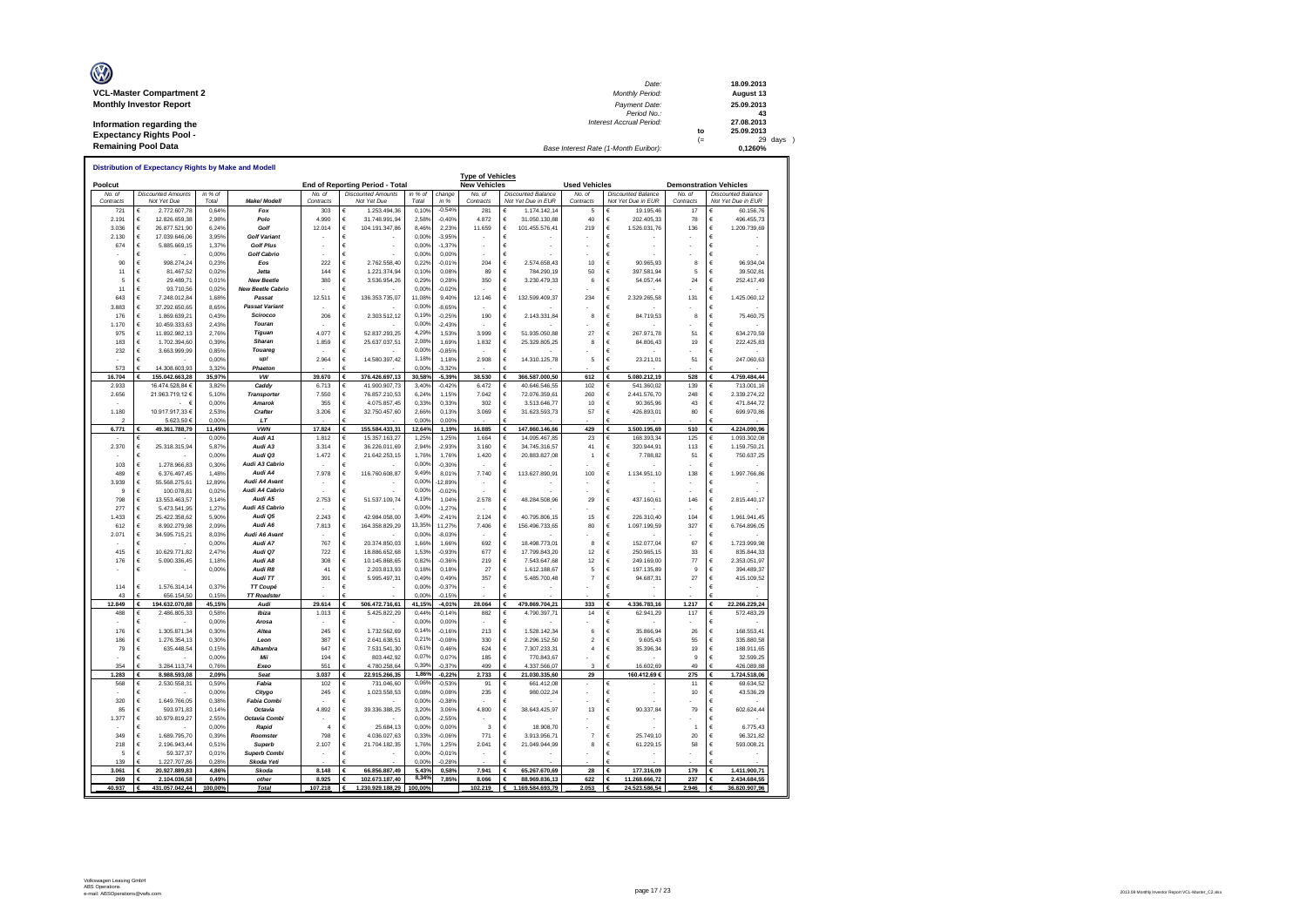| Ø                               | Date:                                 |     | 18.09.2013 |
|---------------------------------|---------------------------------------|-----|------------|
| <b>VCL-Master Compartment 2</b> | <b>Monthly Period:</b>                |     | August 13  |
| <b>Monthly Investor Report</b>  | Payment Date:                         |     | 25.09.2013 |
|                                 | Period No.:                           |     | 43         |
| Information regarding the       | Interest Accrual Period:              |     | 27.08.2013 |
| <b>Expectancy Rights Pool -</b> |                                       | to  | 25.09.2013 |
|                                 |                                       | $=$ | 29 days    |
| <b>Remaining Pool Data</b>      | Base Interest Rate (1-Month Euribor): |     | 0.1260%    |

|           | <b>Geographic distribution of Expectancy Rights</b> |                           |            |                                   |           |   |                                        |         |          |                         |            |                    |                      |  |                           |                               |   |                           |
|-----------|-----------------------------------------------------|---------------------------|------------|-----------------------------------|-----------|---|----------------------------------------|---------|----------|-------------------------|------------|--------------------|----------------------|--|---------------------------|-------------------------------|---|---------------------------|
|           |                                                     |                           |            |                                   |           |   |                                        |         |          | <b>Type of Vehicles</b> |            |                    |                      |  |                           |                               |   |                           |
| Poolcut   |                                                     |                           |            |                                   |           |   | <b>End of Reporting Period - Total</b> |         |          | <b>New Vehicles</b>     |            |                    | <b>Used Vehicles</b> |  |                           | <b>Demonstration Vehicles</b> |   |                           |
| No. of    |                                                     | <b>Discounted Amounts</b> |            |                                   | No. of    |   | <b>Discounted Amounts</b>              | % of    | change   | No of                   |            | Discounted Balance | No of                |  | <b>Discounted Balance</b> | No of                         |   | <b>Discounted Balance</b> |
| Contracts |                                                     | Not Yet Due in EUR        | % of Total | <b>Federal State</b>              | Contracts |   | Not Yet Due in EUR                     | Total   | in %     | Contracts               |            | Not Yet Due in EUR | Contracts            |  | Not Yet Due in EUR        | Contracts                     |   | Not Yet Due in EUR        |
| 5.818     |                                                     | 63.382.878.97             | 14.70%     | <b>Baden-Wuerttemberg</b>         | 16.389    | € | 194.060.405.52                         | 15,77%  | 1.06%    | 15.724                  | €          | 185.586.573.75     | 250                  |  | 2.841.332.57              | 415                           | € | 5.632.499.20              |
| 6.692     |                                                     | 75.130.927.98             | 17.43%     | Bavaria                           | 17,466    | € | 211.583.959.12                         | 17.19%  | $-0.24%$ | 16.478                  | €          | 199.425.293.65     | 446                  |  | 5.170.093.61              | 542                           | € | 6.988.571.86              |
| 1.263     |                                                     | 13.397.548.66             | 3.11%      | <b>Berlin</b>                     | 2.982     | € | 34.798.267.27                          | 2.83%   | $-0.28%$ | 2.803                   | £          | 32.364.140.16      | 73                   |  | 960.505.78                | 106                           | € | 1.473.621.33              |
| 925       |                                                     | 8.627.503.80              | 2.00%      | <b>Brandenburg</b>                | 2.250     | € | 23.819.208.02                          | 1.94%   | $-0.07%$ | 2.112                   |            | 22.238.849.76      | 68                   |  | 686,575.49                | 70                            |   | 893.782.77                |
| 389       | €                                                   | 4.049.037.33              | 0.94%      | <b>Bremen</b>                     | 1.031     | € | 11.358.319.67                          | 0.92%   | $-0.02%$ | 995                     |            | 10.856.583.85      | 18                   |  | 250,887.40                | 18                            |   | 250.848.42                |
| 1.362     |                                                     | 15.233.573.72             | 3.53%      | Hamburg                           | 3.423     | € | 41.235.910.26                          | 3.35%   | $-0.18%$ | 3.319                   |            | 39.767.457.74      | 21                   |  | 246.831.20                | 83                            | € | .221.621.32               |
| 3.543     |                                                     | 39.748.342.34             | 9.22%      | Hesse                             | 8.853     | € | 104.810.525.95                         | 8.51%   | $-0.71%$ | 8.430                   | €          | 99.673.478.28      | 171                  |  | 2.082.404.50              | 252                           | € | 3.054.643.17              |
| 672       |                                                     | 6.397.079.37              | 1.48%      | Mecklenburg-<br><b>Vorpommern</b> | 1 7 7 5   | € | 18.729.183.20                          | 1.52%   | 0.04%    | 1.683                   | €          | 17.619.447.42      | 33                   |  | 415.479.73                | 59                            | € | 694.256.05                |
| 3.788     |                                                     | 37.435.339.20             | 8.68%      | <b>Lower Saxony</b>               | 10.315    | € | 110.273.268.68                         | 8.96%   | 0.27%    | 9.783                   | €          | 104.169.808.29     | 246                  |  | 2.767.844.35              | 286                           | € | 3.335.616.04              |
| 8.849     | €                                                   | 92.396.738.89             | 21.43%     | North Rhine-Westphalia            | 23.132    | € | 269.234.368.62                         | 21.87%  | 0.44%    | 22.197                  | €          | 257.720.947.09     | 388                  |  | 4.957.996.17              | 547                           | € | 6.555.425.36              |
| 1 469     |                                                     | 15.006.654.55             | 3.48%      | <b>Rhineland-Palatinate</b>       | 3.684     | € | 41.237.250.37                          | 3.35%   | $-0.13%$ | 3.506                   | $\epsilon$ | 39 104 188 15      | 74                   |  | 855.345.47                | 104                           | € | 277 716 75                |
| 264       | €                                                   | 2.682.607.30              | 0.62%      | Saarland                          | 573       | € | 6.684.087.45                           | 0.54%   | $-0.08%$ | 530                     | €          | 6.180.996.37       | 17                   |  | 189.282.73                | 26                            | € | 313,808.35                |
| 2.279     |                                                     | 22.549.321.16             | 5.23%      | Saxonv                            | 5.986     | € | 63.462.068.99                          | 5.16%   | $-0.08%$ | 5 740                   | $\epsilon$ | 60.472.561.51      | 85                   |  | 1.099.232.38              | 161                           | € | 1.890.275.10              |
| 998       | €                                                   | 9.235.095.77              | 2.14%      | Saxony-Anhalt                     | 2.623     | € | 27.021.625.73                          | 2.20%   | 0.05%    | 2.504                   | $\epsilon$ | 25.514.769.28      | 47                   |  | 491.881.34                | 72                            | € | 1.014.975.11              |
| 1.353     |                                                     | 13.850.075.98             | 3.21%      | <b>Schleswig-Holstein</b>         | 3.617     | € | 39.844.415.17                          | 3.24%   | 0.02%    | 3 4 3 7                 | $\epsilon$ | 37.673.823.49      | 69                   |  | 962.327.35                | 111                           | € | 1.208.264.33              |
| 1.273     |                                                     | 11.934.317.42             | 2.77%      | <b>Thuringia</b>                  | 3.113     | € | 32.701.446.67                          | 2.66%   | $-0.11%$ | 2.972                   | €          | 31.140.897.40      |                      |  | 545.566.47                | 94                            |   | 1.014.982.80              |
|           |                                                     |                           | 0.00%      | <b>Foreian Countries</b>          | 6         | £ | 74.877.60                              | 0.01%   | 0.01%    | $6\overline{6}$         | c          | 74.877.60          |                      |  |                           |                               |   |                           |
| 40.937    |                                                     | 431.057.042.44            | 100.00%    | <b>Total</b>                      | 107.218   |   | .230.929.188.29                        | 100.00% | 0.00%    | 102.219                 | €          | 1.169.584.693.79   | 2.053                |  | 24.523.586.54             | 2.946                         |   | 36.820.907.96             |

#### **Type of Vehicle**

| Poolcut           |                           |         |                           |                    | <b>End of Reporting Period - Total</b> |               |             |
|-------------------|---------------------------|---------|---------------------------|--------------------|----------------------------------------|---------------|-------------|
| No. of            | <b>Discounted Amounts</b> | in % of |                           | No. of             | <b>Discounted Amounts</b>              |               |             |
| Contracts         | Not Yet Due               | Total   | <b>Type of Vehicles</b>   | Contracts          | Not Yet Due                            | in % of Total | change in % |
| 37,861 €          | 395.059.489.11            | 91.65%  | <b>New Vehicles</b>       | 102.219            | 1.169.584.693.79                       | 95.02%        | 3.37%       |
| 2.057 €           | 22.320.167.68             | 5.18%   | <b>Used Vehicles</b>      | 2.053              | 24.523.586.54                          | 1.99%         | $-3.19%$    |
| 1.019 €           | 13.677.385.65             | 3.17%   | <b>Demonstr.</b> Vehicles | 2.946              | 36.820.907.96                          | 2.99%         | $-0.18%$    |
| 40.937 $\epsilon$ | 431.057.042.44            | 100.00% | <b>Total</b>              | 107.218 $\epsilon$ | 1.230.929.188.29                       | 100.00%       | 0.00%       |
|                   |                           |         |                           |                    |                                        |               |             |

#### **Age of Vehicles**

| Poolcut                 |                           |         |                              |             |            | <b>End of Reporting Period - Total</b> |               |          |                         |                           |                      |                           |                               |                           |
|-------------------------|---------------------------|---------|------------------------------|-------------|------------|----------------------------------------|---------------|----------|-------------------------|---------------------------|----------------------|---------------------------|-------------------------------|---------------------------|
| No. of                  | <b>Discounted Amounts</b> | in % of |                              | No. of      |            | <b>Discounted Amounts</b>              |               |          |                         |                           |                      |                           |                               |                           |
| Contracts               | Not Yet Due               | Total   |                              | Contracts   |            | Not Yet Due                            | in % of Total |          | change in %             |                           |                      |                           |                               |                           |
| 37,861                  | 395.059.489.11            | 91.65%  | <b>New Vehicles</b>          | 102.219     | €          | 1.169.584.693.79                       |               | 95.02%   | 3,37%                   |                           |                      |                           |                               |                           |
| 37.861                  | 395.059.489.11            | 91.65%  | $= 1$ year                   | 102.219     |            | 1.169.584.693.79                       |               | 95,02%   | 3.37%                   |                           |                      |                           |                               |                           |
|                         |                           | 0.00%   | $1-2$ yrs                    |             |            |                                        |               | 0,00%    | 0.00%                   |                           |                      |                           |                               |                           |
|                         |                           | 0.00%   | $2-3$ yrs                    |             |            |                                        |               | 0.00%    | 0,00%                   |                           |                      |                           |                               |                           |
|                         |                           | 0.00%   | > 3yrs                       |             |            |                                        |               | 0.00%    | 0.00%                   |                           |                      |                           |                               |                           |
| 2.057 €                 | 22.320.167.68             | 5.18%   | <b>Used vehicles</b>         | $2.053 \in$ |            | 24.523.586,54                          |               | 1.99%    | $-3,19%$                |                           |                      |                           |                               |                           |
| 469 €                   | 4.462.130.26              | 1.04%   | $= 1$ year                   | 10          | $\epsilon$ | 63.011.31                              |               | 0,01%    | $-1.03%$                |                           |                      |                           |                               |                           |
| 1.009 €                 | 11.284.632.92             | 2,62%   | $1-2$ yrs                    | 447         | €          | 4.896.423.51                           |               | 0,40%    | $-2.22%$                |                           |                      |                           |                               |                           |
| 359 €                   | 4.934.611.37              | 1.14%   | $2-3$ yrs                    | 911         | €          | 11.581.088.66                          |               | 0.94%    | $-0.20%$                |                           |                      |                           |                               |                           |
| 220 €                   | 1.638.793,13              | 0,38%   | > 3yrs                       | 685         | €          | 7.983.063.06                           |               | 0.65%    | 0.27%                   |                           |                      |                           |                               |                           |
|                         |                           |         |                              |             |            |                                        |               |          |                         |                           |                      |                           |                               |                           |
| 1.019                   | 13.677.385.65 €           | 3.17%   | <b>Demonstation Vehicles</b> | 2.946 €     |            | 36.820.907.96                          |               | 2,99%    | $-0,18%$                |                           |                      |                           |                               |                           |
| 40.937                  | 431.057.042,44            | 100.00% | <b>Total</b>                 | 107.218     | €          | 1.230.929.188.29                       |               | 100.00%  | 0,00%                   |                           |                      |                           |                               |                           |
|                         |                           |         |                              |             |            |                                        |               |          |                         |                           |                      |                           |                               |                           |
|                         |                           |         |                              |             |            |                                        |               |          |                         |                           |                      |                           |                               |                           |
| <b>Type of Contract</b> |                           |         |                              |             |            |                                        |               |          |                         |                           |                      |                           |                               |                           |
|                         |                           |         |                              |             |            |                                        |               |          | <b>Type of Vehicles</b> |                           |                      |                           |                               |                           |
| Poolcut                 |                           |         |                              |             |            | <b>End of Reporting Period - Total</b> |               |          | <b>New Vehicles</b>     |                           | <b>Used Vehicles</b> |                           | <b>Demonstration Vehicles</b> |                           |
| No. of                  | <b>Discounted Amounts</b> | in % of |                              | No. of      |            | <b>Discounted Amounts</b>              | % of          | change   | No. of                  | <b>Discounted Balance</b> | No. of               | <b>Discounted Balance</b> | No. of                        | <b>Discounted Balance</b> |
| Contracts               | Not Yet Due               | Total   | <b>Type of Contract</b>      | Contracts   |            | Not Yet Due in EUR                     | Total         | in %     | Contracts               | Not Yet Due in EUR        | Contracts            | Not Yet Due in EUR        | Contracts                     | Not Yet Due in EUR        |
| 1.641                   |                           | 2.88%   | <b>Open End Lease</b>        | 2.326       |            |                                        | 1,42%         | $-1,46%$ | 1.835                   |                           | 253                  |                           | 238                           |                           |
|                         | 12.417.715.71             |         | Contract                     |             |            | 17.535.052.73                          |               |          |                         | 13.875.518.27             |                      | 2.029.590.07              |                               | 1.629.944.39              |
| $39.296$ $6$            | 418.639.326.73            | 97.12%  | <b>Closed End Contract</b>   | 104.892 €   |            | .213.394.135.56                        | 98,58%        | 1.46%    | 100.384 €               | 1.155.709.175.52<br>€     | 1.800 $\epsilon$     | 22.493.996.47             | 2.708 ∈                       | 35.190.963.57             |
| 40.937 €                | 431.057.042,44            | 100.00% | <b>Total</b>                 | 107.218     |            | 1.230.929.188.29                       | 100,00%       | 0,00%    | 102.219                 | 1.169.584.693.79<br>€     | 2.053 €              | 24.523.586.54             | 2.946 €                       | 36.820.907,96             |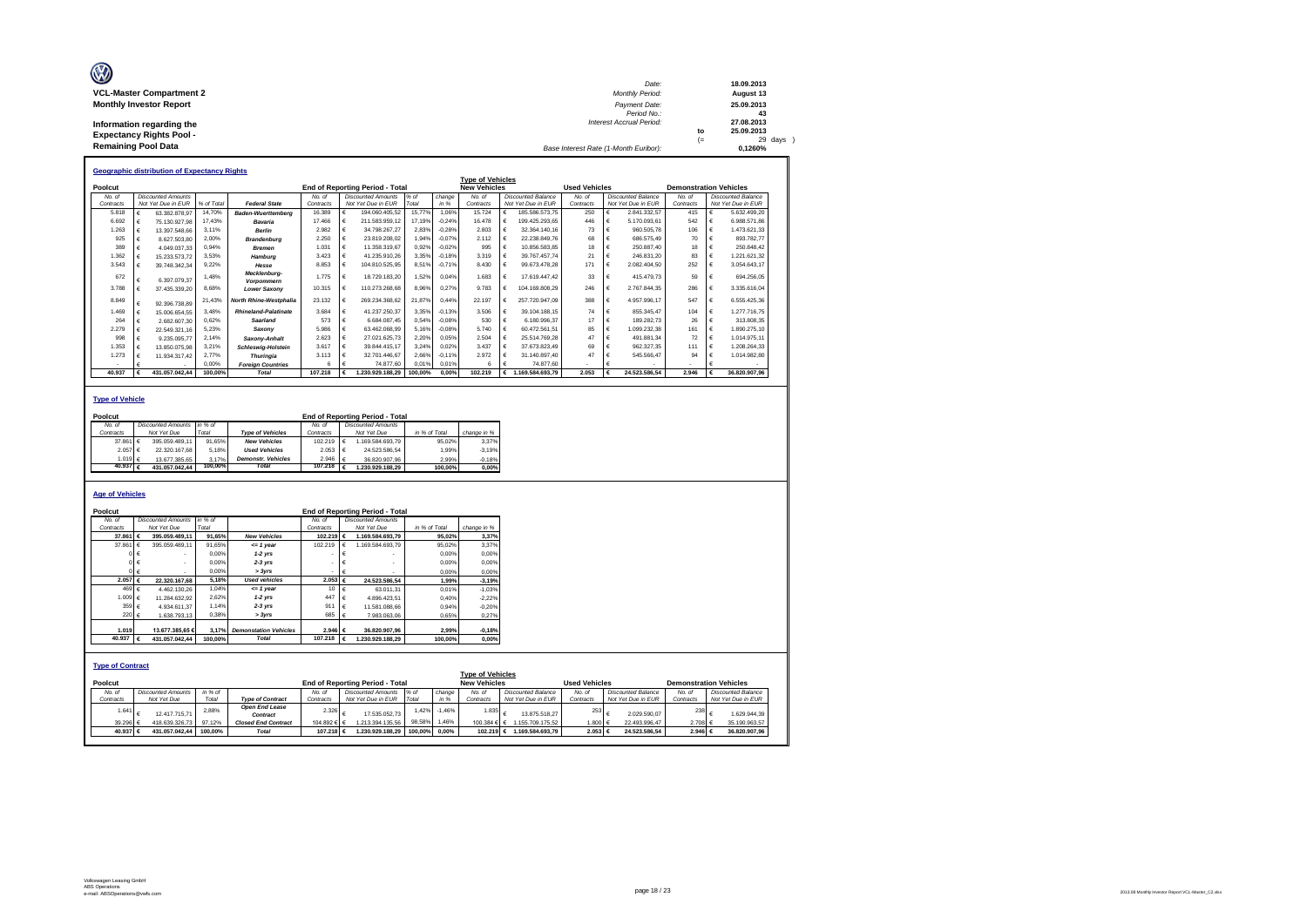| Ø                               | Date:                                 |      | 18.09.2013                     |
|---------------------------------|---------------------------------------|------|--------------------------------|
| <b>VCL-Master Compartment 2</b> | <b>Monthly Period:</b>                |      | August 13                      |
| <b>Monthly Investor Report</b>  | Payment Date:                         |      | 25.09.2013                     |
|                                 | Period No.:                           |      | 43                             |
| Information regarding the       | Interest Accrual Period:              |      | 27.08.2013                     |
| <b>Expectancy Rights Pool -</b> |                                       | to   | 25.09.2013                     |
| <b>Remaining Pool Data</b>      | Base Interest Rate (1-Month Euribor): | $(=$ | $29 \text{ days}$ )<br>0.1260% |

|           |        | <b>Distribution by Industry of Expectancy Rights</b> |         |                                                                                 |           |                                 |         |          |                              |                              |                      |                            |           |                               |
|-----------|--------|------------------------------------------------------|---------|---------------------------------------------------------------------------------|-----------|---------------------------------|---------|----------|------------------------------|------------------------------|----------------------|----------------------------|-----------|-------------------------------|
|           |        |                                                      |         |                                                                                 |           |                                 |         |          | <b>Type of Vehicles</b>      |                              |                      |                            |           |                               |
| Poolcut   |        |                                                      |         |                                                                                 |           | End of Reporting Period - Total |         |          | <b>New Vehicles</b>          |                              | <b>Used Vehicles</b> |                            |           | <b>Demonstration Vehicles</b> |
| No. of    |        | <b>Discounted Amounts</b>                            | in % of |                                                                                 | No of     | <b>Discounted Amounts</b>       | in % of | change   | No. of                       | <b>Discounted Amounts</b>    | No. of               | <b>Discounted Amounts</b>  | No. of    | <b>Discounted Amounts</b>     |
| Contracts |        | Not Yet Due                                          | Total   | Industry                                                                        | Contracts | Not Yet Due                     | Total   | in %     | Contracts                    | Not Yet Due                  | Contracts            | Not Yet Due                | Contracts | Not Yet Due                   |
|           | 257    | 2.519.571.21                                         | 0.58%   | <b>Agriculture/Forestrv</b>                                                     | 755       | $\epsilon$<br>8.568.481.64      | 0.70%   | $-0.11%$ | 713                          | $\epsilon$<br>8.125.518.60   | 16                   | $\epsilon$<br>141.505.87   | 26        | 301.457.17<br>$\epsilon$      |
|           | 566    | 6.162.558.95                                         | 1.43%   | <b>Chemical Industry</b>                                                        | 1.261     | $\epsilon$<br>14.731.883.64     | 1.20%   | 0.23%    | 1.240                        | 14.475.039.03<br>€           | 13                   | 139.998.19<br>$\epsilon$   | 8         | 116,846.42                    |
| 1.204     |        | 12.049.572.89                                        | 2.80%   | <b>Information Technology</b>                                                   | 5.369     | $\epsilon$<br>66.963.812.09     | 5.44%   | $-2.64%$ | 5.187                        | 64.599.099.26                | 87                   | €<br>1.094.860.83          | 95        | €<br>1.269.852.00             |
| 3.839     |        | 36.316.564.21<br>€                                   | 8.43%   | Construction                                                                    | 11.459    | $\epsilon$<br>121.429.697.49    | 9.86%   | $-1.44%$ | 10.818 €                     | 114.464.658.20               | 237                  | €<br>2.164.526.05          | 404       | 4.800.513,24<br>$\epsilon$    |
|           | 987    | 9.016.331.36<br>€                                    | 2.09%   | Energy/Mining                                                                   | 1.630     | l€<br>17.887.682.57             | 1.45%   | 0.64%    | 1.563                        | $\epsilon$<br>17.187.107.87  | 26                   | €<br>285, 263, 89          | 41        | 415.310.81                    |
| 2.030     |        | 24.508.697.13                                        | 5.69%   | <b>Financial Services</b>                                                       | 4.059     | $\epsilon$<br>53.609.200.42     | 4.36%   | 1.33%    | 3.854                        | 50.502.744.59<br>$\epsilon$  | 94                   | €<br>.534.620.50           | 111       | $\epsilon$<br>1.571.835.33    |
|           | 689    | 7.057.651.11<br>€                                    | 1.64%   | <b>Hotel and Restaurant</b><br>Industry                                         | 1.818     | $\epsilon$<br>20.756.387.31     | 1.69%   | $-0.05%$ | 1.637                        | $\epsilon$<br>18.496.414.68  | 65                   | €<br>730.361.25            | 116       | 1.529.611.38                  |
| 7.298     |        | 78 089 686 97                                        | 18.129  | <b>Manufacturing Industry</b>                                                   | 20.940    | $\epsilon$<br>246.709.182.75    | 20.04%  | $-1,93%$ | 20,216                       | 238.192.659.57               | 312                  | €<br>3.467.084.79          | 412       | 5.049.438.39                  |
| 6.970     |        | 79.809.772.87                                        | 18.51%  | <b>Other Services</b>                                                           | 15,940    | €<br>199.912.439.46             | 16.24%  | 2.27%    | 15.144                       | 188.556.600.21<br>$\epsilon$ | 326                  | 4.682.463.61               | 470       | 6.673.375.64                  |
| 9772      |        | 94.510.204.43<br>€                                   | 21.93%  | <b>Public Administration.</b><br>Education, Health Care.<br><b>Public Serv.</b> | 20.011    | €<br>208 942 114 44             | 16.97%  | 4.95%    | 19.013                       | 197.182.097.43<br>€          | 365                  | 4.504.258.03<br>$\epsilon$ | 633       | 7.255.758.98                  |
| 6.945     |        | 77.372.066.20                                        | 17.95%  | Retail/ Wholesale                                                               | 17.793    | $\epsilon$<br>203.495.661.32    | 16.53%  | 1.42%    | 16.992                       | 193.798.501.09<br>$\epsilon$ | 361                  | €<br>3.981.289.92          | 440       | 5.715.870.31<br>€             |
|           |        | €                                                    | 0.00%   | <b>Real Estate</b>                                                              | 2.460     | $\epsilon$<br>28.352.585.24     | 2.30%   | $-2,30%$ | 2.316 $\left  \right $ $\in$ | 26.521.490.14                | 60                   | €<br>763.971.62            | 84        | €<br>1.067.123.48             |
|           |        | €                                                    | 0.00%   | <b>Transportation</b>                                                           | 2.862     | $\epsilon$<br>30.993.574.56     | 2.52%   | $-2.52%$ | 2.721                        | $\epsilon$<br>29.513.410.29  | 67                   | €<br>687.228.94            | 74        | 792.935.33                    |
|           | 305    | 2.779.524.35                                         | 0.64%   | Private                                                                         |           | €                               | 0.00%   | 0.64%    |                              | $\epsilon$                   |                      |                            |           |                               |
|           | 75     | 864.840.76                                           | 0.20%   | Other                                                                           | 861       | 8.576.485.36                    | 0.70%   | $-0.50%$ | 805                          | 7.969.352.83                 | 24                   | 346.153.05                 | 32        | 260.979.48                    |
|           | 40.937 | 431.057.042.44                                       | 100.00% | <b>Total</b>                                                                    | 107,218   | .230.929.188.29<br>€            | 100,00% | 0.00%    | 102.219                      | 1.169.584.693.79<br>€        | 2.053                | 24.523.586.54              | 2.946     | 36.820.907.96                 |
|           |        |                                                      |         |                                                                                 |           |                                 |         |          |                              |                              |                      |                            |           |                               |

| <b>Top 10 Lessees</b> |   |                                          |                    |                |                     |                                          |                  |                   |                                                |                                          |                          |                                          |                     |                                          |
|-----------------------|---|------------------------------------------|--------------------|----------------|---------------------|------------------------------------------|------------------|-------------------|------------------------------------------------|------------------------------------------|--------------------------|------------------------------------------|---------------------|------------------------------------------|
| Poolcut               |   |                                          |                    |                |                     | <b>End of Reporting Period - Total</b>   |                  |                   | <b>Type of Vehicles</b><br><b>New Vehicles</b> |                                          | <b>Used Vehicles</b>     |                                          |                     | <b>Demonstration Vehicles</b>            |
| No. of<br>Contracts   |   | <b>Discounted Amounts</b><br>Not Yet Due | $in %$ of<br>Total | Top 10 Lessees | No. of<br>Contracts | <b>Discounted Amounts</b><br>Not Yet Due | in % of<br>Total | change<br>in %    | No. of<br>Contracts                            | <b>Discounted Amounts</b><br>Not Yet Due | No. of<br>Contracts      | <b>Discounted Amounts</b><br>Not Yet Due | No. of<br>Contracts | <b>Discounted Amounts</b><br>Not Yet Due |
| 60                    |   | 1.234.721.87                             | 0.29%              |                | 56 €                | 589.065.12                               | 0.05%            | $-0.24%$          | 56 €                                           | 589.065.12                               | $\overline{\phantom{a}}$ | $\epsilon$                               |                     |                                          |
| 63                    | ٠ | 991.393.77                               | 0.23%              | $\overline{2}$ | $64 \div 6$         | 576, 575, 38                             | 0.05%            | $-0.18%$          | $64 \div 6$                                    | 576,575.38                               | ٠                        | €                                        |                     | $\blacksquare$                           |
| 61                    | € | 957.316.85                               | 0.22%              |                | 48 €                | 574.362.93                               |                  | 0.05% -0.18%      | 48 €                                           | 574.362.93                               | ۰                        | €<br>٠                                   |                     | $\blacksquare$                           |
| 52                    |   | 802.592.91                               | 0.19%              |                | 61 €                | 524.469.46                               |                  | $0.04\% - 0.14\%$ | 61 €                                           | 524,469.46                               | ٠                        | $\epsilon$<br>٠                          |                     | $\overline{\phantom{a}}$                 |
| 62                    |   | 771.194.22                               | 0.18%              |                | 42 €                | 524.023.05                               |                  | $0.04\% -0.14\%$  | 42 €                                           | 524.023.05                               | ٠                        | $\epsilon$<br>٠                          |                     | $\sim$                                   |
| 44                    |   | 659.203.87                               | 0.15%              | 6              | 38                  | 521.429.95                               |                  | 0.04% -0.11%      | 38 €                                           | 521.429.95                               | ٠                        | $\epsilon$<br>٠                          |                     | $\sim$                                   |
| 46                    |   | 619.350.01                               | 0.14%              |                | 41 $\epsilon$       | 510.505.13                               |                  | $0.04\% - 0.10\%$ | 41 $\epsilon$                                  | 510,505.13                               | ٠                        | $\sim$                                   |                     | $\sim$                                   |
| 57                    |   | 610.754.63                               | 0.14%              | 8              | 42 €                | 507.377.83                               |                  | 0.04% -0.10%      | 42 €                                           | 507.377.83                               | ٠                        |                                          |                     | $\sim$                                   |
| 44                    |   | 598,005.45                               | 0.14%              | 9              | 38                  | 494.812.33                               |                  | 0.04% -0.10%      | 36 €                                           | 471.964.96                               | 2 <sub>1</sub>           | 22.847.37<br>$\epsilon$                  |                     | $\sim$                                   |
| 49                    |   | 568,170.84                               | 0.13%              | 10             | 50 €                | 494.153.37                               |                  | 0,04% -0,09%      | 50 €                                           | 494.153.37                               | ٠                        | ∣€                                       |                     |                                          |
| 538                   |   | 7.812.704.42                             | 1.81%              | <b>Total</b>   | 480                 | 5.316.774.55                             |                  | $-0.95\% -1.38\%$ | 478                                            | 5.293.927.18<br>I€                       | $\overline{2}$           | 22.847.37<br>$\epsilon$                  |                     |                                          |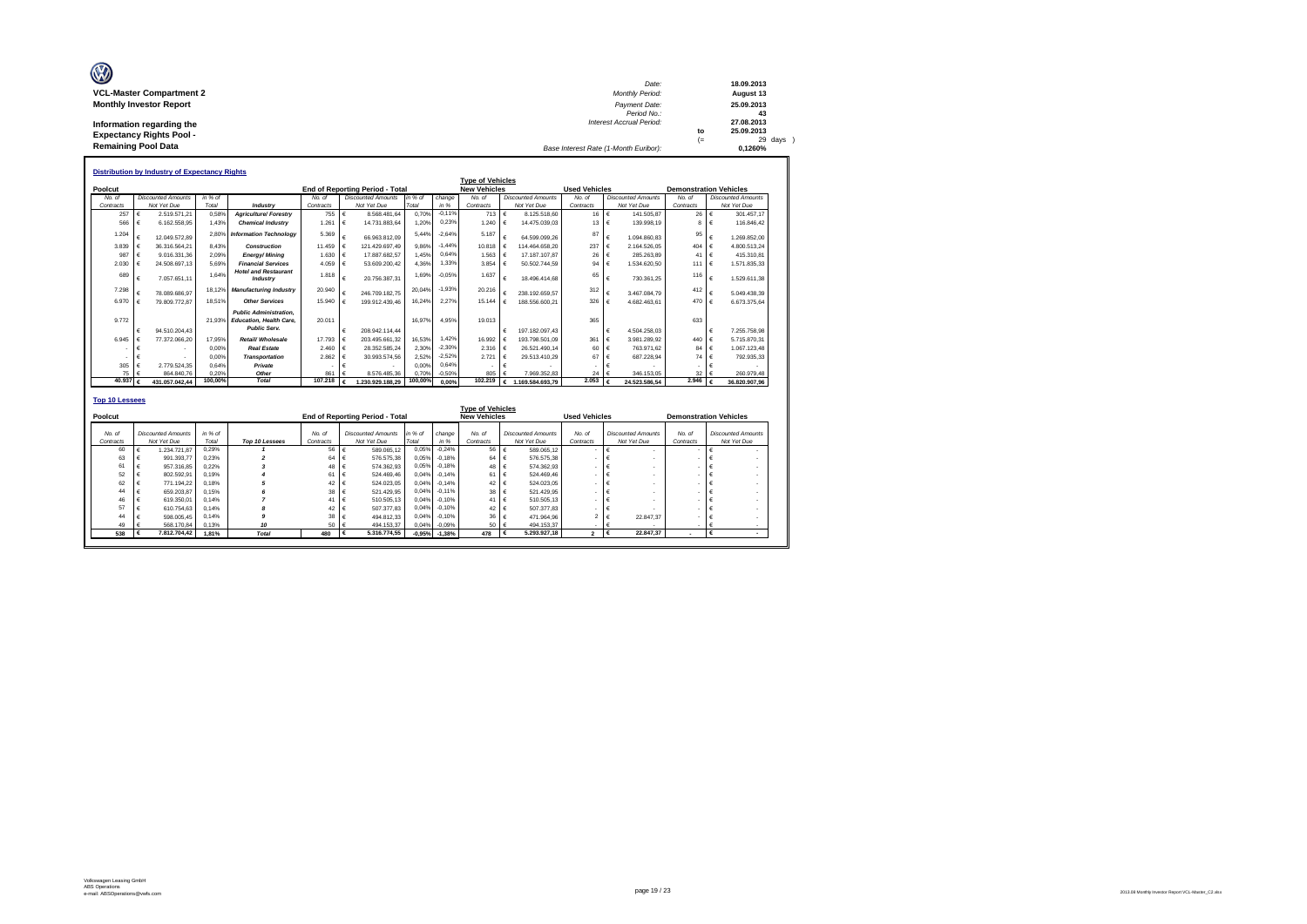

*Reporting Date:* **18.09.2013 VCL-Master Compartment 2** *Monthly Period:* **31.08.2013 Monthly Investor Report** *Payment Date:* **25.09.2013** *Period No.:* **43** *Interest Accrual Period:* **27.08.2013 to 25.09.2013 29** *Base Interest Rate (1-Month Euribor):* **0,126**

**Contracts in Arrears I. \*)**

| <b>Contracts in Arrears *)</b> | <b>Reporting Period - Total</b> |       |                                                          |   |                                                      |   |                                                                 |                                                           | <b>New Vehicles</b>        |   |                                                                 | <b>Used Vehicles</b>       |   |                                                                 | <b>Demonstration Vehicles</b> |   |                                                                 |
|--------------------------------|---------------------------------|-------|----------------------------------------------------------|---|------------------------------------------------------|---|-----------------------------------------------------------------|-----------------------------------------------------------|----------------------------|---|-----------------------------------------------------------------|----------------------------|---|-----------------------------------------------------------------|-------------------------------|---|-----------------------------------------------------------------|
| by month                       | No. of<br><b>Contracts</b>      |       | <b>Delinguent</b><br><b>Discounted</b><br><b>Balance</b> |   | <b>Future</b><br><b>Discounted</b><br><b>Balance</b> |   | <b>Total Outstanding</b><br><b>Discounted</b><br><b>Balance</b> | in % of<br><b>Discounted</b><br>Poolbalance<br><b>EoP</b> | No. of<br><b>Contracts</b> |   | <b>Total Outstanding</b><br><b>Discounted</b><br><b>Balance</b> | No. of<br><b>Contracts</b> |   | <b>Total Outstanding</b><br><b>Discounted</b><br><b>Balance</b> | No. of<br><b>Contracts</b>    |   | <b>Total Outstanding</b><br><b>Discounted</b><br><b>Balance</b> |
| not overdue                    | 171                             | €     | $\sim$                                                   | € | 1.759.823,43                                         | € | 1.759.823.43                                                    | 0.14%                                                     | 163                        | € | 1.667.775.46                                                    | $\overline{4}$             | € | 51.177.52                                                       | $\overline{4}$                | € | 40.870.45                                                       |
| 1-month overdue                | 1.012                           | €     | $\sim$                                                   | € | 11.179.776,95                                        | € | 11.179.776,95                                                   | 0.91%                                                     | 950                        | € | 10.449.672,91                                                   | 27                         | € | 326.158,48                                                      | 35                            | € | 403.945,56                                                      |
| 2-month overdue                | 263                             | $\in$ | $\sim$                                                   | € | 3.050.434.18                                         | € | 3.050.434,18                                                    | 0,25%                                                     | 234                        | € | 2.680.338,56                                                    | 15                         | € | 155.899,74                                                      | 14                            | € | 214.195,88                                                      |
| 3-month overdue                | 183                             | €     | $\sim$                                                   | € | 1.725.770,81 €                                       |   | 1.725.770,81                                                    | 0.14%                                                     | 168                        | € | 1.565.993,94                                                    | 9                          | € | 57.247,42                                                       | 6                             | € | 102.529,45                                                      |
| 4-month overdue                | 84                              | €     | $\sim$                                                   | € | 934.937,80                                           | € | 934.937,80                                                      | 0.08%                                                     | 75                         | € | 856.239,40                                                      | 3                          | € | 32.690,60                                                       | 6                             | € | 46.007,80                                                       |
| 5-month overdue                | 59                              | €     | $\sim$                                                   | € | 662.428,05                                           | € | 662.428,05                                                      | 0.05%                                                     | 50                         | € | 568.989,30                                                      | 3                          | € | 18.889,39                                                       | 6                             | € | 74.549,36                                                       |
| 6-month overdue                | 24                              | €     | $\sim$                                                   | € | 224.535,45                                           | € | 224.535,45                                                      | 0,02%                                                     | 22                         | € | 189.659,02                                                      | $\overline{2}$             | € | 34.876,43                                                       |                               | € |                                                                 |
| 7-month overdue                | 23                              | €     | $\sim$                                                   | € | 250.323,81                                           | € | 250.323,81                                                      | 0,02%                                                     | 21                         | € | 224.842,91                                                      | $\overline{2}$             | € | 25.480,90                                                       |                               | € |                                                                 |
| 8-month overdue                | 17                              | €     | $\sim$                                                   | € | 189.017,75                                           | € | 189.017,75                                                      | 0,02%                                                     | 16                         | € | 178.707,24                                                      | ۰                          | € |                                                                 |                               | € | 10.310,51                                                       |
| 9-month overdue                | 10                              | €     | $\sim$                                                   | € | 116.080,40                                           | € | 116.080,40                                                      | 0.01%                                                     | 9                          | € | 102.462,96                                                      |                            | € | 13.617,44                                                       |                               | € |                                                                 |
| 10-month overdue               | 9                               | €     | $\sim$                                                   | € | 72.950,29                                            | € | 72.950,29                                                       | 0.01%                                                     | 9                          | € | 72.950,29                                                       |                            | € |                                                                 |                               | € |                                                                 |
| > 10-month overdue             | 14                              |       |                                                          |   | 149.929,71                                           | € | 149.929,71                                                      | 0.01%                                                     | 11                         | € | 127.783,88                                                      |                            | € | 4.057,03                                                        | 2                             | € | 18.088,80                                                       |
|                                | 1.869                           | €     |                                                          | € | 20.316.008,63                                        | € | 20.316.008,63                                                   | 1,65%                                                     | 1.728                      | € | 18.685.415,87                                                   | 67                         | € | 720.094,95                                                      | $\overline{74}$               | € | 910.497,81                                                      |
| by Status                      |                                 |       |                                                          |   |                                                      |   |                                                                 |                                                           |                            |   |                                                                 |                            |   |                                                                 |                               |   |                                                                 |
| Delinguent                     | 1.451                           | €     |                                                          |   | 15.878.556.11 €                                      |   | 15.878.556.11                                                   | 1,29%                                                     |                            |   |                                                                 |                            |   |                                                                 |                               |   |                                                                 |
| Terminated                     | 418                             | €     | $\sim$                                                   | € | 4.437.452,52 €                                       |   | 4.437.452,52                                                    | 0.36%                                                     |                            |   |                                                                 |                            |   |                                                                 |                               |   |                                                                 |
| (Early) Settlements -          |                                 |       |                                                          |   |                                                      |   |                                                                 |                                                           |                            |   |                                                                 |                            |   |                                                                 |                               |   |                                                                 |
| Not Paid in Full               | $\blacksquare$                  | €     | $\sim$ 10 $\pm$                                          | € |                                                      | € |                                                                 | 0,00%                                                     |                            |   |                                                                 |                            |   |                                                                 |                               |   |                                                                 |
| Total                          | 1.869                           | €     | $\blacksquare$                                           | € | 20.316.008,63                                        | € | 20.316.008,63                                                   | 1,65%                                                     |                            |   |                                                                 |                            |   |                                                                 |                               |   |                                                                 |
|                                |                                 |       |                                                          |   |                                                      |   |                                                                 |                                                           |                            |   |                                                                 |                            |   |                                                                 |                               |   |                                                                 |
|                                |                                 |       |                                                          |   |                                                      |   |                                                                 |                                                           |                            |   |                                                                 |                            |   |                                                                 |                               |   |                                                                 |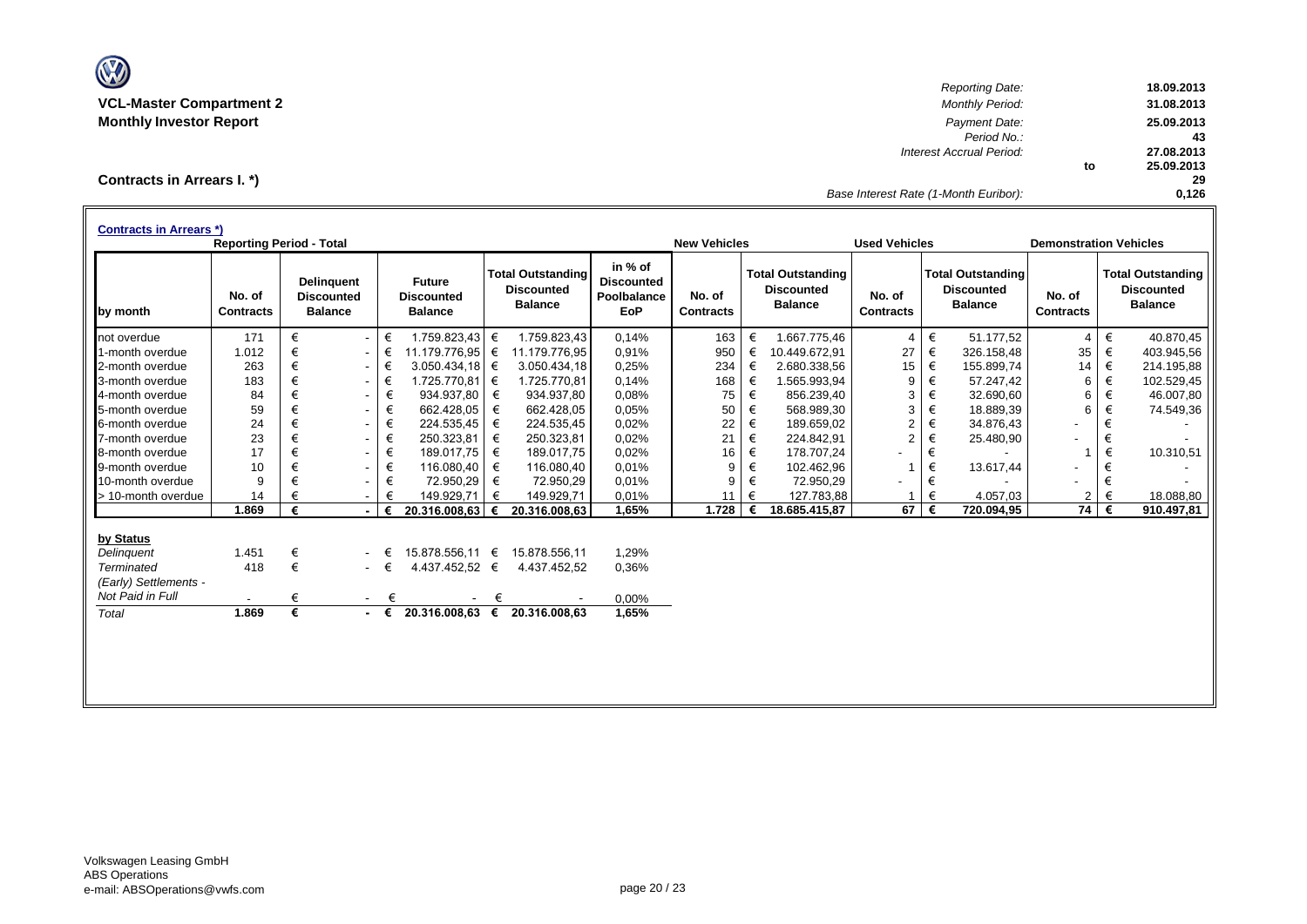| $\mathbf{V}$                                      |                  |                                        |                                               |                                                                                     |                                                                               |                                |
|---------------------------------------------------|------------------|----------------------------------------|-----------------------------------------------|-------------------------------------------------------------------------------------|-------------------------------------------------------------------------------|--------------------------------|
| <b>VCL-Master Compartment 2</b>                   |                  |                                        |                                               |                                                                                     | <b>Reporting Date:</b><br>Monthly Period:                                     | 18.09.2013<br>31.08.2013       |
| <b>Monthly Investor Report</b>                    |                  |                                        |                                               |                                                                                     | Payment Date:                                                                 | 25.09.2013                     |
|                                                   |                  |                                        |                                               |                                                                                     | Period No.:                                                                   | 43                             |
|                                                   |                  |                                        |                                               |                                                                                     | Interest Accrual Period:                                                      | 27.08.2013<br>25.09.2013<br>to |
| Contracts in Arrears I. *)                        |                  |                                        |                                               |                                                                                     |                                                                               | 29                             |
|                                                   |                  |                                        |                                               |                                                                                     | Base Interest Rate (1-Month Euribor):                                         | 0,126                          |
| in EUR                                            |                  |                                        |                                               | <b>Contracts in Arrears</b><br>- Total Outstanding Balance                          |                                                                               |                                |
| 23.000.000                                        |                  |                                        |                                               |                                                                                     |                                                                               |                                |
| 18.000.000                                        |                  |                                        |                                               |                                                                                     |                                                                               |                                |
| 13.000.000                                        |                  |                                        |                                               |                                                                                     |                                                                               |                                |
|                                                   |                  |                                        |                                               |                                                                                     |                                                                               |                                |
| 8.000.000                                         |                  |                                        |                                               |                                                                                     |                                                                               |                                |
| 3.000.000                                         |                  |                                        |                                               |                                                                                     |                                                                               |                                |
|                                                   |                  |                                        |                                               |                                                                                     |                                                                               |                                |
| $-2.000.000$<br><b>Monthly</b>                    |                  |                                        |                                               |                                                                                     |                                                                               | c,                             |
| ş,<br>Period                                      | \$               | ligi.<br>Lig<br>ş                      | Sep<br>$\chi^{\circ}_{\rho}$<br>\$,           | May<br>ş<br>$z_{\!\!\!\!\!\!\!/\,\!}^{\prime\prime}$<br><b>Le</b><br>SOS<br>Lo<br>P | <b>May</b><br>ş<br>$z_p^{\prime}$<br>cgR<br>لمحم<br>÷,<br>$\phi_{\!\!\!\chi}$ | ş<br>SOP<br><b>May</b>         |
|                                                   |                  |                                        |                                               |                                                                                     |                                                                               |                                |
|                                                   | - not delinquent | $-$ -1 Month                           | $-2$ Month                                    | $-$ 3 Month<br>$-$ 4 Month                                                          | $-$ 5 Month<br>$\rightarrow$ 6 Month<br>$\rightarrow$ > 6 Month               |                                |
|                                                   |                  |                                        |                                               |                                                                                     |                                                                               |                                |
|                                                   |                  |                                        |                                               |                                                                                     |                                                                               |                                |
| <b>Terminations</b>                               |                  | <b>Total</b>                           |                                               |                                                                                     |                                                                               |                                |
|                                                   |                  | Outstanding                            |                                               |                                                                                     |                                                                               |                                |
|                                                   | No. of           | <b>Balance at</b><br>Period of         | <b>Total Outstanding</b><br><b>Balance at</b> |                                                                                     |                                                                               |                                |
|                                                   | <b>Contracts</b> | <b>Default</b>                         | <b>Current Period</b>                         |                                                                                     |                                                                               |                                |
| <b>Terminated</b>                                 |                  |                                        |                                               |                                                                                     |                                                                               |                                |
| Contracts as of the<br><b>Beginning of Period</b> | 382              | € 3.939.561,15                         |                                               |                                                                                     |                                                                               |                                |
| Revocations                                       | 20               | €<br>213.667,62 €                      | 217.734,53                                    |                                                                                     |                                                                               |                                |
| Settlements                                       | 71               | 752.553,52 €<br>€                      |                                               |                                                                                     |                                                                               |                                |
| New Terminations<br>(still) Terminated            | 127<br>291       | € 1.407.194,13 $∈$<br>€ 2.973.340,01 € | 1.407.194,13<br>3.030.258,39                  |                                                                                     |                                                                               |                                |
| <b>Terminated</b>                                 |                  |                                        |                                               |                                                                                     |                                                                               |                                |
| Contracts as of the<br><b>End of Period</b>       | 418              | € 4.380.534,14 €                       | 4.437.452,52                                  |                                                                                     | *) delinquent in terms of Instalments sold                                    |                                |
|                                                   |                  |                                        |                                               |                                                                                     |                                                                               |                                |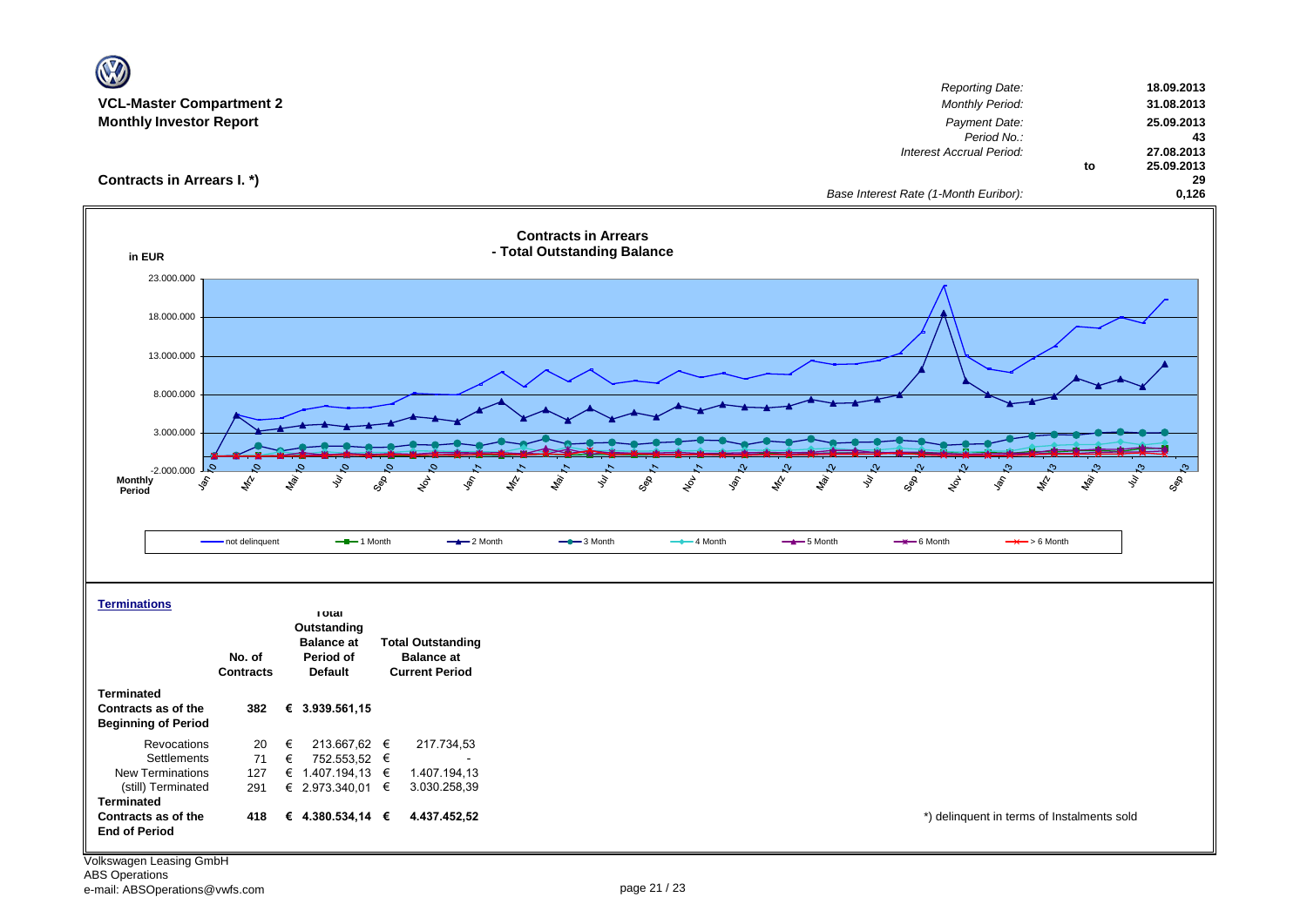| <b>VCL-Master Compartment 2</b><br><b>Monthly Investor Report</b><br><b>Write Offs</b> *                                                                   | Date:<br><b>Monthly Period:</b><br>Payment Date:<br>Period No.<br>Interest Accrual Period:<br>to | 18.09.2013<br><b>August 13</b><br>25.09.2013<br>43<br>27.08.2013<br>25.09.2013 |  |  |  |  |
|------------------------------------------------------------------------------------------------------------------------------------------------------------|--------------------------------------------------------------------------------------------------|--------------------------------------------------------------------------------|--|--|--|--|
|                                                                                                                                                            |                                                                                                  |                                                                                |  |  |  |  |
| *these figures refer to Write Offs effective for VCL Master S.A. Compartment 1 only<br>(incl. those contracts whose RV has not been sold to Compartment 2) | Rate (1-Month<br>Euribor):                                                                       | 0.1260%                                                                        |  |  |  |  |
| <b>Cumulative Net Losses</b>                                                                                                                               | No. of<br>Contracts *)                                                                           | Amount of<br><b>Default</b>                                                    |  |  |  |  |
| Defaulted Contracts registered in current Period<br>Cumulative Defaulted Contracts incl. current Period                                                    | 63<br>1.341                                                                                      | €<br>242.837.83<br>5.246.045.13<br>€                                           |  |  |  |  |

| <b>Losses by Type of Vehicle</b> | <b>Current Period Losses</b> |   |                 |                           | <b>Cumulative Losses</b><br><b>Net Loss</b> |               |
|----------------------------------|------------------------------|---|-----------------|---------------------------|---------------------------------------------|---------------|
|                                  | Number of<br>Contracts *)    |   | <b>Net Loss</b> | Number of<br>Contracts *) |                                             | <b>Amount</b> |
|                                  |                              |   | Amount          |                           |                                             |               |
| <b>New Vehicles</b>              | 58                           | € | 230.888,85      | 1.145                     | €                                           | 4.338.790,24  |
| <b>Used Vehicles</b>             | 4                            | € | 8.160.22        | 123                       | €                                           | 494.414.24    |
| <b>Demonstration Vehicles</b>    |                              | € | 3.788,76        | 73                        | €                                           | 412.840,65    |
| <b>Total</b>                     | 63                           | € | 242.837,83      | 1.341                     | €                                           | 5.246.045,13  |

# **Losses by Monthly Period**

|                |                          | <b>Write-Offs of</b><br>the Monthly Period |                          | <b>Cumulative Write-Offs</b> |
|----------------|--------------------------|--------------------------------------------|--------------------------|------------------------------|
| <b>Monthly</b> | Number of                | <b>Write-Offs</b>                          | Number of                | <b>Write-Offs</b>            |
| <b>Period</b>  | Contracts *)             |                                            | Contracts *)             |                              |
| Dec 09         |                          |                                            |                          |                              |
| Jan 10         |                          |                                            |                          |                              |
| Feb 10         | $\frac{1}{2}$            | $\qquad \qquad \blacksquare$               | $\overline{\phantom{a}}$ |                              |
| Mar 10         | ä,                       | $\overline{\phantom{a}}$                   | L.                       | ÷,                           |
| Apr 10         |                          |                                            |                          |                              |
| May 10         | $\overline{\phantom{a}}$ | $\frac{1}{2}$                              | $\overline{\phantom{a}}$ | $\overline{\phantom{a}}$     |
| <b>Jun 10</b>  | $\frac{1}{2}$            | $\overline{\phantom{a}}$                   | ٠                        |                              |
| <b>Jul 10</b>  |                          |                                            | L.                       |                              |
| Aug 10         | 9                        | 50.295,01                                  | 9                        | 50.295,01                    |
| Sep 10         | $\overline{2}$           | 8.071,60                                   | 11                       | 58.366,61                    |
| Oct 10         | $\overline{7}$           | 30.954,84                                  | 18                       | 89.321,45                    |
| Nov 10         | 15                       | 70.163,12                                  | 33                       | 159.484,57                   |
| Dec 10         | 11                       | 71.387,33                                  | 44                       | 230.871,90                   |
| Jan 11         | 16                       | 73.685,61                                  | 60                       | 304.557,51                   |
| Feb 11         | 7                        | 34.411.99                                  | 67                       | 338.969,50                   |
| Mar 11         | $\overline{9}$           | 62.592,15                                  | 76                       | 401.561,65                   |
| Apr 11         | $\overline{15}$          | 86.288,20                                  | 91                       | 487.849,85                   |
| May 11         | 20                       | 101.111,11                                 | 111                      | 588.960,96                   |
| <b>Jun 11</b>  | 42                       | 172.816,37                                 | 153                      | 761.777,33                   |
| <b>Jul 11</b>  | 31                       | 152.827,80                                 | 184                      | 914.605,13                   |
| Aug 11         | 18                       | 80.559,83                                  | 202                      | 995.164,96                   |
| Sep 11         | 34                       | 188.002,31                                 | 236                      | 1.183.167,27                 |
| Oct 11         | 18                       | 73.464,24                                  | 254                      | 1.256.631,51                 |
| Nov 11         | 56                       | 213.523,67                                 | 310                      | 1.470.155.18                 |
| Dec 11         | 45                       | 152.121,74                                 | 355                      | 1.622.276,92                 |
| Jan 12         | 60                       | 193.538,76                                 | 415                      | 1.815.815,68                 |
| Feb 12         | 37                       | 162.341,73                                 | 452                      | 1.978.157,41                 |
| Mar 12         | 73                       | 214.516,98                                 | 525                      | 2.192.674,39                 |
| Apr 12         | 53                       | 162.973,38                                 | 578                      | 2.355.647,77                 |
| May 12         | 14                       | 68.864.93                                  | 592                      | 2.424.512,70                 |
| Jun 12         | 38                       | 153.404,88                                 | 630                      | 2.577.917,58                 |
| <b>Jul 12</b>  | 35                       | 113.867,54                                 | 665                      | 2.691.785,12                 |
| Aug $12$       | 47                       | 177.292,45                                 | 712                      | 2.869.077,57                 |
| Sep 12         | 54                       | 177.080,66                                 | 766                      | 3.046.158,23                 |
| Oct 12         | 59                       | 225.031,79                                 | 825                      | 3.271.190,02                 |
| Nov 12         | 45                       | 170.377,61                                 | 870                      | 3.441.567,63                 |
| Dec 12         | 65                       | 245.057,95                                 | 935                      | 3.686.625,58                 |
|                | <b>Total</b>             | <b>Total</b>                               |                          |                              |
|                | 935                      | 3.686.625.58                               |                          |                              |